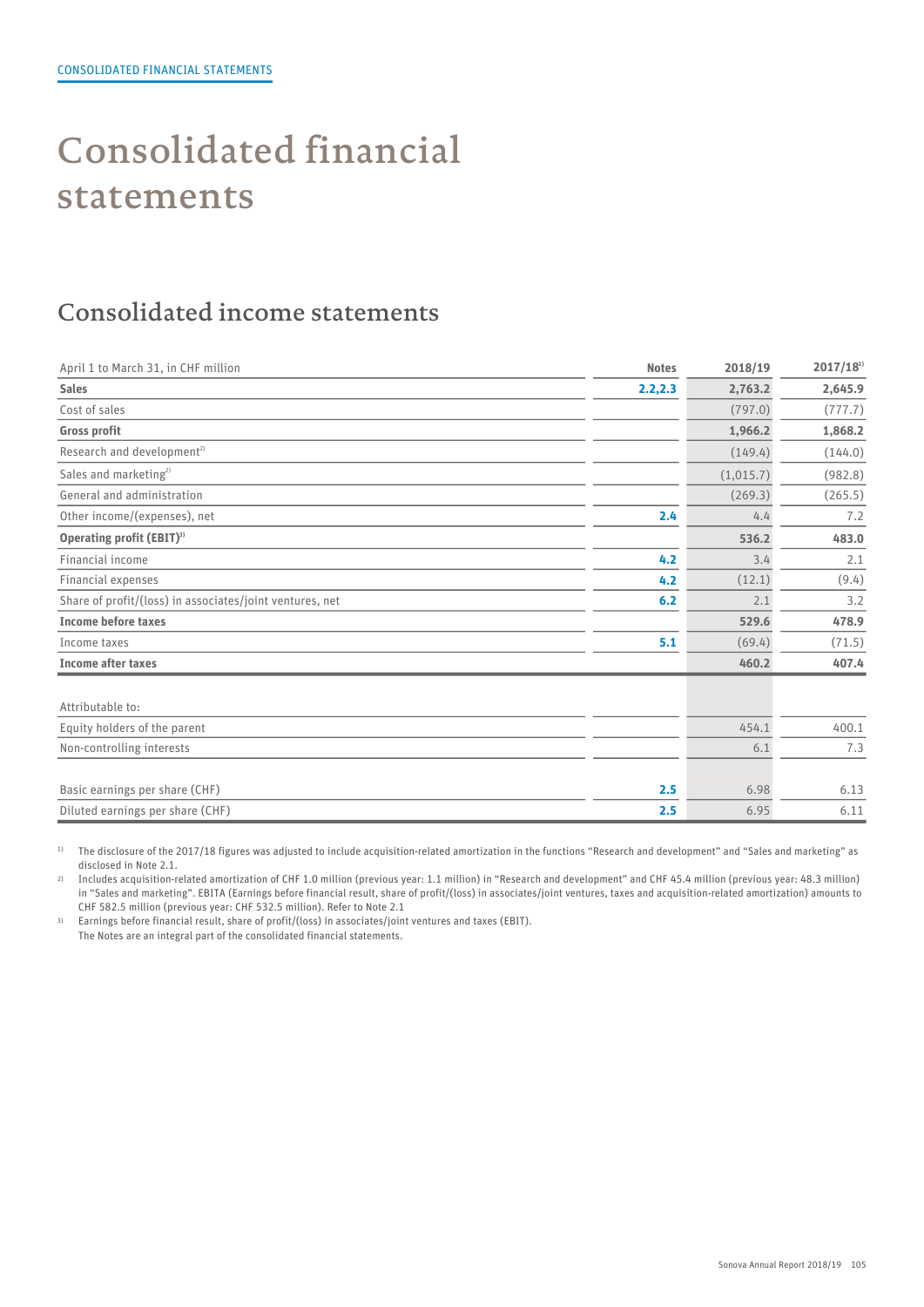## Consolidated statements of comprehensive income

| <b>Income after taxes</b><br>460.2                                                     | 407.4 |
|----------------------------------------------------------------------------------------|-------|
|                                                                                        |       |
| Other comprehensive income                                                             |       |
| Actuarial (loss)/gain from defined benefit plans, net<br>(16.9)<br>7.3                 | 15.0  |
| Tax effect on actuarial result from defined benefit plans, net<br>2.3                  | (2.1) |
| Total items not to be reclassified to income statement in subsequent periods<br>(14.6) | 12.9  |
| (58.0)<br>Currency translation differences                                             | 93.2  |
| 1.3<br>Tax effect on currency translation items                                        | (0.4) |
| Total items to be reclassified to income statement in subsequent periods<br>(56.7)     | 92.8  |
| (71.3)<br>Other comprehensive income, net of tax                                       | 105.7 |
| <b>Total comprehensive income</b><br>388.9                                             | 513.1 |
| Attributable to:                                                                       |       |
| Equity holders of the parent<br>383.6                                                  | 504.0 |
| Non-controlling interests<br>5.3                                                       | 9.1   |

The Notes are an integral part of the consolidated financial statements.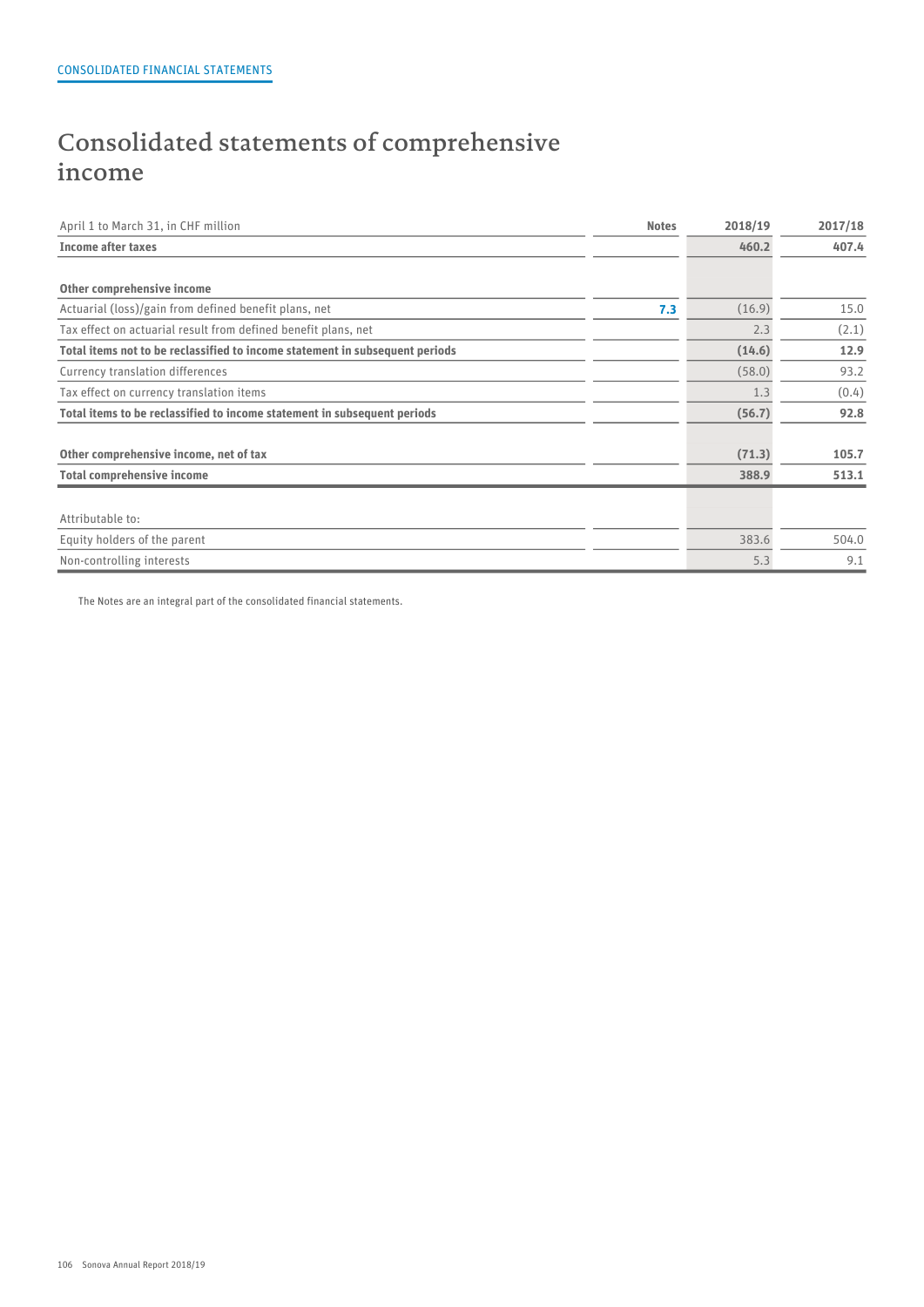## Consolidated balance sheets

| <b>Assets CHF million</b>                           | <b>Notes</b> | 31.3.2019 | 31.3.2018 |
|-----------------------------------------------------|--------------|-----------|-----------|
| Cash and cash equivalents                           | 4.1          | 374.8     | 552.1     |
| Other current financial assets                      | 4.4          | 11.0      | 4.4       |
| Trade receivables                                   | 3.1          | 520.6     | 449.5     |
| Current income tax receivables                      |              | 9.2       | 6.7       |
| Inventories                                         | 3.2          | 282.1     | 264.5     |
| Other current operating assets                      | 3.5          | 114.3     | 90.6      |
| <b>Total current assets</b>                         |              | 1,311.9   | 1,367.8   |
| Property, plant and equipment                       | 3.3          | 324.9     | 315.5     |
| Intangible assets                                   | 3.4          | 2,463.2   | 2,466.4   |
| Investments in associates/joint ventures            | 6.2          | 12.8      | 13.7      |
| Other non-current financial assets                  | 4.4          | 29.0      | 23.9      |
| Other non-current operating assets <sup>1)</sup>    | 3.5          | 6.5       |           |
| Deferred tax assets                                 | 5.1          | 144.2     | 114.6     |
| <b>Total non-current assets</b>                     |              | 2,980.6   | 2,934.1   |
| <b>Total assets</b>                                 |              | 4,292.5   | 4,302.0   |
|                                                     |              |           |           |
| Liabilities and equity CHF million                  | <b>Notes</b> | 31.3.2019 | 31.3.2018 |
| Current financial liabilities                       | 4.5          | 256.4     | 161.6     |
| Trade payables                                      |              | 102.8     | 89.2      |
| Current income tax liabilities                      |              | 139.2     | 141.8     |
| Short-term contract liabilities <sup>1)</sup>       | 2.3          | 106.5     |           |
| Other short-term operating liabilities              | 3.7          | 296.0     | 275.7     |
| Short-term provisions                               | 3.6          | 129.2     | 117.9     |
| <b>Total current liabilities</b>                    |              | 1,030.1   | 786.3     |
| Non-current financial liabilities                   | 4.5          | 372.6     | 619.1     |
| Long-term provisions                                | 3.6          | 122.9     | 166.5     |
| Long-term contract liabilities <sup>1)</sup>        | 2.3          | 226.1     |           |
| Other long-term operating liabilities               | 3.7          | 26.0      | 113.9     |
| Deferred tax liabilities                            | 5.1          | 138.6     | 141.3     |
| <b>Total non-current liabilities</b>                |              | 886.3     | 1,040.8   |
| <b>Total liabilities</b>                            |              | 1,916.3   | 1,827.1   |
| Share capital                                       | 4.6          | 3.3       | 3.3       |
| Treasury shares                                     |              | (166.9)   | (0.5)     |
| Retained earnings and reserves                      |              | 2,517.5   | 2,449.0   |
| Equity attributable to equity holders of the parent |              | 2,353.8   | 2,451.7   |
| Non-controlling interests                           |              | 22.3      | 23.2      |
| <b>Equity</b>                                       |              | 2,376.1   | 2,474.9   |
| <b>Total liabilities and equity</b>                 |              | 4,292.5   | 4,302.0   |
|                                                     |              |           |           |

<sup>1)</sup> New balance sheet line item due to the implementation of IFRS 15 (refer to Note 2.3 and Note 7.8). The Notes are an integral part of the consolidated financial statements.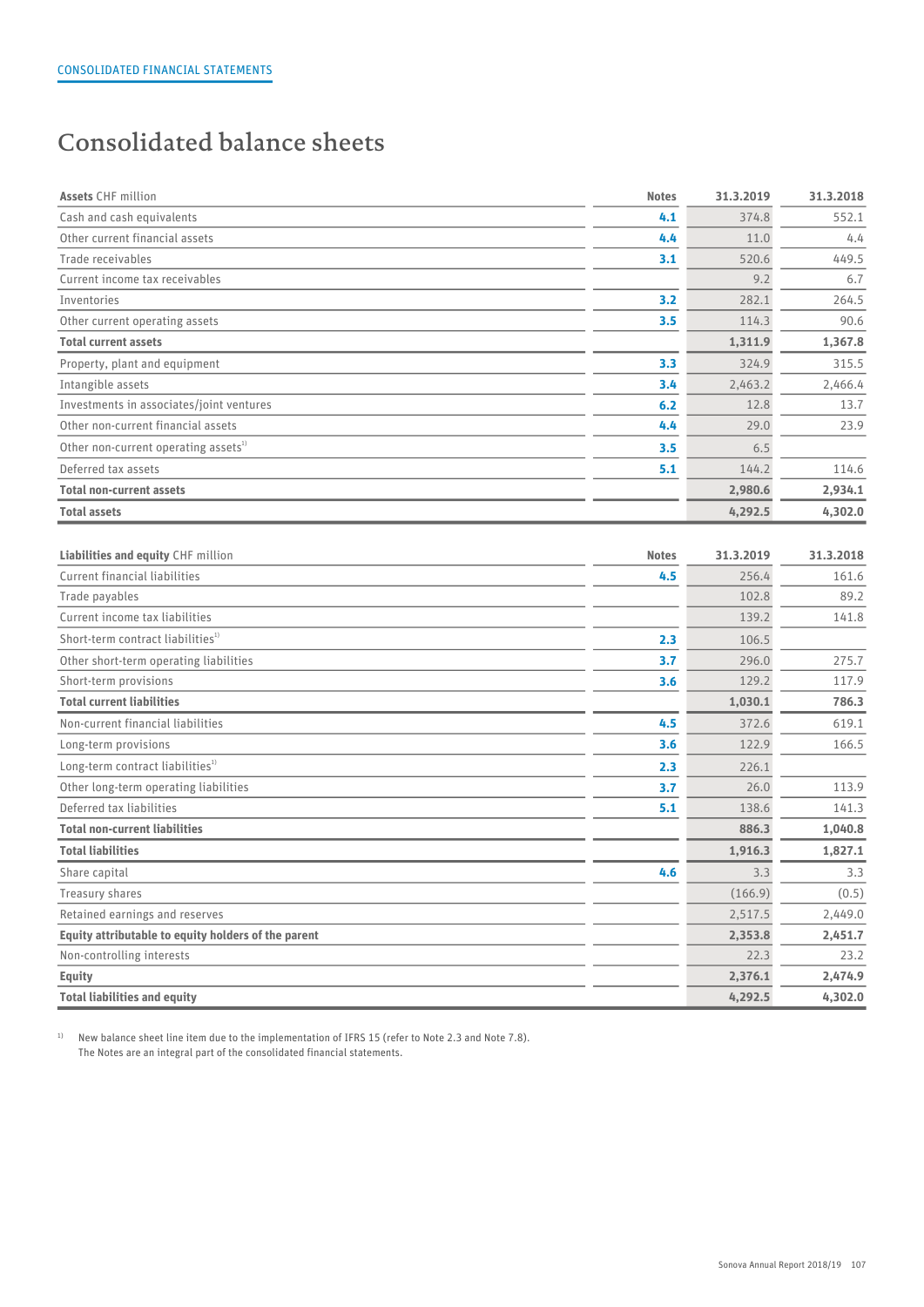## Consolidated cash flow statements

| April 1 to March 31, in CHF million                                                                           | <b>Notes</b> |         | 2018/19 |         | 2017/18 |
|---------------------------------------------------------------------------------------------------------------|--------------|---------|---------|---------|---------|
| <b>Income before taxes</b>                                                                                    |              |         | 529.6   |         | 478.9   |
| Depreciation and amortization of tangible and<br>intangible assets                                            | 3.3,3.4      | 127.6   |         | 134.8   |         |
| Loss on sale of tangible and intangible assets, net                                                           |              | 0.4     |         | 0.5     |         |
| Share of gain in associates/joint ventures, net                                                               | 6.2          | (2.1)   |         | (3.2)   |         |
| Decrease in long-term provisions and long-term contract liabilities                                           |              | (16.3)  |         | (29.0)  |         |
| Financial (income)/expense, net                                                                               | 4.2          | 8.7     |         | 7.2     |         |
| Share based payments                                                                                          |              | 19.3    |         | 18.3    |         |
| Other non-cash items                                                                                          |              | (19.4)  |         | 3.0     |         |
| Income taxes paid                                                                                             |              | (64.4)  | 53.8    | (46.8)  | 84.8    |
| Cash flow before changes in net working capital                                                               |              |         | 583.5   |         | 563.7   |
| Increase in trade receivables                                                                                 |              | (84.5)  |         | (31.2)  |         |
| (Increase)/decrease in other receivables and prepaid expenses                                                 |              | (20.7)  |         | 10.4    |         |
| (Increase)/decrease in inventories                                                                            |              | (15.2)  |         | 2.2     |         |
| Increase/(decrease) in trade payables                                                                         |              | 12.2    |         | (8.3)   |         |
| Increase/(decrease) in other payables, accruals, short-term provisions<br>and short-term contract liabilities |              | 57.9    | (50.3)  | (13.4)  | (40.3)  |
| <b>Cash flow from operating activities</b>                                                                    |              |         | 533.2   |         | 523.4   |
| Purchase of tangible and intangible assets                                                                    | 3.3,3.4      | (117.9) |         | (96.3)  |         |
| Proceeds from sale of tangible and intangible assets                                                          |              | 0.6     |         | 0.8     |         |
| Cash consideration for acquisitions, net of cash acquired                                                     | 6.1          | (66.4)  |         | (82.5)  |         |
| Cash consideration from divestments, net of cash divested                                                     | 6.1          | 1.5     |         | 23.3    |         |
| Changes in other financial assets                                                                             |              | (5.2)   |         | (10.1)  |         |
| Interest received                                                                                             |              | 1.1     |         | 1.4     |         |
| Cash flow from investing activities                                                                           |              |         | (186.3) |         | (163.4) |
| Repayment of borrowings                                                                                       | 4.5          | (150.6) |         | (0.1)   |         |
| Share buyback program                                                                                         | 4.6          | (157.8) |         |         |         |
| Sale of treasury shares                                                                                       | 4.6          | 27.9    |         | 24.2    |         |
| Purchase of treasury shares                                                                                   | 4.6          | (64.7)  |         | (50.5)  |         |
| Dividends paid by Sonova Holding AG                                                                           |              | (169.8) |         | (150.3) |         |
| Dividends to non-controlling interests                                                                        |              | (6.1)   |         | (8.8)   |         |
| Interest paid                                                                                                 |              | (1.2)   |         | (0.7)   |         |
| <b>Cash flow from financing activities</b>                                                                    |              |         | (522.1) |         | (186.2) |
| Exchange (losses)/gains on cash and cash equivalents                                                          |              |         | (2.2)   |         | 3.9     |
| (Decrease)/increase in cash and cash equivalents                                                              |              |         | (177.4) |         | 177.6   |
| Cash and cash equivalents at the beginning of the financial year                                              |              |         | 552.1   |         | 374.5   |
| Cash and cash equivalents at the end of the financial year                                                    |              |         | 374.8   |         | 552.1   |

The Notes are an integral part of the consolidated financial statements.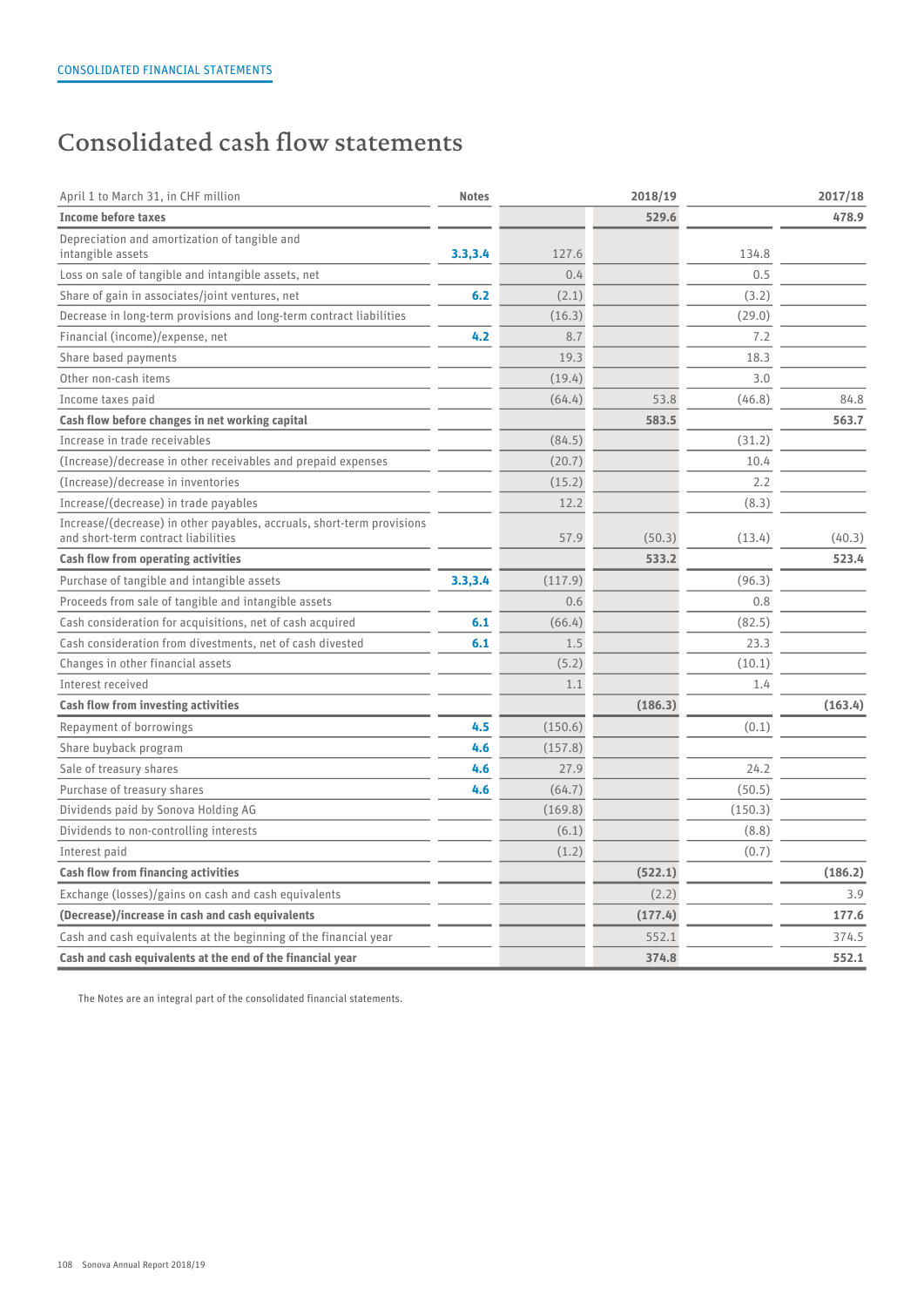## Consolidated changes in equity

CHF million

|                                                          | Attributable to equity holders of Sonova Holding AG |                                            |                           |                    |                                  |                 |
|----------------------------------------------------------|-----------------------------------------------------|--------------------------------------------|---------------------------|--------------------|----------------------------------|-----------------|
|                                                          | Share capital                                       | Retained<br>earnings and<br>other reserves | Translation<br>adjustment | Treasury<br>shares | Non-<br>controlling<br>interests | Total<br>equity |
| <b>Balance April 1, 2017</b>                             | 3.3                                                 | 2,419.2                                    | (301.9)                   | $(12.1)^{1}$       | 22.9                             | 2,131.3         |
| Income for the period                                    |                                                     | 400.1                                      |                           |                    | 7.3                              | 407.4           |
| Actuarial gain from<br>defined benefit plans, net        |                                                     | 15.0                                       |                           |                    |                                  | 15.0            |
| Tax effect on actuarial result                           |                                                     | (2.1)                                      |                           |                    |                                  | (2.1)           |
| Currency translation differences                         |                                                     |                                            | 91.4                      |                    | 1.8                              | 93.2            |
| Tax effect on currency translation                       |                                                     |                                            | (0.4)                     |                    |                                  | (0.4)           |
| <b>Total comprehensive income</b>                        |                                                     | 413.0                                      | 91.0                      |                    | 9.1                              | 513.1           |
| Capital decrease $-$ share buyback program <sup>3)</sup> |                                                     | (11.8)                                     |                           | 11.8               |                                  |                 |
| Share-based payments                                     |                                                     | 4.5                                        |                           | 11.3               |                                  | 15.8            |
| Sale of treasury shares                                  |                                                     | (14.8)                                     |                           | 39.0               |                                  | 24.2            |
| Purchase of treasury shares                              |                                                     |                                            |                           | (50.5)             |                                  | (50.5)          |
| Dividend paid                                            |                                                     | (150.3)                                    |                           |                    | (8.8)                            | (159.0)         |
| Balance March 31, 2018                                   | 3.3                                                 | 2,659.9                                    | (210.9)                   | (0.5)              | 23.2                             | 2,474.9         |

| <b>Balance April 1, 2018</b>                                 | 3.3 | 2,659.9 | (210.9) | (0.5)   | 23.2  | 2,474.9 |  |
|--------------------------------------------------------------|-----|---------|---------|---------|-------|---------|--|
| Effect on initial application of IFRS 15 and<br>IFRS $9^{2}$ |     | (132.9) |         |         | (0.1) | (133.1) |  |
| <b>Adjusted balance April 1, 2018</b>                        | 3.3 | 2,527.0 | (210.9) | (0.5)   | 23.1  | 2,341.9 |  |
| Income for the period                                        |     | 454.1   |         |         | 6.1   | 460.2   |  |
| Actuarial loss from<br>defined benefit plans, net            |     | (16.9)  |         |         |       | (16.9)  |  |
| Tax effect on actuarial result                               |     | 2.3     |         |         |       | 2.3     |  |
| Currency translation differences                             |     |         | (57.2)  |         | (0.8) | (58.0)  |  |
| Tax effect on currency translation                           |     |         | 1.3     |         |       | 1.3     |  |
| <b>Total comprehensive income</b>                            |     | 439.5   | (56.0)  |         | 5.3   | 388.9   |  |
| Share-based payments                                         |     | 4.9     |         | 13.9    |       | 18.8    |  |
| Sale of treasury shares                                      |     | (17.3)  |         | 45.2    |       | 27.9    |  |
| Purchase of treasury shares <sup>3)</sup>                    |     |         |         | (225.5) |       | (225.5) |  |
| Dividend paid                                                |     | (169.8) |         |         | (6.1) | (175.8) |  |
| Balance March 31, 2019                                       | 3.3 | 2,784.3 | (266.8) | (166.9) | 22.3  | 2,376.1 |  |

<sup>1)</sup> Includes derivative financial instruments on treasury shares.

2) Further information on the effect of new accounting standards are disclosed in Note 7.8.

3) Further information on the share buyback program are disclosed in Note 4.6.

The Notes are an integral part of the consolidated financial statements.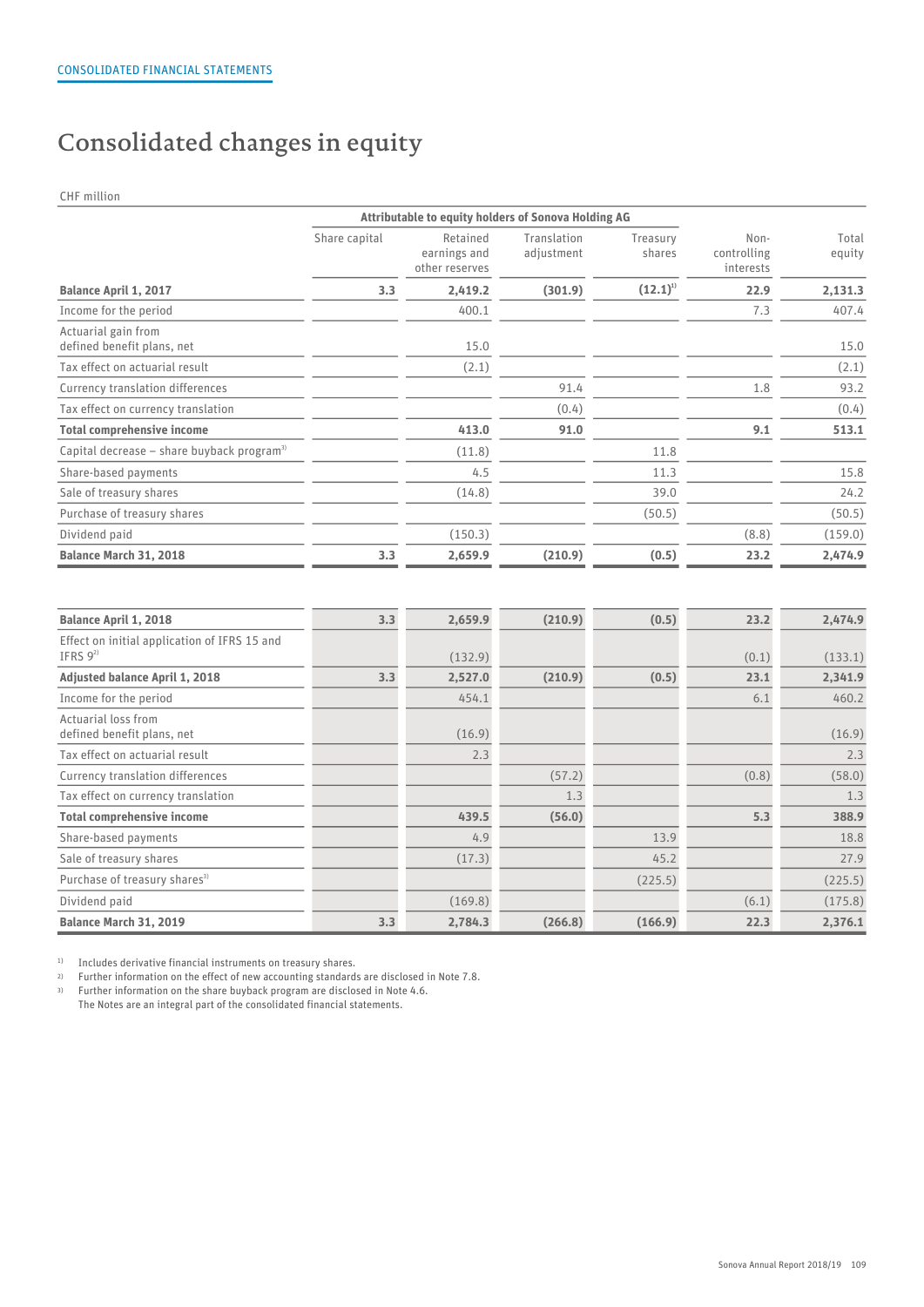# Notes to the consolidated financial statements as of March 31, 2019

### 1. Basis for preparation

### 1.1 About this report

Compared to the prior year, the structure of the notes to the consolidated financial statements are redesigned in order to enhance transparency and relevance of the financial reporting information to the various stakeholders. These amendments include the following:

- Rearrangement of the structure of the notes.
- Reduction of complexity by including the respective accounting policies in the notes and highlighting important judgements and estimates.
- Presentation of the figures in millions instead of thousands.

In addition, the following changes with regard to the disclosure of Non-GAAP measures were made:

- Acquisition-related amortization, previously disclosed as a separate line item in the "Consolidated income statements" has been allocated to the functions "Research and development" and "Sales and marketing". The prior year amounts were restated as disclosed in Note 2.1.
- The Group refrains from disclosing EBITA (Earnings before financial result, share of profit/(loss) in associates/joint ventures, taxes and acquisition-related amortization) in the "Consolidated income statements". However, due to its relevance as key profit metric for internal as well as external purposes, EBITA is still included in the segment reporting (refer to Note 2.2). A reconciliation to the reported figures is provided in Note 2.1.

## 1.2 Corporate information

The Sonova Group (the "Group") specializes in the design, development, manufacture, worldwide distribution and service of technologically advanced hearing systems for adults and children with hearing impairment. The Group operates worldwide and distributes its products in over 100 countries through its own distribution network and through independent distributors. The ultimate parent company is Sonova Holding AG, a limited liability company incorporated in Switzerland. Sonova Holding AG's registered office is located at Laubisrütistrasse 28, 8712 Stäfa, Switzerland.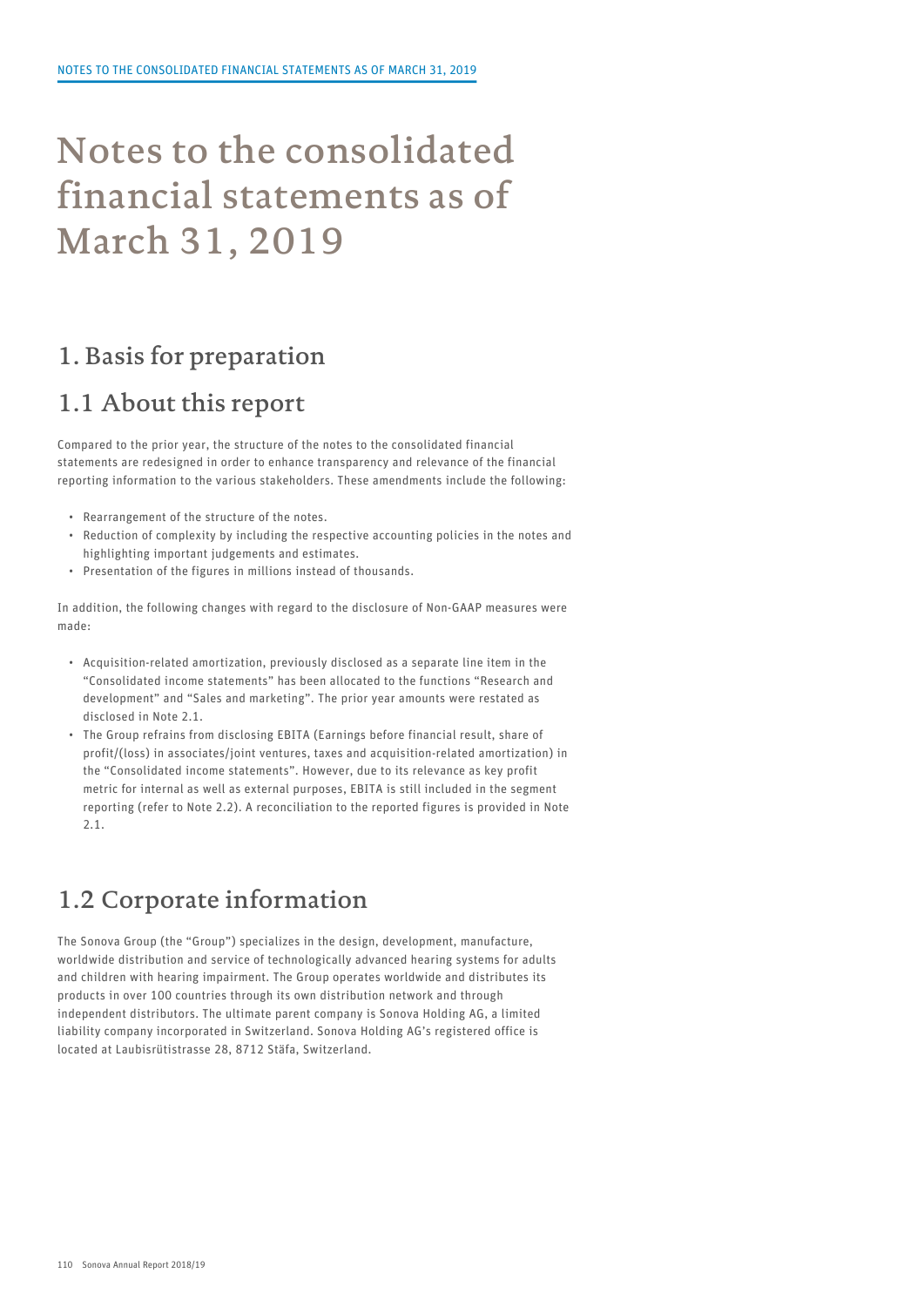### 1.3 Basis of consolidated financial statements

The consolidated financial statements of the Group are based on the financial statements of the individual Group companies at March 31, which are prepared in accordance with uniform accounting policies. The consolidated financial statements were prepared under the historical cost convention except for the revaluation of certain financial assets at market value, which were prepared in accordance with International Financial Reporting Standards (IFRS), including International Accounting Standards (IAS) and Interpretations issued by the International Accounting Standards Board (IASB). The consolidated financial statements were approved by the Board of Directors of Sonova Holding AG on May 17, 2019, and are subject to approval by the Annual General Shareholders' Meeting on June 13, 2019.

The consolidated financial statements are presented in millions of Swiss Francs (CHF) and rounded to the nearest hundred thousand. Due to rounding, numbers presented throughout this report may not add up precisely to the totals provided. All ratios and variances are calculated using the underlying amount rather than the presented rounded amounts.

The consolidated financial statements include Sonova Holding AG as well as the domestic and foreign subsidiaries over which Sonova Holding AG exercises control. A list of the significant consolidated companies is given in Note 7.6.

Accounting policies of relevance for an understanding of the consolidated financial statements are set out in the specific notes to the financial statements.

### 1.4 Significant accounting judgments and estimates

Preparation of financial statements in conformity with IFRS requires management to make estimates and assumptions that affect the reported amounts of assets, liabilities, revenue, expenses, and related disclosures. This includes estimates and assumptions in the ordinary course of business as well as non-operating events such as the outcome of pending legal disputes. The estimates and assumptions are continuously evaluated and are based on experience and other factors, including expectations of future events that are believed to be reasonable. Actual results may differ from these estimates and assumptions.

The main estimates and assumptions with a significant risk of resulting in a material adjustment are described in the following notes:

| <b>Description</b>                                                | <b>Further information</b>                          |
|-------------------------------------------------------------------|-----------------------------------------------------|
| Allocation of the transaction price to<br>performance obligations | Note 2.3: Revenue                                   |
| Capitalization of development costs                               | Note 3.4: Intangible assets                         |
| Impairment test                                                   | Note 3.4: Intangible assets                         |
| Provisions for warranty, returns and product<br>liabilities       | Note 3.6: Provisions                                |
| Deferred tax assets                                               | Note 5.1: Taxes                                     |
| <b>Business combinations</b>                                      | Note 6.1: Acquisitions/disposals of<br>subsidiaries |
| Defined benefit plans                                             | Note 7.3: Employee benefits                         |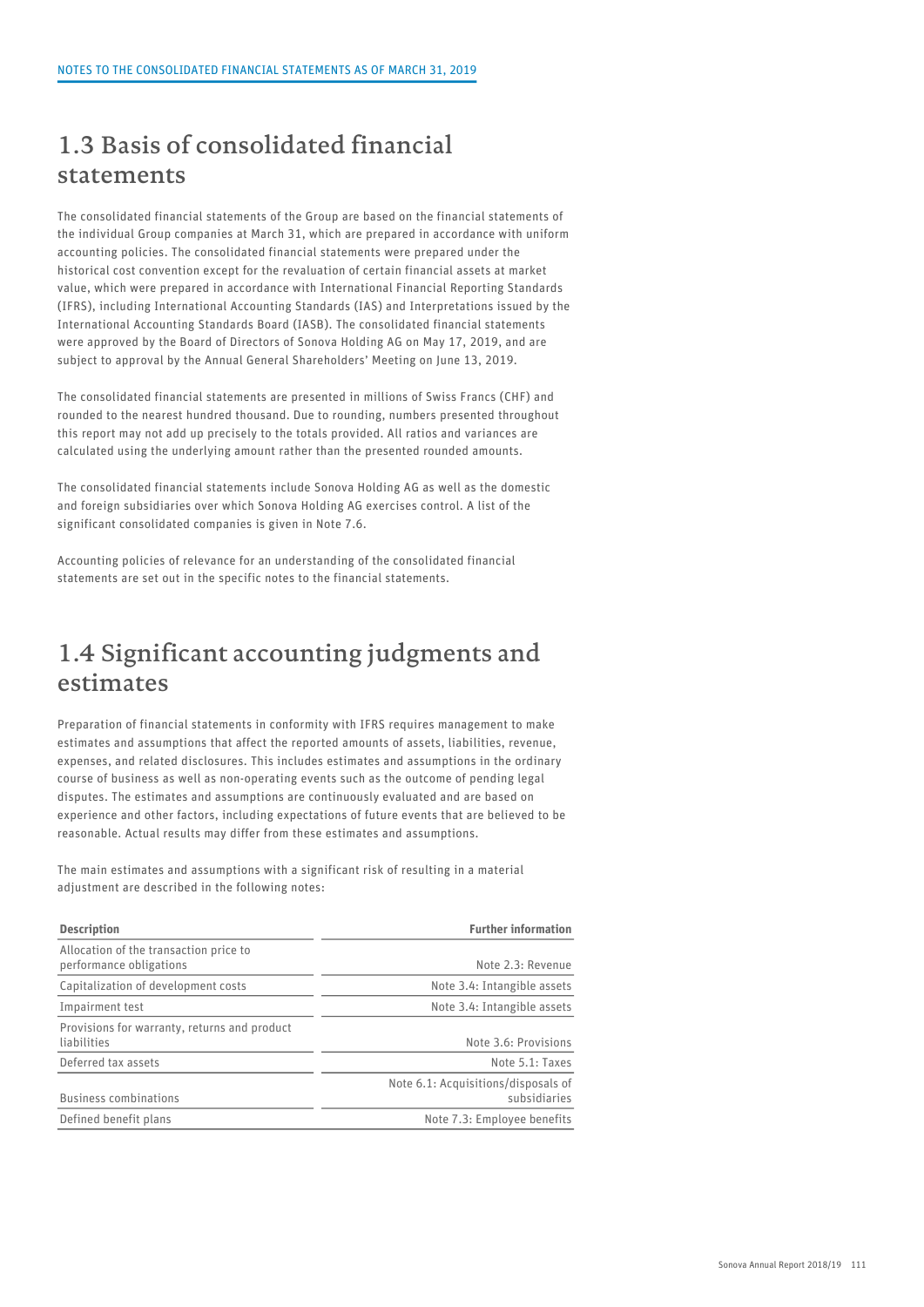### 1.5 Changes in accounting policies

The Group has adopted IFRS 15 "Revenue from Contracts with Customers" and IFRS 9 "Financial instruments" beginning April 1, 2018 as described in Note 7.8.

In addition, in 2018/19 the Group adopted the following minor amendments to existing standards and interpretations, without having a significant impact on the Group's result and financial position:

- Classification and Measurement of Share-based Payment Transactions Amendments to IFRS 2
- Annual Improvements to IFRS Standards 2014 2016 Cycle
- Transfers to Investment Property Amendments to IAS 40
- Interpretation 22 Foreign Currency Transactions and Advance Consideration

The Group has assessed the expected impacts of the various new and revised standards and interpretations that will be effective for the financial year starting April 1, 2019 and beyond. Of those standards that are not yet effective, only IFRS 16 is expected to have a material impact on the Group's financial statements in the period of initial application, as summarized below.

#### IFRS 16 "Leasing":

The standard will replace IAS 17 and sets out new principles for recognition, measurement, presentation and disclosure of leases. The standard provides a single lessee accounting model that requires lessees to recognize assets and liabilities for all leases unless the lease term is 12 months or less or the underlying asset has a low value. A lessee is required to recognize a right-of-use asset representing its right to use the underlying asset and a lease liability representing its obligation to make lease payments.

The main impact for the Group will be on the recognition of new assets and liabilities, primarily for its property and car lease agreements. In addition, the nature of the expenses related to those leases will now change as IFRS 16 replaces the straight-line operating lease expenses with a depreciation charge for right-of-use assets and interest expenses on lease liabilities. With the transition, the Group will recognize additional lease liabilities and rightof-use of assets for an estimated amount of around CHF 282 million as per April 1, 2019. The impact on EBIT will not be material.

The Group chose the modified retrospective approach with the recognition of the cumulative effect of initial application in retained earnings and will implement the new standard on April 1, 2019.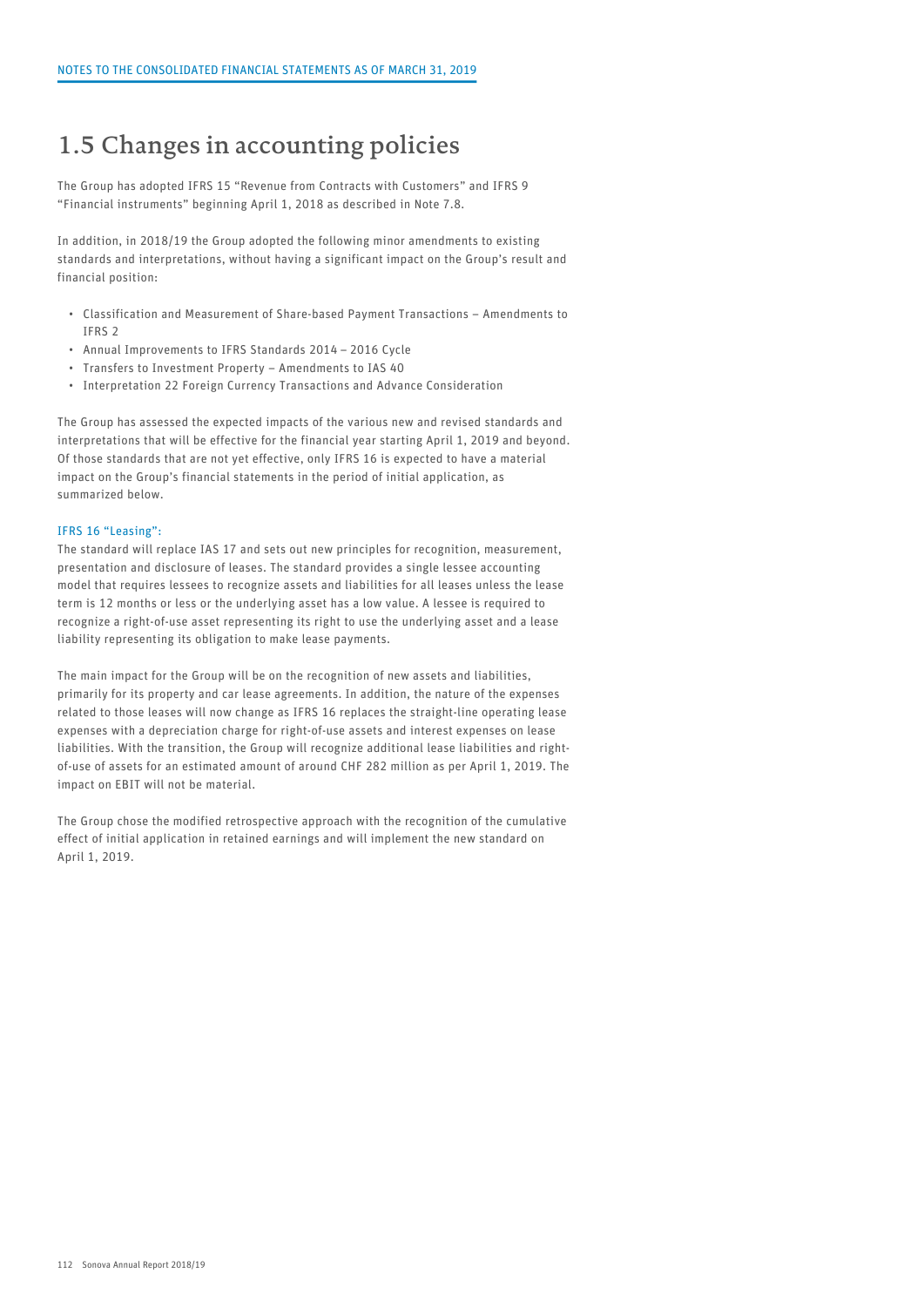### 2. Operating result

## 2.1 Income statement reconciliation

The Group presents the "Consolidated income statement" based on a classification of costs by function and is continuously amending its business portfolio with acquisitions, resulting in acquisition-related intangibles (see section "Intangible assets" in Note 3.4) and related amortization charges. To calculate <code>EBITA</code>  $^{\rm{l}}$  , which is the key profit metric for internal (refer to Note 2.2) as well as external purposes, acquisition-related amortization is separated from the individual functions as disclosed below.

| April 1 to March 31, CHF million                                               |                                        |                                 | 2018/19                                            |
|--------------------------------------------------------------------------------|----------------------------------------|---------------------------------|----------------------------------------------------|
|                                                                                | <b>Income statement</b><br>as reported | Acquis. related<br>amortization | <b>Income statement</b><br><b>EBITA</b> separation |
| <b>Sales</b>                                                                   | 2,763.2                                |                                 | 2,763.2                                            |
| Cost of sales                                                                  | (797.0)                                |                                 | (797.0)                                            |
| Gross profit                                                                   | 1,966.2                                |                                 | 1,966.2                                            |
| Research and development                                                       | (149.4)                                | 1.0                             | (148.4)                                            |
| Sales and marketing                                                            | (1,015.7)                              | 45.4                            | (970.3)                                            |
| General and administration                                                     | (269.3)                                |                                 | (269.3)                                            |
| Other income/(expenses), net                                                   | 4.4                                    |                                 | 4.4                                                |
| Operating profit before acquisition-related amortization (EBITA) <sup>1)</sup> |                                        |                                 | 582.5                                              |
| Acquisition-related amortization                                               |                                        | (46.3)                          | (46.3)                                             |
| Operating profit $(EBIT)^2$                                                    | 536.2                                  |                                 | 536.2                                              |

| April 1 to March 31, CHF million<br>2017/18 |
|---------------------------------------------|
|---------------------------------------------|

|                                                                                | <b>Income statement</b><br>as reported | Acquis. related<br>amortization | <b>Income statement</b><br><b>EBITA</b> separation |
|--------------------------------------------------------------------------------|----------------------------------------|---------------------------------|----------------------------------------------------|
| <b>Sales</b>                                                                   | 2,645.9                                |                                 | 2,645.9                                            |
| Cost of sales                                                                  | (777.7)                                |                                 | (777.7)                                            |
| <b>Gross profit</b>                                                            | 1,868.2                                |                                 | 1,868.2                                            |
| Research and development                                                       | (144.0)                                | 1.1                             | (142.9)                                            |
| Sales and marketing                                                            | (982.8)                                | 48.3                            | (934.5)                                            |
| General and administration                                                     | (265.5)                                |                                 | (265.5)                                            |
| Other income/(expenses), net                                                   | 7.2                                    |                                 | 7.2                                                |
| Operating profit before acquisition-related amortization (EBITA) <sup>1)</sup> |                                        |                                 | 532.5                                              |
| Acquisition-related amortization                                               |                                        | (49.5)                          | (49.5)                                             |
| Operating profit (EBIT) <sup>2)</sup>                                          | 483.0                                  |                                 | 483.0                                              |

<sup>1)</sup> Earnings before financial result, share of profit/(loss) in associates/joint ventures, taxes and acquisition-related amortization (EBITA).

2) Earnings before financial result, share of profit/(loss) in associates/joint ventures and taxes (EBIT).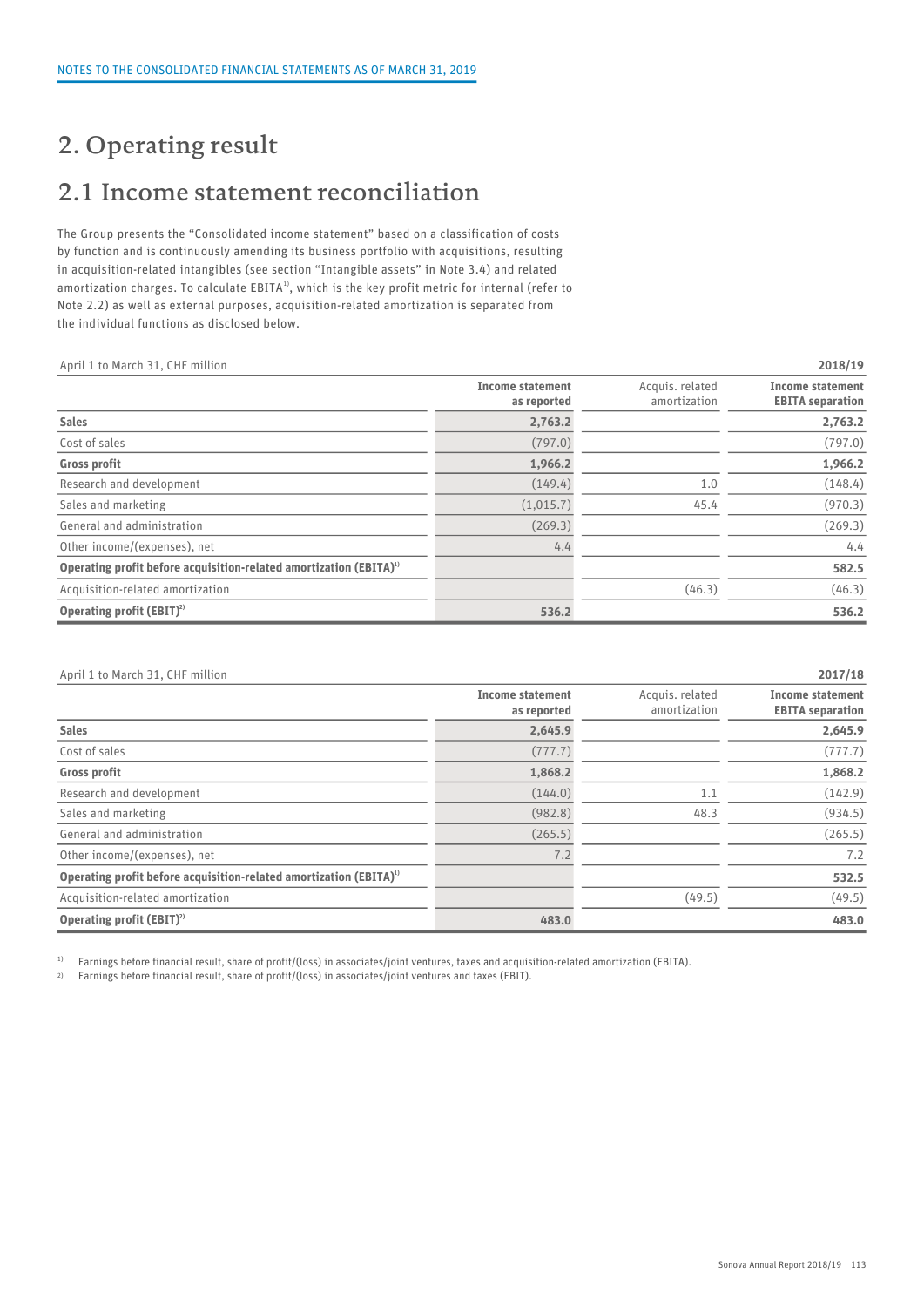### 2.2 Segment information

#### Information by business segments

The Group is active in the two business segments, hearing instruments and cochlear implants, which are reported separately to the Group's chief operating decision maker (Chief Executive Officer). The financial information that is provided to the Group's chief operating decision maker, which is used to allocate resources and to assess the performance, is primarily based on the sales analysis as well as the consolidated income statements and other key financial metrics for the two segments. The Group uses EBITA as key metric to measure profit or loss for both segments (refer to Note 2.1). Transactions between segments are based on market terms.

#### Hearing instruments:

This operating segment includes the activities of the design, development, manufacture, distribution and service of hearing instruments and related products. Research and development is centralized in Switzerland while some supporting activities are also performed in Canada and Sweden. Production of hearing instruments is concentrated in three production centers located in Switzerland, China, and Vietnam. Technologically advanced production processes are performed in Switzerland, whereas standard assembly of products is conducted in Asia. Most of the marketing activities are steered by the brand marketing departments in Switzerland, Canada, the United States, Germany and Sweden. The execution of marketing campaigns lies with the sales organizations in each market. Product distribution is done through sales organizations in the individual markets. The distribution channels of the Group vary in the individual markets depending on the sales strategy and the characteristics of the countries. The distribution channels can be split broadly into a retail business where Sonova operates its own store network and sells directly to end consumers and a hearing instruments business, reflecting the wholesale sales to independent audiologists, 3<sup>rd</sup> party retail chains, multinational and government customers.

#### Cochlear implants:

This operating segment includes the activities of the design, development, manufacture, distribution and service of hearing implants and related products. The segment consists of Advanced Bionics and the related sales organizations. Research and development as well as marketing activities of Advanced Bionics are centralized predominantly in the United States and Switzerland while production resides in the United States. The distribution of products is effected through sales organizations in the individual markets.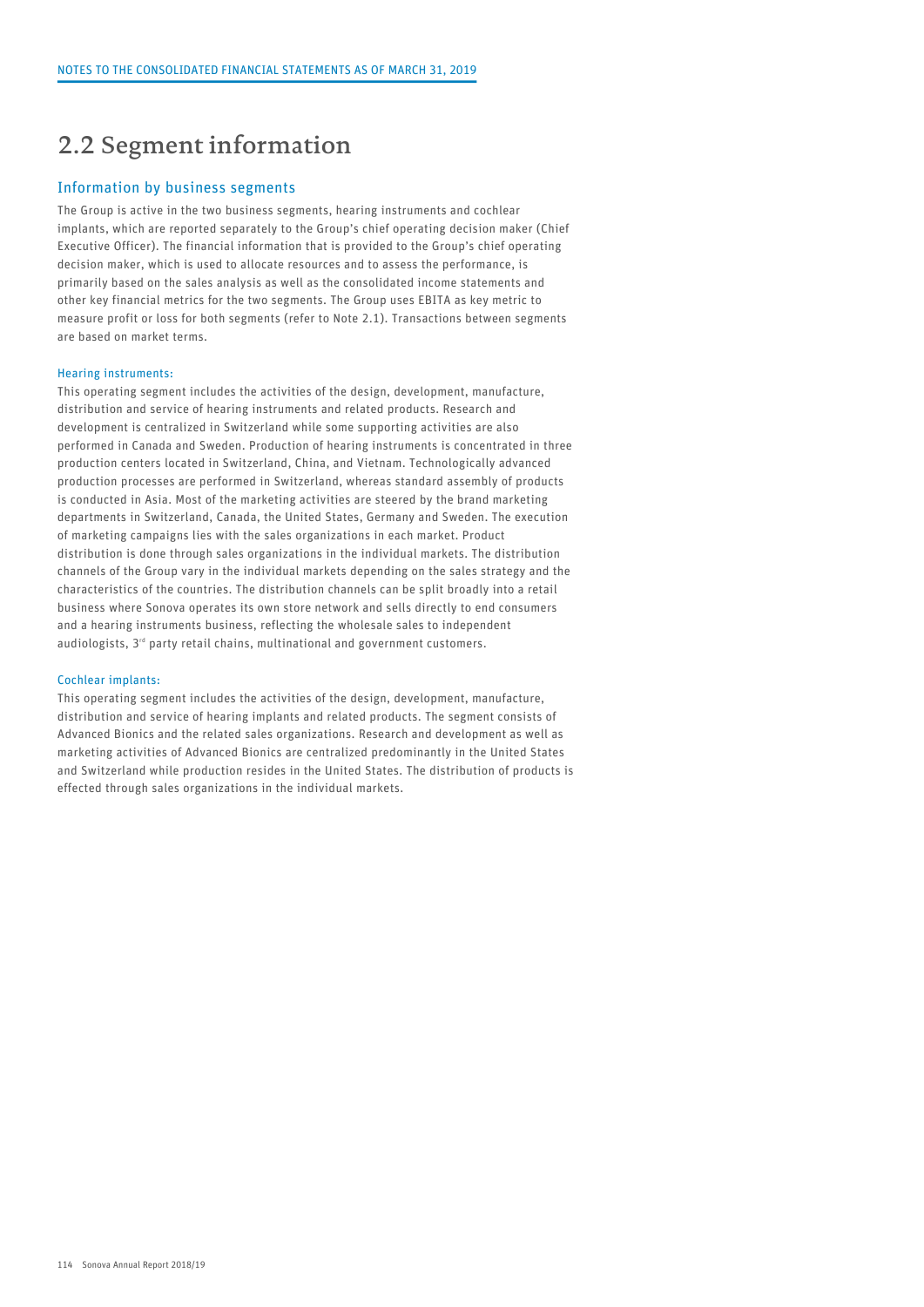| CHF million                                                                   | 2018/19                | 2017/18 | 2018/19              | 2017/18 | 2018/19                    | 2017/18 | 2018/19 | 2017/18 |  |
|-------------------------------------------------------------------------------|------------------------|---------|----------------------|---------|----------------------------|---------|---------|---------|--|
|                                                                               | Hearing<br>instruments |         | Cochlear<br>implants |         | Corporate/<br>Eliminations |         | Total   |         |  |
| Segment sales                                                                 | 2,527.2                | 2,425.2 | 241.1                | 225.8   |                            |         | 2,768.3 | 2,651.0 |  |
| Intersegment sales                                                            | (2.4)                  | (2.1)   | (2.7)                | (3.0)   |                            |         | (5.0)   | (5.1)   |  |
| <b>Sales</b>                                                                  | 2,524.8                | 2,423.1 | 238.4                | 222.9   |                            |         | 2,763.2 | 2,645.9 |  |
| Timing of revenue recognition                                                 |                        |         |                      |         |                            |         |         |         |  |
| At point in time                                                              | 2,361.1                |         | 230.6                |         |                            |         | 2,591.8 |         |  |
| Over time                                                                     | 163.7                  |         | 7.8                  |         |                            |         | 171.5   |         |  |
| <b>Total sales</b>                                                            | 2,524.8                |         | 238.4                |         |                            |         | 2,763.2 |         |  |
| <b>Operating profit before</b><br>acquisition-related<br>amortization (EBITA) | 563.1                  | 520.6   | 19.7                 | 11.9    | (0.2)                      |         | 582.5   | 532.5   |  |
| Depreciation, amortization and<br>impairment                                  | (107.2)                | (112.8) | (20.4)               | (22.0)  |                            |         | (127.6) | (134.8) |  |
| <b>Segment assets</b>                                                         | 3,921.0                | 3,780.7 | 632.3                | 608.3   | (792.6)                    | (767.4) | 3,760.7 | 3,621.5 |  |
| Unallocated assets <sup>1)</sup>                                              |                        |         |                      |         |                            |         | 531.8   | 680.5   |  |
| <b>Total assets</b>                                                           |                        |         |                      |         |                            |         | 4,292.5 | 4,302.0 |  |

<sup>1)</sup> Unallocated assets include cash and cash equivalents, other current financial assets (excluding loans), investments in associates/joint ventures, employee benefit assets and deferred tax assets.

| <b>Reconciliation of reportable segment profit CHF million</b> | 2018/19 | 2017/18 |  |
|----------------------------------------------------------------|---------|---------|--|
| EBITA                                                          | 582.5   | 532.5   |  |
| Acquisition-related amortization                               | (46.3)  | (49.5)  |  |
| Financial costs, net                                           | (8.7)   | (7.2)   |  |
| Share of gain in associates/joint ventures, net                |         | 3.2     |  |
| Income before taxes                                            | 529.6   | 478.9   |  |

### Entity-wide disclosures

| Sales by business CHF million          | 2018/19 | 2017/18 |  |
|----------------------------------------|---------|---------|--|
| Hearing instruments business           | 1,474.7 | 1,441.6 |  |
| Audiological care business             | 1,050.1 | 981.5   |  |
| Total hearing instruments segment      | 2,524.8 | 2,423.1 |  |
| Cochlear implant systems               | 178.9   | 165.1   |  |
| Upgrades and accessories               | 59.5    | 57.8    |  |
| <b>Total cochlear implants segment</b> | 238.4   | 222.9   |  |
| <b>Total sales</b>                     | 2,763.2 | 2,645.9 |  |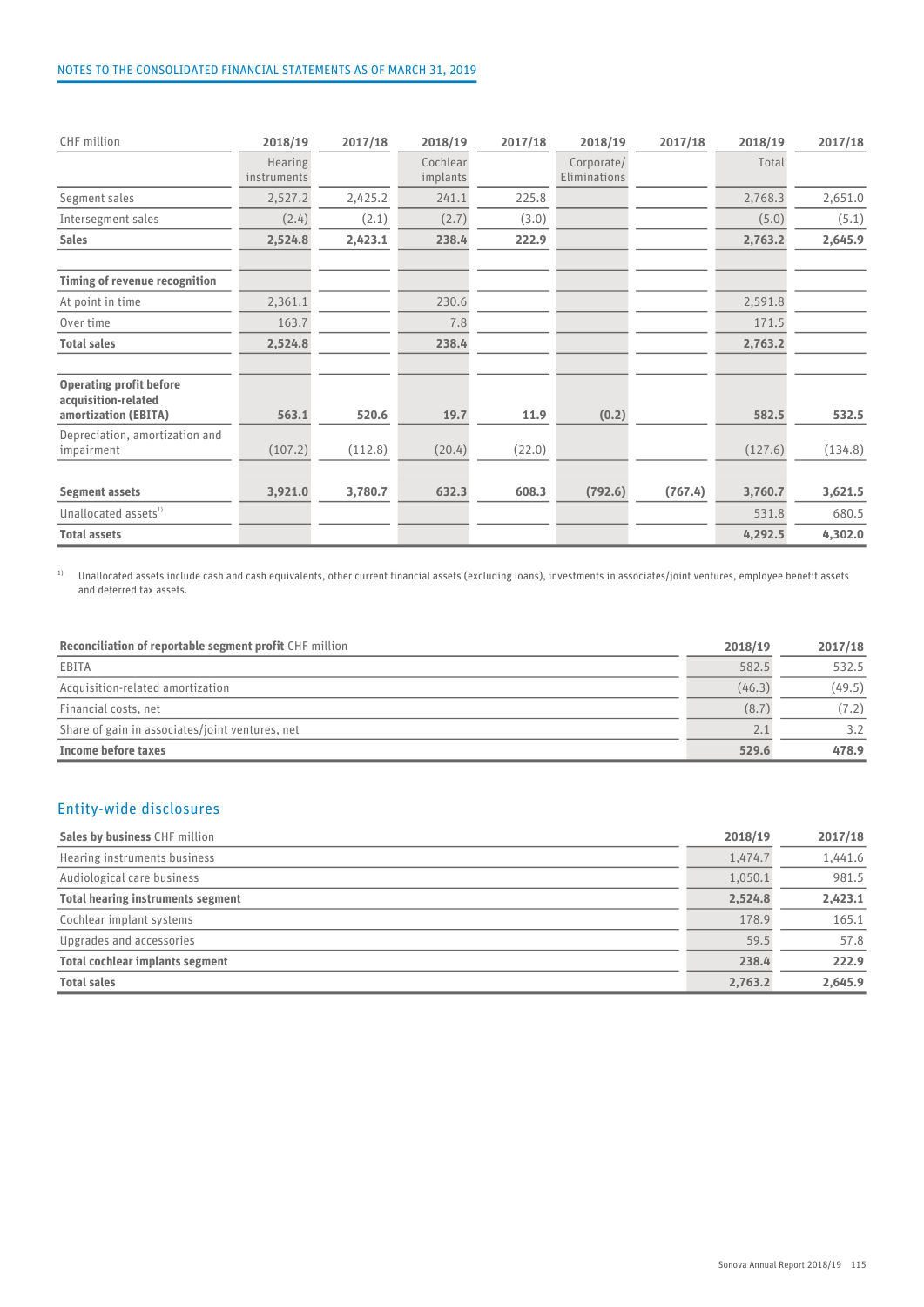#### NOTES TO THE CONSOLIDATED FINANCIAL STATEMENTS AS OF MARCH 31, 2019

| Sales and selected non-current assets by regions CHF million | 2018/19            | 2017/18 | 2018/19             | 2017/18 |  |
|--------------------------------------------------------------|--------------------|---------|---------------------|---------|--|
| Country/region                                               | Sales <sup>1</sup> |         | Selected            |         |  |
|                                                              |                    |         | non-current         |         |  |
|                                                              |                    |         | assets <sup>2</sup> |         |  |
| Switzerland                                                  | 31.5               | 29.6    | 274.1               | 251.4   |  |
| EMEA (excl. Switzerland)                                     | 1,489.5            | 1,369.2 | 1,585.7             | 1,650.6 |  |
| <b>USA</b>                                                   | 746.7              | 759.6   | 674.3               | 655.2   |  |
| Americas (excl. USA)                                         | 228.5              | 230.8   | 150.4               | 129.1   |  |
| Asia/Pacific                                                 | 267.0              | 256.7   | 116.5               | 109.3   |  |
| <b>Total Group</b>                                           | 2,763.2            | 2,645.9 | 2,800.9             | 2,795.6 |  |

<sup>1)</sup> Sales based on location of customers.

2) Total of property, plant & equipment, intangible assets and investments in associates/joint ventures.

As common in this industry, the Sonova Group has a large number of customers. There is no single customer who accounts for more than 10% of total sales.

### 2.3 Revenue

The Group generates revenue primarily from the sale of hearing instruments, cochlear implants and related services. A disaggregation of revenue from contracts with customers is included in Note 2.2. The following provides information about the Groups revenue recognition policies, performance obligations and related contract assets and liabilities.

The following table summarizes the contract assets and contract liabilities related to contracts with customers:

| F million<br><b>Contract balances CHF</b> | 1.3.2019<br>21    | 1.4.2018                     |  |
|-------------------------------------------|-------------------|------------------------------|--|
| Contract assets                           | ப<br>$\sim$ . $-$ | O <sub>0</sub><br>$O_{\ast}$ |  |
| Contract liabilities                      | 332.7             | 335.0                        |  |

Contract liabilities relate to advance consideration received from customers for the Group's various services, such as extended warranties, loss and damage and battery plans. In addition to the contract liabilities, the Group also recognizes contract assets that relate to loss and damage services. Contract assets are presented within other operating assets (refer to Note 3.5) in the consolidated balance sheets.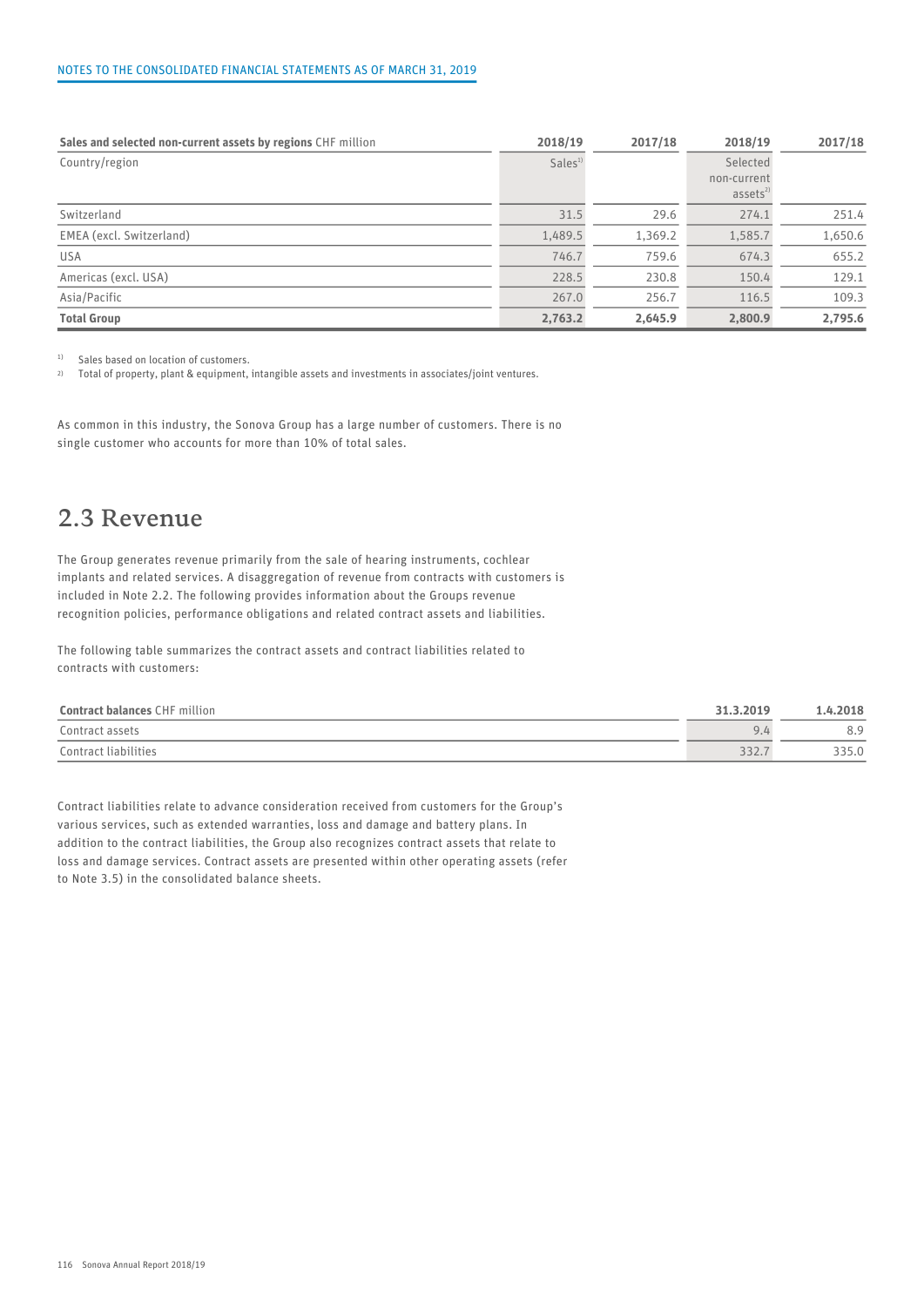Significant changes in the contract liabilities during the period are as follows:

| Movement in contract liabilities CHF million                              | 2018/19 |
|---------------------------------------------------------------------------|---------|
| Balance April 1                                                           | 335.0   |
| Changes through business combinations                                     | (0.2)   |
| Increase due to advance consideration received in the period              | 175.9   |
| Decrease due to revenue recognized in the period that,                    |         |
| - was included in the contract liabilities at the beginning of the period | (105.9) |
| - relates to consideration received in the period                         | (65.6)  |
| Exchange differences                                                      | (6.6)   |
| <b>Balance March 31</b>                                                   | 332.7   |
| Expectation on timing of revenue recognition:                             |         |
| Within 1 year                                                             | 106.5   |
| Within 2 years                                                            | 120.6   |
| Within 3 years                                                            | 51.3    |
| Within 4 years                                                            | 21.0    |
| More than 4 years                                                         | 33.2    |
|                                                                           |         |

No material revenue was recognized in the current period from performance obligations satisfied in previous periods.

#### Accounting policies

The Group recognizes revenue at point in time when ownership of the products is transferred to the buyer, mainly upon delivery. The transaction price is adjusted for any variable elements, such as rebates and discounts. For audiological care customers, revenue recognition usually occurs after fitting of the device or when the trial period lapses. For hearing instruments sold in bundled packages (i.e. including accessories and services), the transaction price is allocated to each performance obligation on the basis of the relative stand-alone selling price of all performance obligations in the contract.

For cochlear implants, sales are generally recognized at point in time when ownership of the products is transferred to the buyer (mainly hospitals), either at delivery or after surgery.

When the customer has a right to return the product within a given period, the amount of revenue is adjusted for expected returns, which are estimated based on historical product return rates. A return provision for the expected returns is recognized as an adjustment to revenue. In addition, an asset for the right to recover returned goods is recognized measured by reference to the carrying amount, which is presented as part of other current operating assets.

The Group also offers various services, such as extended warranties, loss and damage and battery plans. Revenue for these services is predominantly recognized on a straight-line basis over the service period. In the majority of countries in which the Group operates, the standard warranty period is two years and the extended warranty covers periods beyond the second year. Loss and damage is offered in some, but not all countries, in which the Group operates. This service assures replacement of hearing instruments that are not covered by the warranty. In some countries, the Group reinsures loss and damage. Insurance costs are capitalized as contract assets and are recognized as cost of sales over the loss and damage service period.

Payment terms vary significantly across countries and also depend on whether the customer is a private or public customer.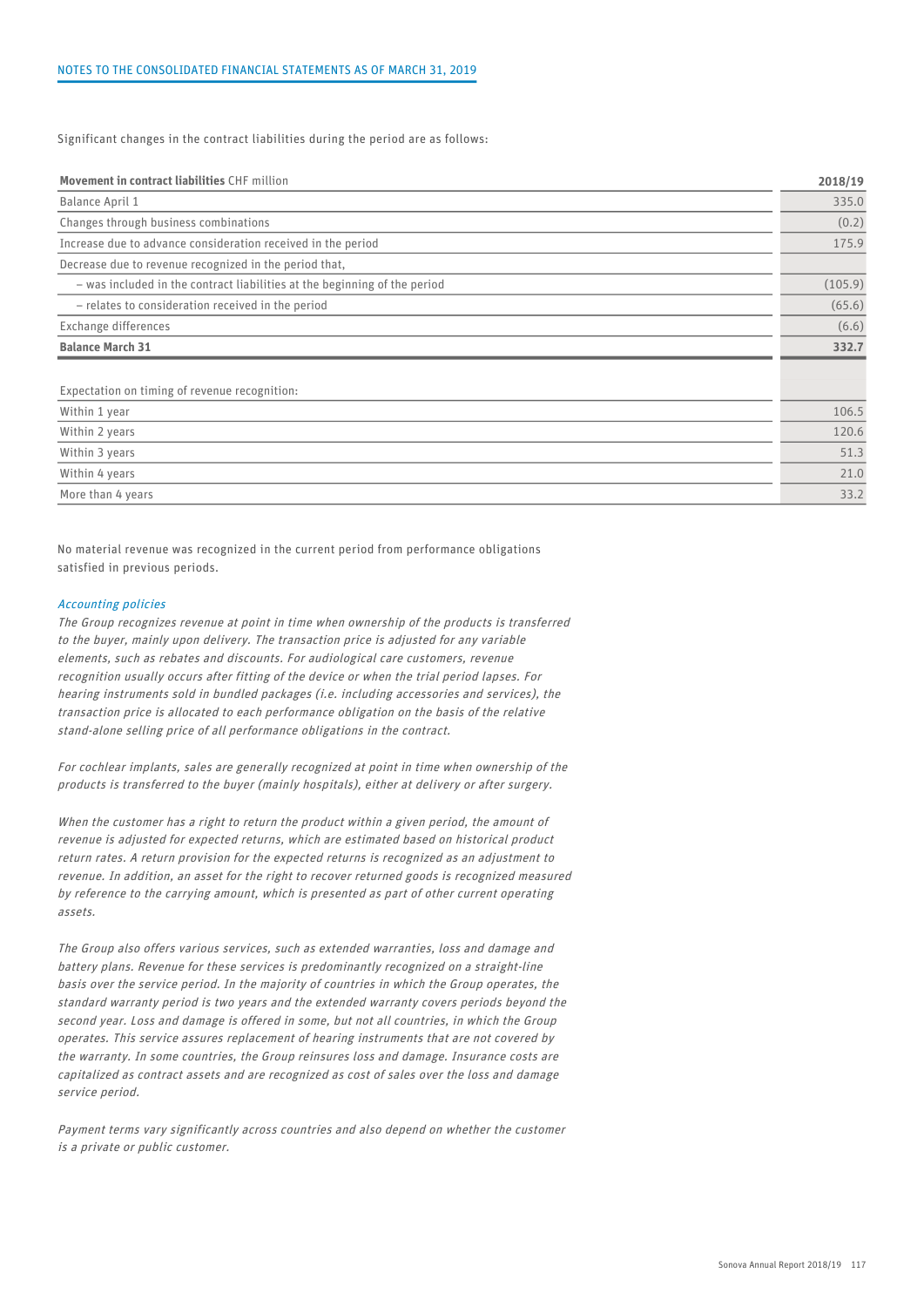#### Accounting judgements and estimates

In order to allocate the transaction price to each performance obligation in a contract, management estimates the standalone selling price of the products and services at contract inception. Mostly, the standalone selling price is based on established price lists. For loss and damage services, management considers the likelihood of a customer claim in the calculation of the standalone selling price.

If the sum of the standalone selling prices of a bundle of goods or services exceeds the consideration in a contract, the discount is allocated proportionally to all of the performance obligations in the contract unless there is observable evidence that the discount relates to only one or some of the performance obligations.

### 2.4 Other income/expenses, net

"Other income/expenses, net" in the 2018/19 financial year amounts to CHF 4.4 million (previous year CHF 7.2 million). The regular and systematic assessment of the provision for product liabilities in the cochlear implants segment led to a release of CHF 4.1 million (previous year CHF 1.8 million). In addition, the divestment of audiological care stores in the USA led to a gain of CHF 0.3 million (previous year other income from divestments CHF 5.4 million). For further information refer to Note 3.6 "Provisions" and Note 6.1 "Acquisitions/ disposals of subsidiaries".

### 2.5 Earnings per share

| Basic earnings per share                      | 2018/19    | 2017/18    |  |
|-----------------------------------------------|------------|------------|--|
| Income after taxes (CHF million)              | 454.1      | 400.1      |  |
| Weighted average number of outstanding shares | 65.066.736 | 65.319.359 |  |
| Basic earnings per share (CHF)                | 6.98       | 6.13       |  |

| Diluted earnings per share                             | 2018/19    | 2017/18    |  |
|--------------------------------------------------------|------------|------------|--|
| Income after taxes (CHF million)                       | 454.1      | 400.1      |  |
| Weighted average number of outstanding shares          | 65,066,736 | 65,319,359 |  |
| Adjustment for dilutive share options                  | 268,205    | 216,787    |  |
| Adjusted weighted average number of outstanding shares | 65.334.941 | 65,536,146 |  |
| Diluted earnings per share (CHF)                       | 6.95       | 6.11       |  |

#### Accounting policies

Basic earnings per share is calculated by dividing the income after taxes attributable to the ordinary equity holders of the parent company by the weighted average number of shares outstanding during the year.

In the case of diluted earnings per share, the weighted average number of shares outstanding is adjusted assuming all outstanding dilutive options will be exercised. The weighted average number of shares is adjusted for all dilutive options issued under the stock option plans which have been granted in 2012 through to 2019 and which have not yet been exercised. Options that are out-of-the-money (compared to average share price) are not considered. The calculation of diluted earnings per share is based on the same income after taxes for the period as is used in calculating basic earnings per share.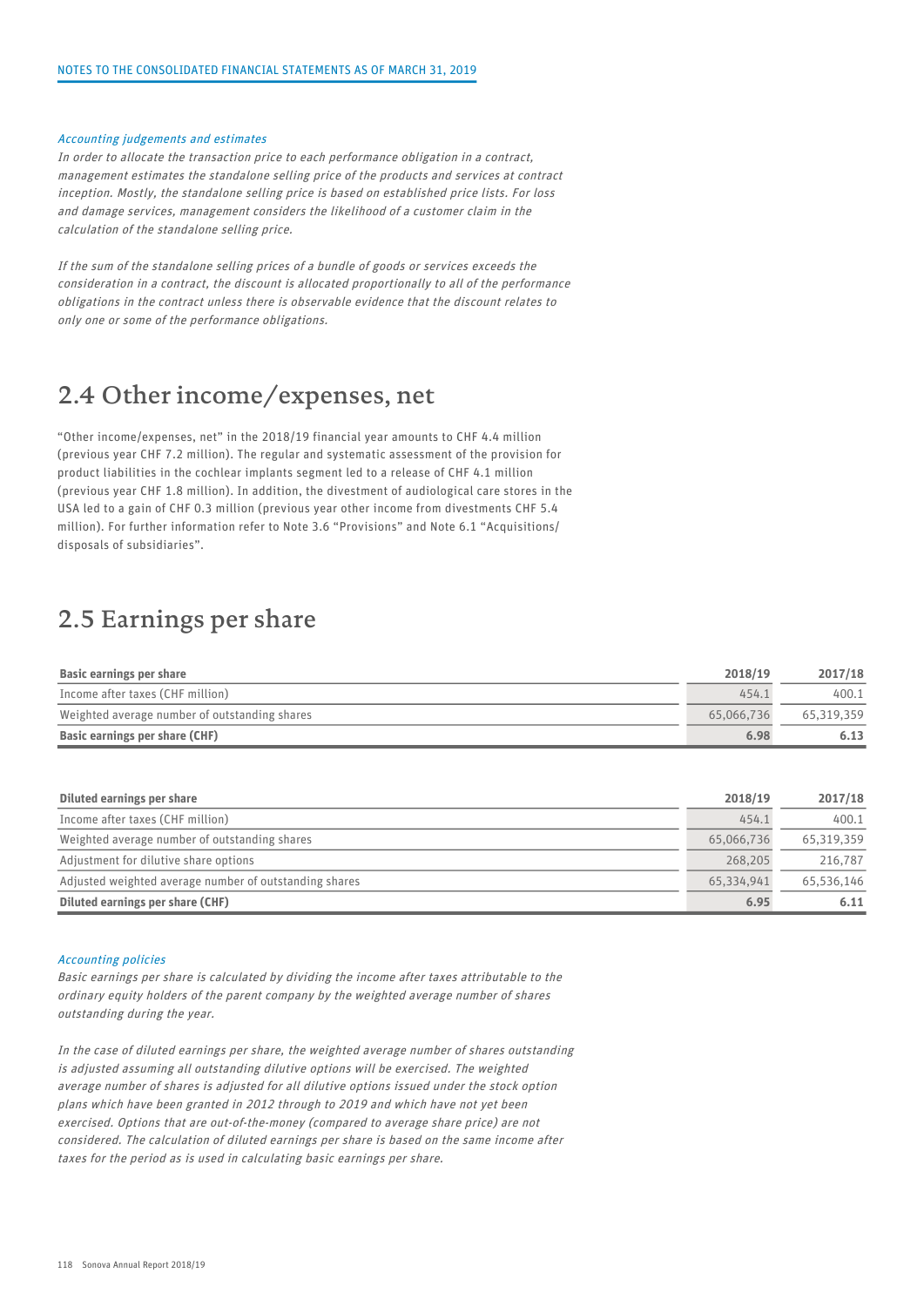### 3. Operating assets and liabilities

## 3.1 Trade receivables

| CHF million                        | 31.3.2019 | 31.3.2018 |
|------------------------------------|-----------|-----------|
| Trade receivables                  | 559.6     | 481.5     |
| Provision for doubtful receivables | (39.0)    | (31.9)    |
| <b>Total</b>                       | 520.6     | 449.5     |

As is common in this industry, the Sonova Group has a large number of customers. There is no significant concentration of credit risk. The aging of trade receivables and related provisions is disclosed in Note 4.7.

During 2018/19, the Group utilized CHF 2.2 million (previous year CHF 9.7 million) of the provision for doubtful receivables to write-off receivables.

The carrying amounts of trade receivables are denominated in the following currencies:

| CHF million                  | 31.3.2019 | 31.3.2018 |  |
|------------------------------|-----------|-----------|--|
| <b>BRL</b>                   | 18.2      | 18.8      |  |
| CAD                          | 22.4      | 21.5      |  |
| ${\sf CHF}$                  | 20.9      | 14.6      |  |
| EUR                          | 203.3     | 177.6     |  |
| $\overline{\mathsf{GBP}}$    | 22.0      | 17.8      |  |
| $\overline{USD}$             | 164.2     | 131.9     |  |
| Other                        | 69.8      | 67.3      |  |
| Total trade receivables, net | 520.6     | 449.5     |  |

#### Accounting policies

Trade receivables are initially recorded at original invoice amount and subsequently measured at amortized cost using the effective interest method, less loss allowance. The Group applies the IFRS 9 simplified approach to measuring credit losses, which uses a lifetime expected loss allowance for trade receivables. This approach considers historical credit loss experience as well as forward-looking factors (see Note 4.7). The charges to the income statement are included in general and administration costs. Due to the short-term nature of trade receivables, their carrying amount is considered to approximate their fair value.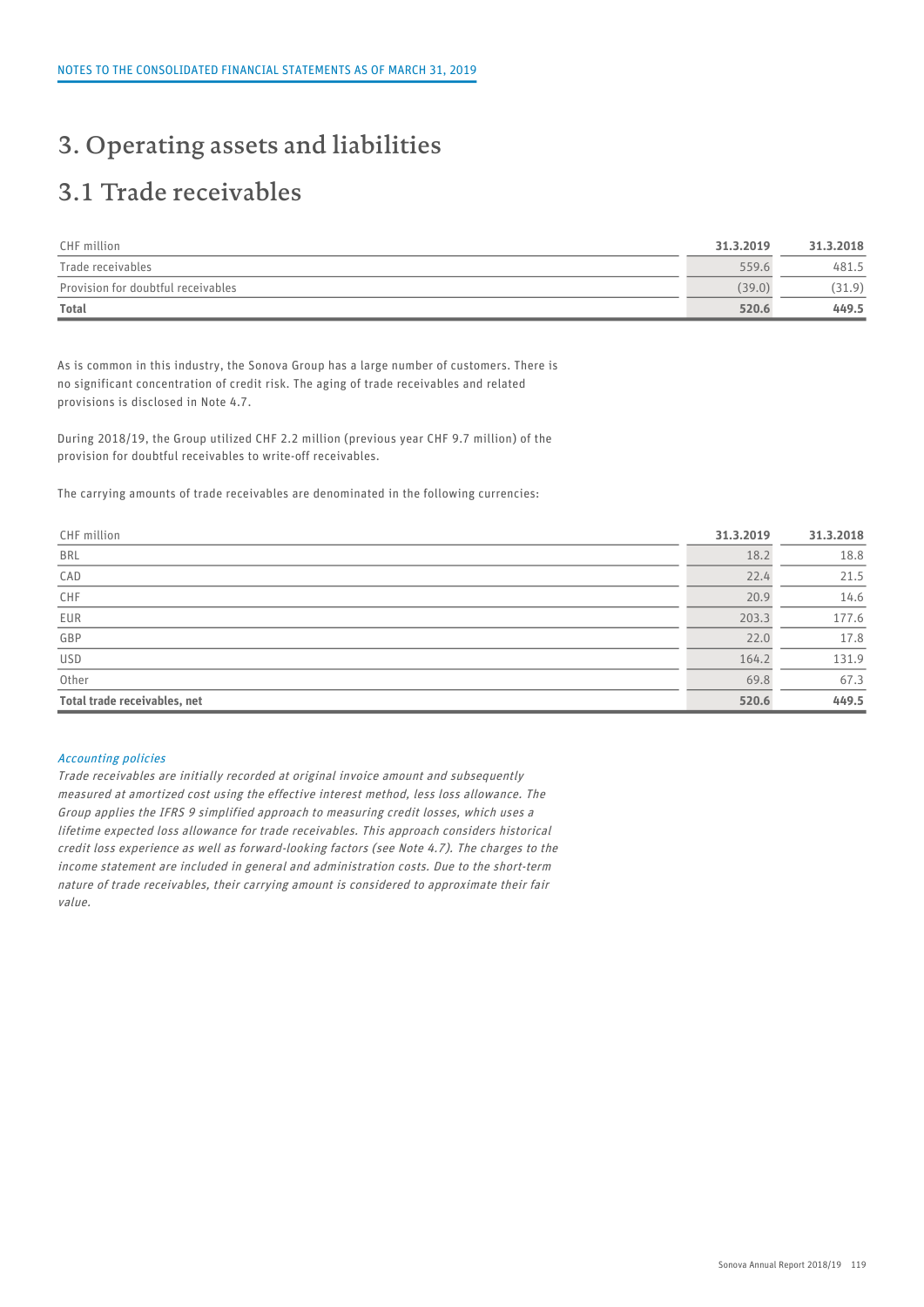### 3.2 Inventories

| CHF million                  | 31.3.2019 | 31.3.2018 |  |
|------------------------------|-----------|-----------|--|
| Raw materials and components | 49.6      | 45.0      |  |
| Work-in-process              | 96.6      | 90.0      |  |
| Finished products            | 172.6     | 168.9     |  |
| Allowances                   | (36.8)    | (39.5)    |  |
| <b>Total</b>                 | 282.1     | 264.5     |  |

The "cost of sales" corresponding to the carrying value of inventory (which excludes freight, packaging, logistics as well as certain overhead cost) amounted in 2018/19 to CHF 666.0 million (previous year CHF 672.3 million). The Group recognized write-downs of CHF 29.4 million (previous year CHF 18.2 million) on inventories in cost of sales.

#### Accounting policies

Purchased raw materials, components and finished goods are valued at the lower of cost or net realizable value. To evaluate cost, the standard cost method is applied, which approximates historical cost determined on a first-in first-out basis.

Manufactured finished goods and work-in-process are valued at the lower of production cost or net realizable value. Standard costs take into account normal levels of materials, supplies, labor, efficiency, and capacity utilization. Standard costs are regularly reviewed and, if necessary, revised in the light of current conditions. Net realizable value is the estimated selling price in the ordinary course of business less the estimated costs of completion (where applicable) and selling expenses.

Allowances are established for slow moving, phase out and obsolete stock.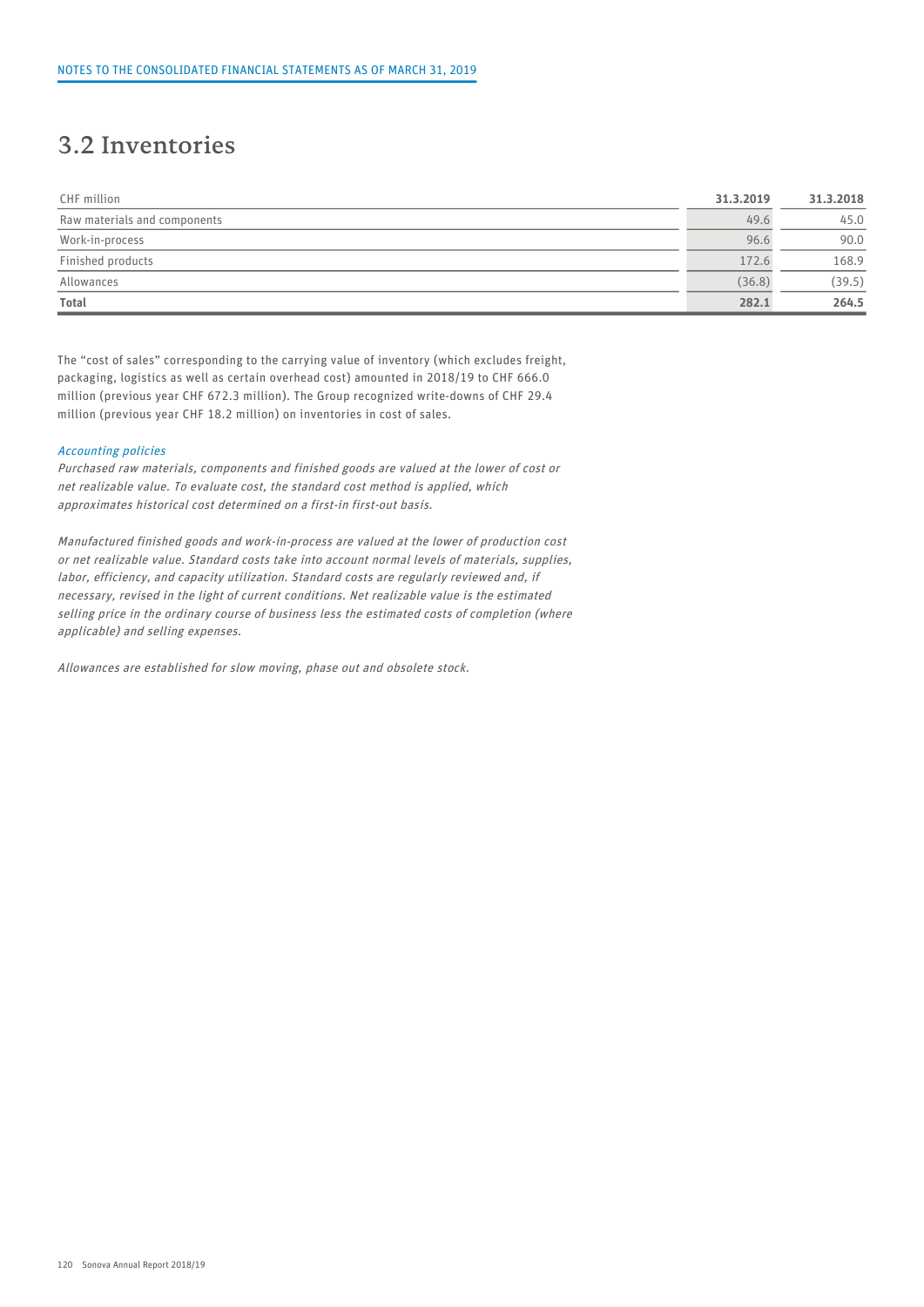## 3.3 Property, plant and equipment

| CHF million                           |                     |                                       |                                               |                                                       | 2018/19 |
|---------------------------------------|---------------------|---------------------------------------|-----------------------------------------------|-------------------------------------------------------|---------|
|                                       | Land &<br>buildings | Machinery &<br>technical<br>equipment | Room<br>installations &<br>other<br>equipment | Advance<br>payments &<br>assets under<br>construction | Total   |
| Cost                                  |                     |                                       |                                               |                                                       |         |
| Balance April 1                       | 195.5               | 294.3                                 | 343.8                                         | 10.6                                                  | 844.2   |
| Changes through business combinations |                     | 0.6                                   | 1.4                                           |                                                       | 2.0     |
| Additions                             | 4.8                 | 28.8                                  | 35.4                                          | 8.1                                                   | 77.0    |
| Disposals                             |                     | (16.3)                                | (20.0)                                        |                                                       | (36.4)  |
| Transfers                             |                     | 1.3                                   | 7.4                                           | (8.7)                                                 |         |
| Exchange differences                  | (1.3)               | (2.6)                                 | (10.7)                                        | (0.1)                                                 | (14.7)  |
| <b>Balance March 31</b>               | 199.0               | 306.0                                 | 357.2                                         | 9.8                                                   | 872.1   |
| <b>Accumulated depreciation</b>       |                     |                                       |                                               |                                                       |         |
| Balance April 1                       | (74.0)              | (220.0)                               | (234.7)                                       |                                                       | (528.7) |
| Additions                             | (5.8)               | (25.5)                                | (31.5)                                        |                                                       | (62.8)  |
| Disposals                             |                     | 15.3                                  | 19.3                                          |                                                       | 34.6    |
| Transfers                             |                     | 2.5                                   | (2.5)                                         |                                                       |         |
| Exchange differences                  | 0.6                 | 1.6                                   | 7.4                                           |                                                       | 9.7     |
| <b>Balance March 31</b>               | (79.2)              | (226.1)                               | (242.0)                                       |                                                       | (547.2) |
| Net book value                        |                     |                                       |                                               |                                                       |         |
| Balance April 1                       | 121.5               | 74.3                                  | 109.1                                         | 10.6                                                  | 315.5   |
| <b>Balance March 31</b>               | 119.8               | 79.9                                  | 115.3                                         | 9.8                                                   | 324.9   |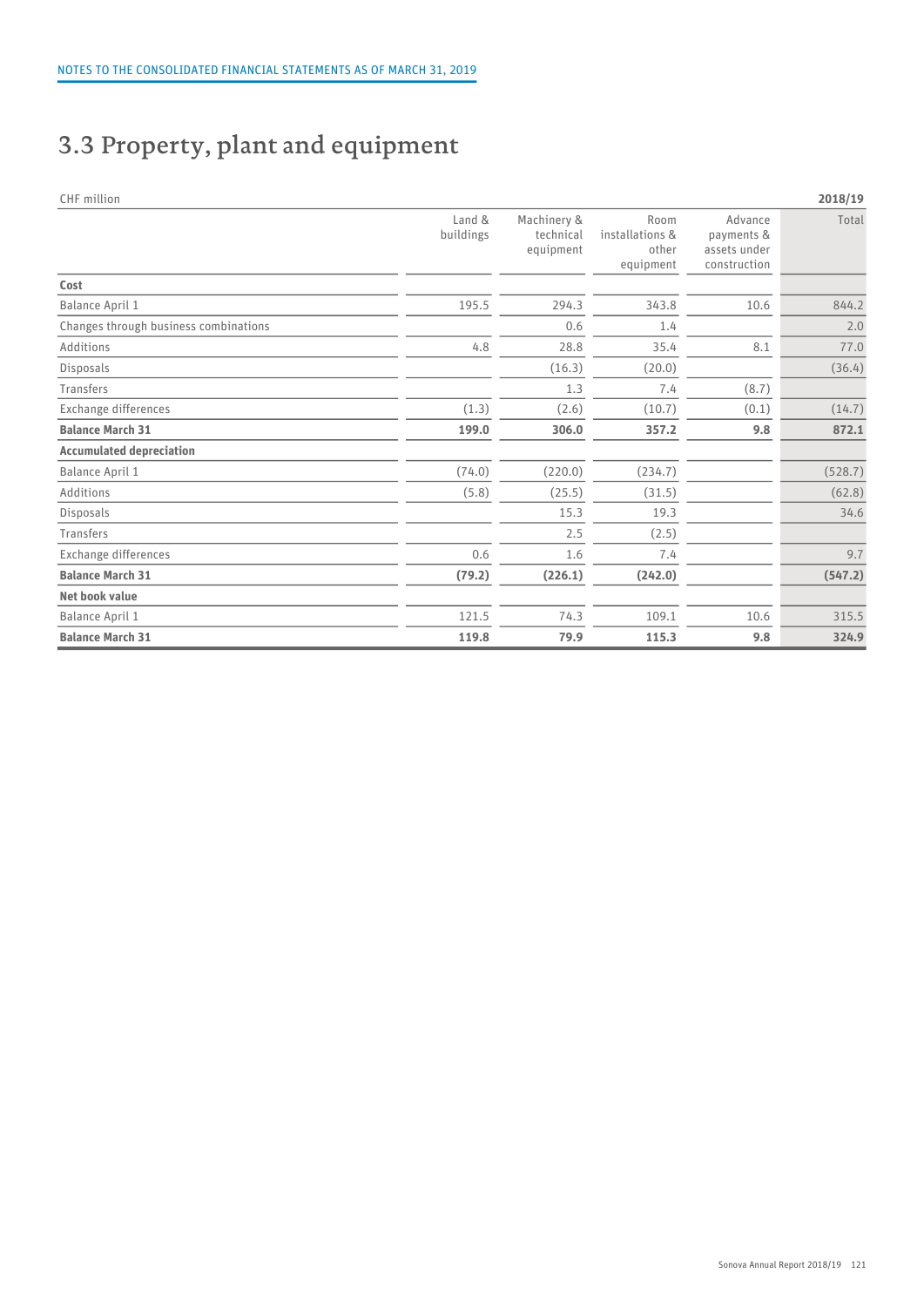| CHF million                           |                     |                                       |                                               |                                                       | 2017/18 |
|---------------------------------------|---------------------|---------------------------------------|-----------------------------------------------|-------------------------------------------------------|---------|
|                                       | Land &<br>buildings | Machinery &<br>technical<br>equipment | Room<br>installations &<br>other<br>equipment | Advance<br>payments &<br>assets under<br>construction | Total   |
| Cost                                  |                     |                                       |                                               |                                                       |         |
| Balance April 1                       | 195.0               | 277.3                                 | 313.3                                         | 5.4                                                   | 791.1   |
| Changes through business combinations | 0.0                 | 0.1                                   | 2.3                                           |                                                       | 2.4     |
| Additions                             | 1.4                 | 22.3                                  | 26.7                                          | 10.9                                                  | 61.2    |
| Disposals                             | (0.1)               | (11.2)                                | (19.5)                                        |                                                       | (30.7)  |
| Transfers                             | (3.1)               | 3.0                                   | 5.7                                           | (5.6)                                                 |         |
| Exchange differences                  | 2.2                 | 2.9                                   | 15.2                                          | (0.1)                                                 | 20.3    |
| <b>Balance March 31</b>               | 195.5               | 294.3                                 | 343.8                                         | 10.6                                                  | 844.2   |
| <b>Accumulated depreciation</b>       |                     |                                       |                                               |                                                       |         |
| Balance April 1                       | (69.2)              | (203.1)                               | (208.5)                                       |                                                       | (480.8) |
| Additions                             | (5.6)               | (25.9)                                | (31.3)                                        |                                                       | (62.8)  |
| Disposals                             | 0.0                 | 10.6                                  | 17.8                                          |                                                       | 28.5    |
| Transfers                             | 1.7                 | 0.3                                   | (2.0)                                         |                                                       |         |
| Exchange differences                  | (1.0)               | (1.9)                                 | (10.8)                                        |                                                       | (13.7)  |
| <b>Balance March 31</b>               | (74.0)              | (220.0)                               | (234.7)                                       |                                                       | (528.7) |
| Net book value                        |                     |                                       |                                               |                                                       |         |
| Balance April 1                       | 125.8               | 74.2                                  | 104.9                                         | 5.4                                                   | 310.3   |
| <b>Balance March 31</b>               | 121.5               | 74.3                                  | 109.1                                         | 10.6                                                  | 315.5   |

Pledged fixed assets amounted to CHF 0.0 million (previous year CHF 0.1 million).

There are no assets held under finance leases.

#### Accounting policies

Property, plant and equipment is valued at purchase or manufacturing cost less accumulated depreciation and any impairment in value. Depreciation is calculated on a straight-line basis over the expected useful lifetime of the individual assets or asset categories. Where an asset comprises several parts with different useful lifetimes, each part of the asset is depreciated separately over its applicable useful lifetime.

The applicable useful lifetimes are  $25 - 40$  years for buildings and  $3 - 10$  years for production facilities, machinery, equipment, and vehicles. Land is not depreciated. Leasehold improvements are depreciated over the shorter of useful life or lease term.

Subsequent expenditure on an item of tangible assets is capitalized at cost only when it is probable that future economic benefits associated with the item will flow to the Group and the cost of the item can be measured reliably. Expenditure for repair and maintenance, which do not increase the estimated useful lifetimes of the related assets are recognized as an expense in the period in which they are incurred.

The Group assesses at each reporting date, whether there is any indication, that an asset may be impaired. If any such indication exists, the recoverable amount of the asset is estimated. If the recoverable amount is lower than carrying amount, an impairment loss is recognized.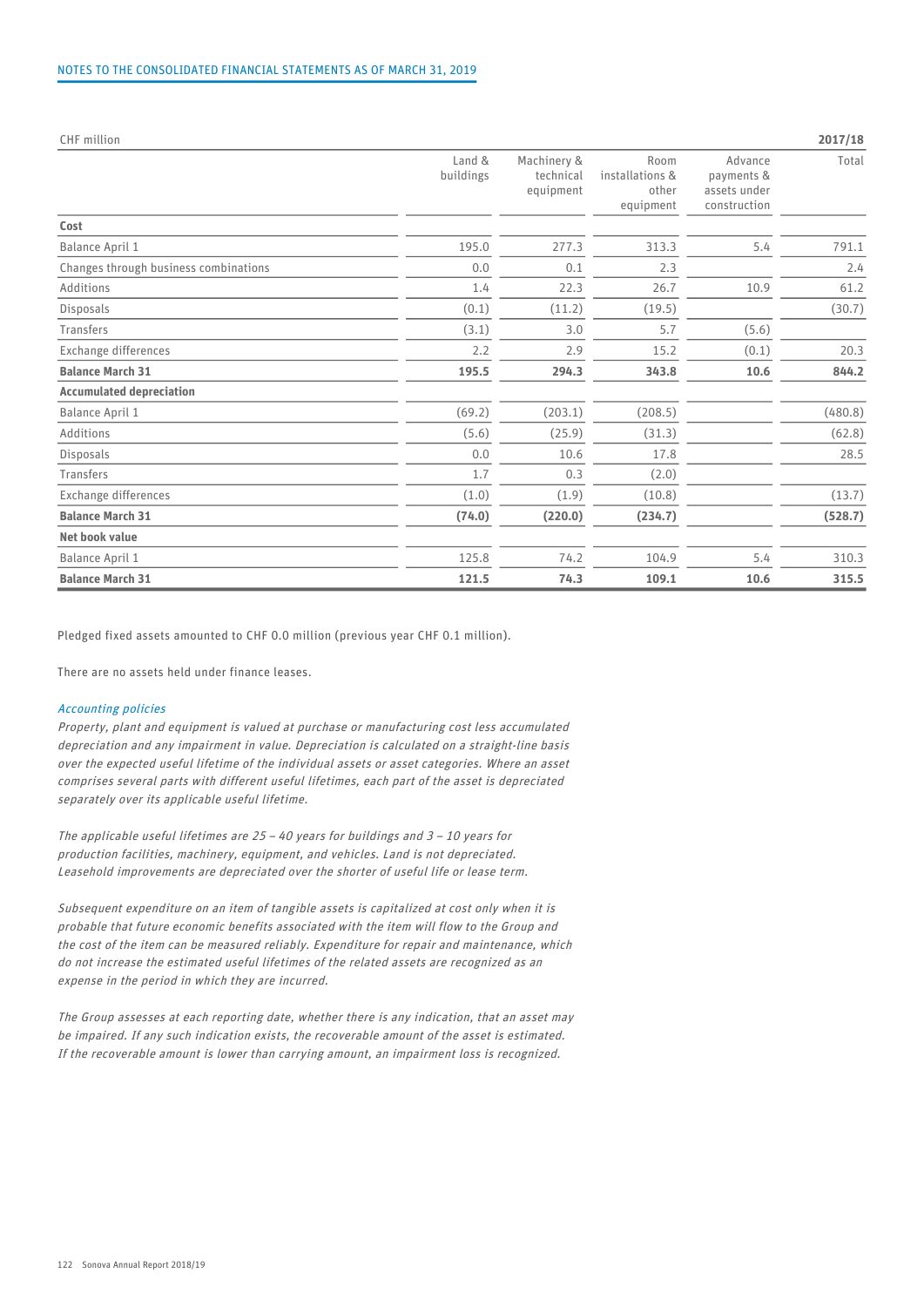## 3.4 Intangible assets

| CHF million                                     |          |                                                          |                                     |                                      | 2018/19 |
|-------------------------------------------------|----------|----------------------------------------------------------|-------------------------------------|--------------------------------------|---------|
|                                                 | Goodwill | Intangibles<br>relating to<br>acquisitions <sup>1)</sup> | Capitalized<br>development<br>costs | Software and<br>other<br>intangibles | Total   |
| Cost                                            |          |                                                          |                                     |                                      |         |
| Balance April 1                                 | 2,094.4  | 645.3                                                    | 165.1                               | 84.9                                 | 2,989.7 |
| Changes through business combinations           | 55.4     | 22.3                                                     |                                     | 0.1                                  | 77.8    |
| Additions                                       |          |                                                          | 30.4                                | 10.5                                 | 40.9    |
| Disposals                                       | (0.3)    | (6.5)                                                    |                                     | (3.2)                                | (10.0)  |
| Exchange differences                            | (32.9)   | (25.2)                                                   | 0.1                                 | (0.4)                                | (58.4)  |
| <b>Balance March 31</b>                         | 2,116.7  | 636.0                                                    | 195.5                               | 91.9                                 | 3,040.1 |
| <b>Accumulated amortization and impairments</b> |          |                                                          |                                     |                                      |         |
| Balance April 1                                 | (147.2)  | (264.2)                                                  | (47.0)                              | (64.9)                               | (523.3) |
| Additions                                       |          | $(46.3)^{2}$                                             | (12.3)                              | (6.2)                                | (64.8)  |
| Disposals                                       |          | 4.3                                                      |                                     | 3.1                                  | 7.4     |
| Exchange differences                            | (6.1)    | 9.4                                                      |                                     | 0.5                                  | 3.8     |
| <b>Balance March 31</b>                         | (153.4)  | (296.8)                                                  | (59.2)                              | (67.5)                               | (576.9) |
| Net book value                                  |          |                                                          |                                     |                                      |         |
| Balance April 1                                 | 1,947.2  | 381.1                                                    | 118.1                               | 20.0                                 | 2,466.4 |
| <b>Balance March 31</b>                         | 1,963.3  | 339.1                                                    | 136.3                               | 24.4                                 | 2,463.2 |

<sup>1)</sup> Intangibles relating to acquisitions include primarily customer relationships and trademarks.

2) Relates to research and development (CHF 1.0 million) and sales and marketing (CHF 45.4 million).

| CHF million                                     |          |                                                          |                                     |                                      | 2017/18 |
|-------------------------------------------------|----------|----------------------------------------------------------|-------------------------------------|--------------------------------------|---------|
|                                                 | Goodwill | Intangibles<br>relating to<br>acquisitions <sup>1)</sup> | Capitalized<br>development<br>costs | Software and<br>other<br>intangibles | Total   |
| Cost                                            |          |                                                          |                                     |                                      |         |
| Balance April 1                                 | 1,969.2  | 607.0                                                    | 135.1                               | 87.5                                 | 2,798.7 |
| Changes through business combinations           | 77.9     | 26.7                                                     |                                     | 0.1                                  | 104.6   |
| Additions                                       |          |                                                          | 30.1                                | 5.0                                  | 35.1    |
| Disposals                                       | (18.2)   | (18.6)                                                   |                                     | (8.1)                                | (44.9)  |
| Exchange differences                            | 65.6     | 30.3                                                     | (0.1)                               | 0.5                                  | 96.2    |
| <b>Balance March 31</b>                         | 2,094.4  | 645.3                                                    | 165.1                               | 84.9                                 | 2,989.7 |
| <b>Accumulated amortization and impairments</b> |          |                                                          |                                     |                                      |         |
| Balance April 1                                 | (154.1)  | (224.9)                                                  | (34.5)                              | (62.2)                               | (475.7) |
| Additions                                       |          | $(49.5)^{2}$                                             | (12.5)                              | (10.1)                               | (72.0)  |
| Disposals                                       |          | 11.1                                                     |                                     | 8.3                                  | 19.4    |
| Exchange differences                            | 6.8      | (1.0)                                                    |                                     | (0.9)                                | 4.9     |
| <b>Balance March 31</b>                         | (147.2)  | (264.2)                                                  | (47.0)                              | (64.9)                               | (523.3) |
| Net book value                                  |          |                                                          |                                     |                                      |         |
| Balance April 1                                 | 1,815.2  | 382.0                                                    | 100.6                               | 25.3                                 | 2,323.1 |
| <b>Balance March 31</b>                         | 1,947.2  | 381.1                                                    | 118.1                               | 20.0                                 | 2,466.4 |

<sup>1)</sup> Intangibles relating to acquisitions include primarily customer relationships and trademarks.

2) Relates to research and development (CHF 1.1 million) and sales and marketing (CHF 48.3 million).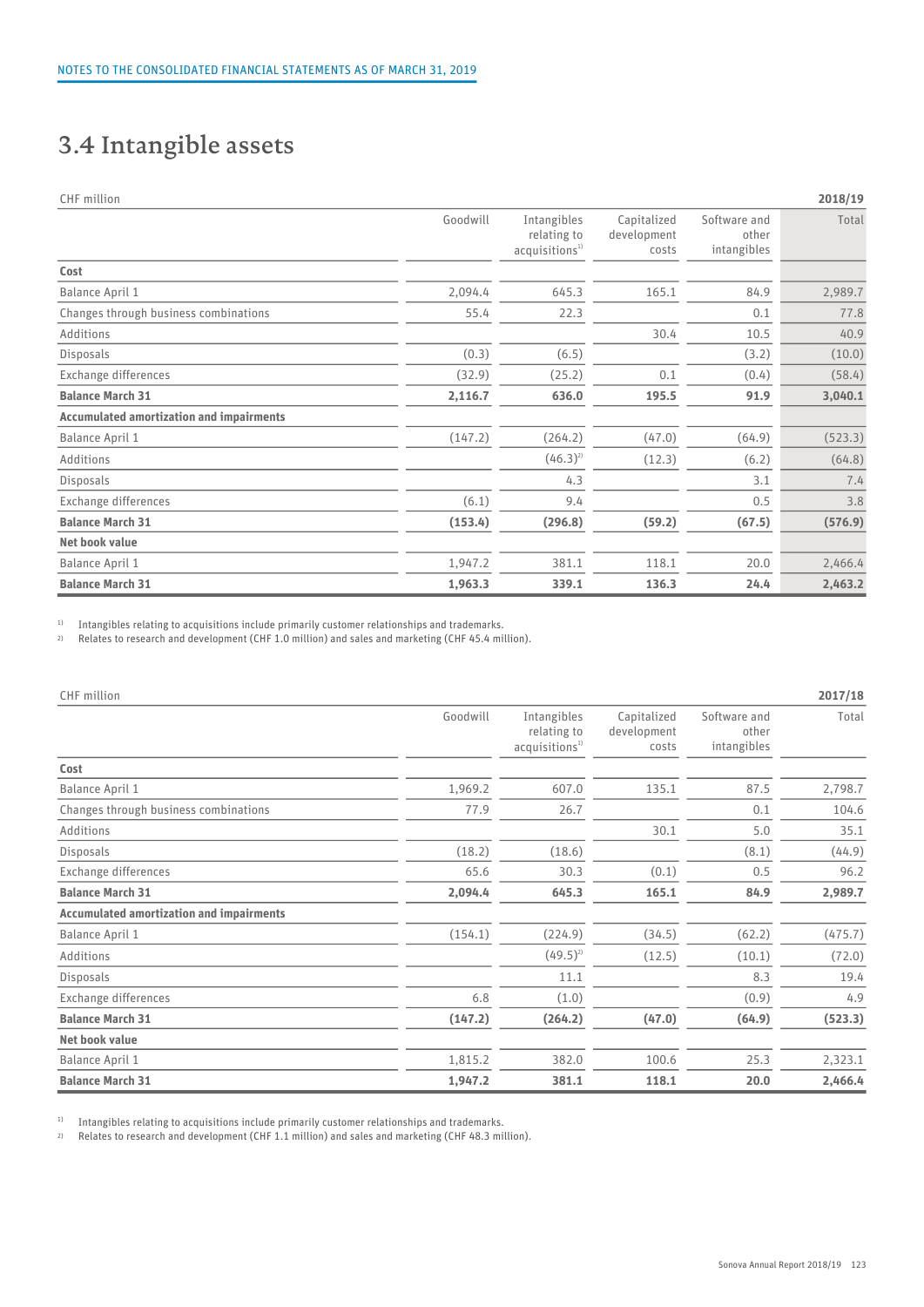Based on the impairment tests performed, there was no need for the recognition of any impairment of goodwill for the 2018/19 and 2017/18 financial years.

#### Hearing instruments

As of March 31, 2019, the carrying amount of the goodwill, expressed in various currencies, amounted to an equivalent of CHF 1,642.4 million (prior year CHF 1,639.0 million).

The cash flow projections were based on the most recent business plan. The business plan for the hearing instruments business was projected over a five year period. Cash flows beyond the projection period were extrapolated with a long-term growth rate of 2.2% (prior year 2.2%) representing the projected inflation rate. For the calculation, a pre-tax weighted average discount rate of 8.4% (prior year 8.4%) was used. The Group performed a sensitivity analysis, which shows that changes to the main input parameters (increase of discount rate +1%, or long-term growth rate –1%) would not result in an impairment of goodwill.

#### Cochlear implants

As of March 31, 2019, the carrying amount of the goodwill, expressed in various currencies, amounted to an equivalent of CHF 320.9 million (prior year CHF 308.2 million).

The cash flow projections were based on the most recent business. The business plan for the cochlear implants business was projected over a five year period. Cash flows beyond the projection period were extrapolated with a long-term growth rate of 2.4% (prior year 2.4%) representing the projected inflation rate. For the calculation, a pre-tax weighted average discount rate of 8.7% (prior year 8.6%) was used. The Group performed a sensitivity analysis, which shows that changes to the main input parameters (increase of discount rate +1%, or long-term growth rate –1%) would not result in an impairment of goodwill.

The capitalized development costs are reviewed on a regular basis. In the current financial year 2018/19, this review did not lead to any valuation adjustments. The capitalized development costs are included in the reportable segment "cochlear implants" disclosed in Note 2.2.

#### Accounting policies

#### Goodwill

Goodwill is recognized for any difference between the cost of the business combination and the net fair value of the identifiable assets, liabilities, and contingent liabilities (refer to accounting policies in Note 6.1). Goodwill is not amortized, but is assessed for impairment annually, or more frequently if events or changes in circumstances indicate that its value might be impaired. For the purpose of impairment testing, goodwill is allocated to the cashgenerating unit, which is expected to benefit from the synergies of the corresponding business combination. For the Group, a meaningful goodwill allocation can only be done at the level of the segments, hearing instruments and cochlear implants. This also reflects the level that the goodwill is monitored by management. For both of the two cash-generating units, the recoverable amount is compared to the carrying amount. The carrying amount is determined based on a value-in-use calculation considering a five-year cash flow projection period and extrapolated using a terminal value for cash flows beyond the planning period. The cash flow projections are estimated on the basis of the strategic plan approved by the Board of Directors. Future cash flows are discounted with the Weighted Average Cost of Capital (WACC) including the application of the Capital Asset Pricing Model (CAPM).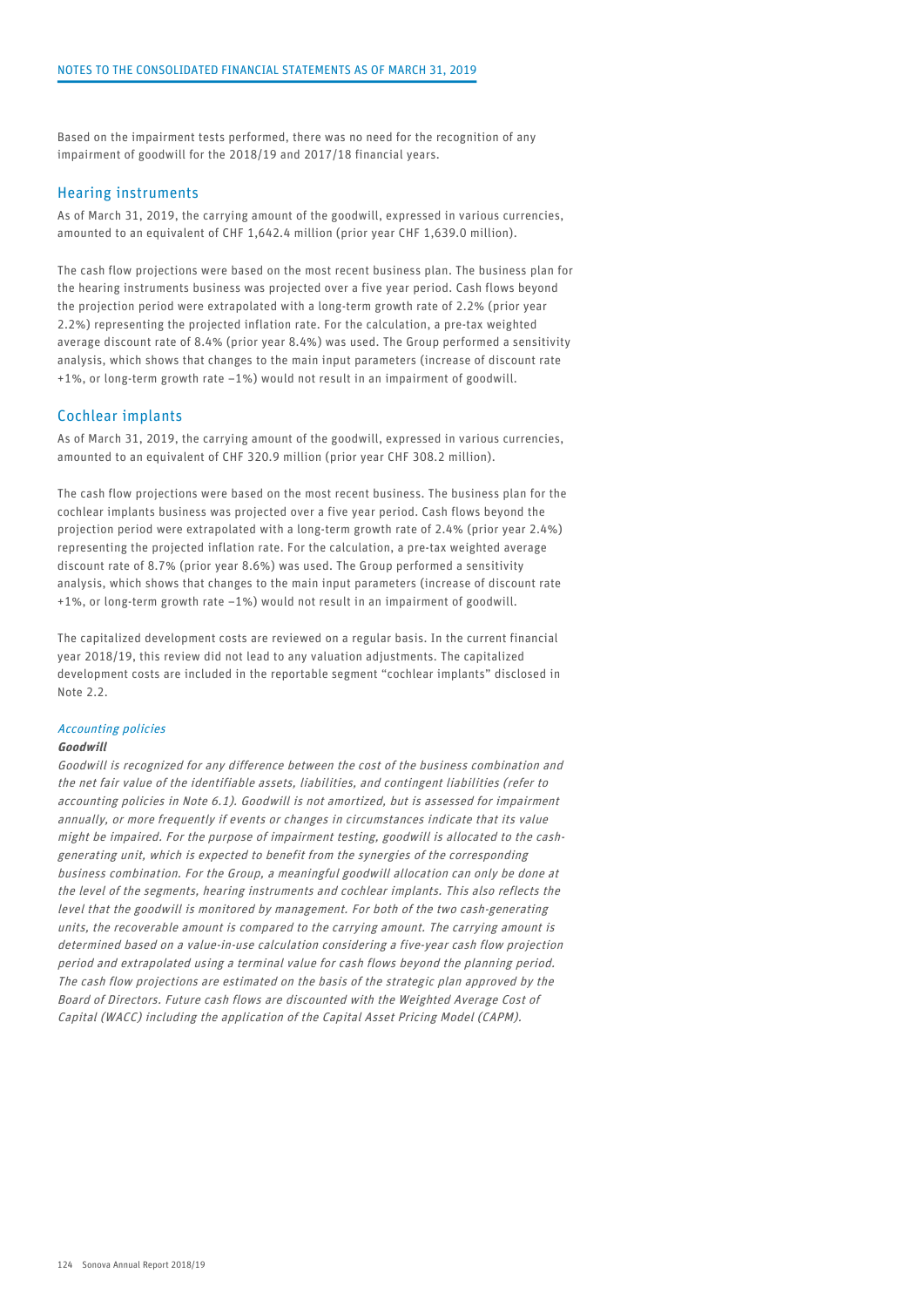#### Intangibles, excluding goodwill

Purchased intangible assets such as software, licenses and patents are measured at cost less accumulated amortization (applying the straight-line method) and any impairment in value. Software is amortized over a useful lifetime of 3 – 5 years. Intangibles relating to acquisitions of subsidiaries (excluding goodwill) consist generally of technology, client relationships, customer lists, and brand names, and are amortized over a period of 3 – 20 years. Other intangible assets are generally amortized over a period of 3 – 10 years. For capitalized development costs in the cochlear implants segment, amortization starts when the capitalized asset is ready for use, which is generally after receipt of approval from regulatory bodies. These assets are amortized over the estimated useful lifetime of 2 – 7 years applying the straight-line method. For in-process capitalized development costs, these capitalized costs are tested annually for impairment. Except for goodwill, the Sonova Group has no intangible assets with an indefinite useful life.

Research costs are expensed as incurred. Development costs are capitalized only if the identifiable asset is commercially and technically feasible, can be completed, its costs can be measured reliably and will generate probable future economic benefits. Group expenditures, which fulfill these criteria are limited to the development of tooling and equipment as well as costs related to the development of cochlear implants. All other development costs are expensed as incurred. In addition to the internal costs (direct personnel and other operating costs, depreciation on research and development equipment and allocated occupancy costs), total costs also include externally contracted development work. Such capitalized intangibles are recognized at cost less accumulated amortization and impairment losses.

#### Accounting judgements and estimates

#### Goodwill

The recoverable amount from cash-generating units is measured on the basis of value-in-use calculations and as such is significantly impacted by the projected cash flows, the discount rate, and the long-term growth rate, which are subject to management judgment. Actual cash flows as well as other input parameters could vary significantly from these estimates.

#### Capitalized development costs

The Group capitalizes costs relating to the development of cochlear implants. The capitalized development costs are reviewed on a regular basis as a matter of a standard systematic procedure. In determining the commercial as well as the technical feasibility, management judgment may be required.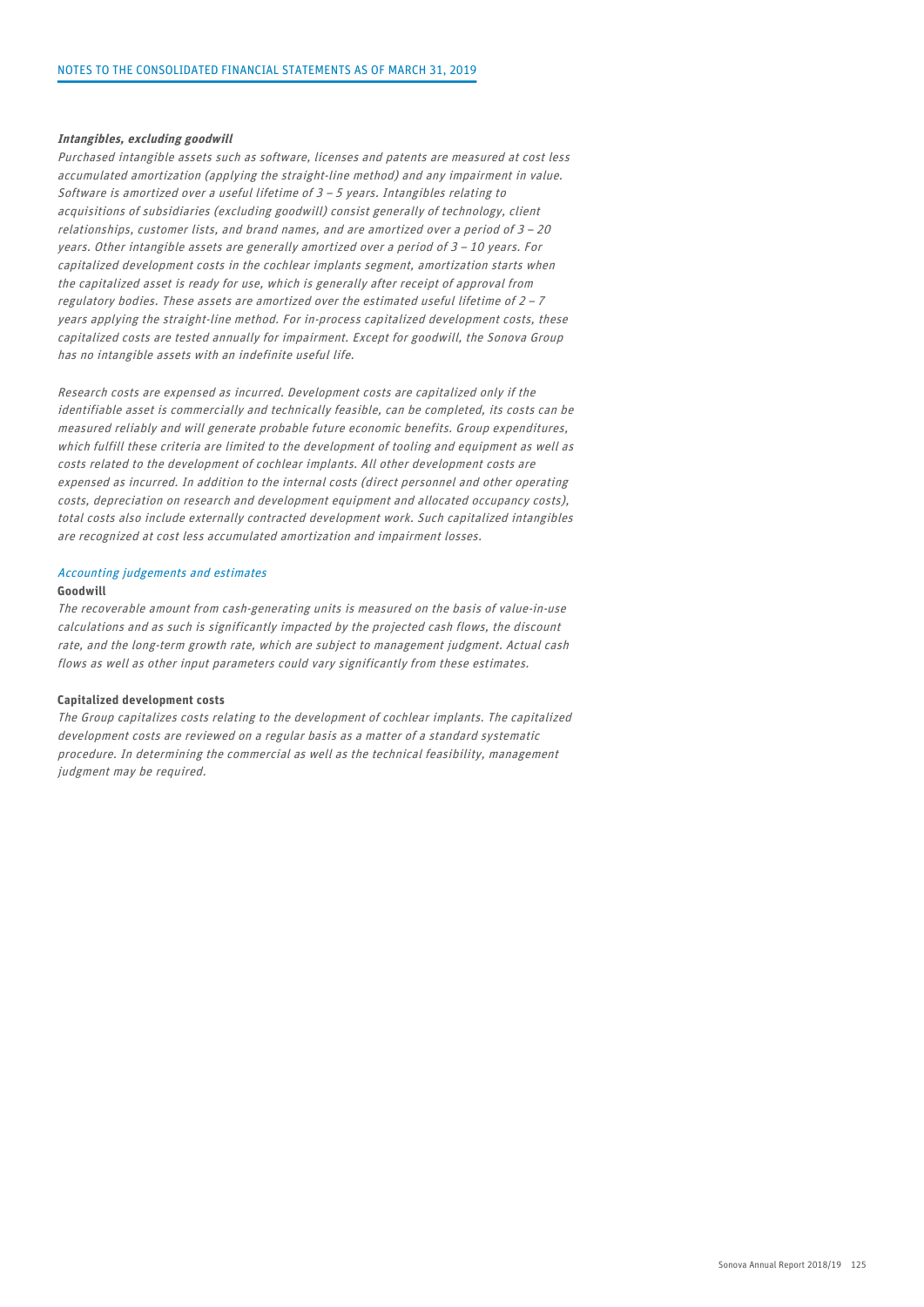### 3.5 Other operating assets

| Other current operating assets CHF million     | 31.3.2019 | 31.3.2018 |  |
|------------------------------------------------|-----------|-----------|--|
| Other receivables                              | 69.0      | 64.5      |  |
| Prepaid expenses                               | 32.0      | 26.1      |  |
| Contract assets                                | 2.9       |           |  |
| Right to recover products                      | 10.4      |           |  |
| Total                                          | 114.3     | 90.6      |  |
|                                                |           |           |  |
| Other non-current operating assets CHF million | 31.3.2019 | 31.3.2018 |  |
| Contract assets                                | 6.5       |           |  |
| <b>Total</b>                                   | 6.5       |           |  |

The largest individual items included in other receivables are recoverable value added taxes and deposits. Prepaid expenses mainly consist of advances to suppliers. On adoption of IFRS 15, contract assets were recognized in relation to reinsurance of loss and damage services and rights to recover returned goods were recognized in relation to hearing instrument sales with a right of return (refer to Note 2.3).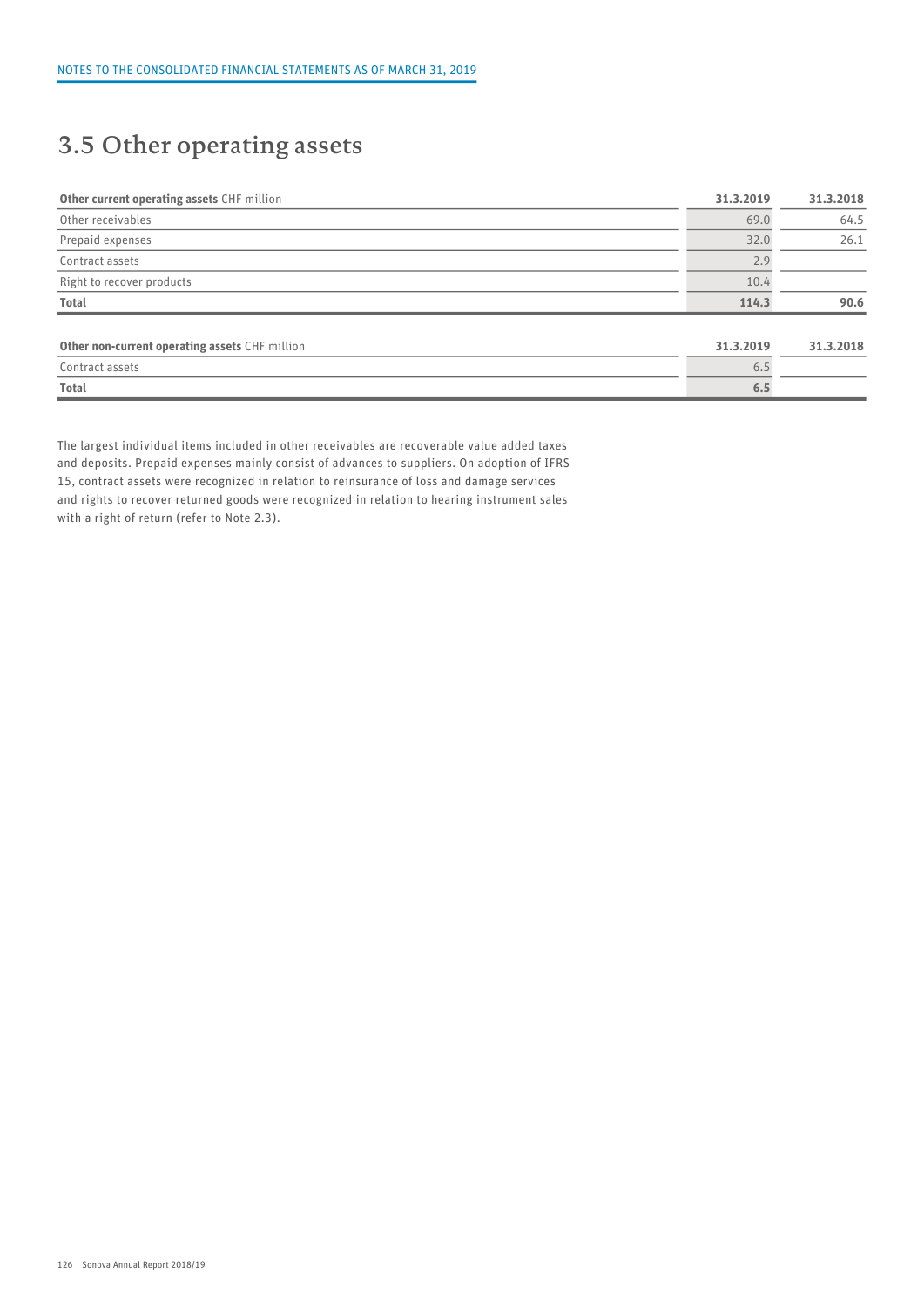### 3.6 Provisions

| CHF million |  |
|-------------|--|
|             |  |
|             |  |

| CHF million                              |                         |                               |                        |                     | 2018/19 |
|------------------------------------------|-------------------------|-------------------------------|------------------------|---------------------|---------|
|                                          | Warranty<br>and returns | Reimbursement<br>to customers | Product<br>liabilities | Other<br>provisions | Total   |
| Balance April 1                          | 125.6                   | 9.2                           | 118.4                  | 31.3                | 284.5   |
| Effect on initial application of IFRS 15 | (19.8)                  |                               |                        |                     | (19.8)  |
| Changes through business combinations    |                         |                               |                        | 0.8                 | 0.8     |
| Amounts used                             | (71.2)                  | (4.3)                         | (19.0)                 | (13.3)              | (107.8) |
| Reversals                                | (3.2)                   | (2.3)                         | (4.1)                  | (5.0)               | (14.5)  |
| Increases                                | 80.8                    | 5.0                           |                        | 18.9                | 104.7   |
| Present value adjustments                |                         |                               | 0.7                    |                     | 0.7     |
| Exchange differences                     | (1.0)                   | 0.1                           | 4.8                    | (0.4)               | 3.5     |
| <b>Balance March 31</b>                  | 111.3                   | 7.7                           | 100.9                  | 32.2                | 252.1   |
| thereof short-term                       | 87.6                    | 7.7                           | 15.0                   | 19.0                | 129.2   |
| thereof long-term                        | 23.7                    |                               | 85.9                   | 13.3                | 122.9   |
|                                          |                         |                               |                        |                     |         |

| CHF million                           |                         |                               |                        |                     | 2017/18 |
|---------------------------------------|-------------------------|-------------------------------|------------------------|---------------------|---------|
|                                       | Warranty<br>and returns | Reimbursement<br>to customers | Product<br>liabilities | Other<br>provisions | Total   |
| Balance April 1                       | 117.5                   | 11.2                          | 132.5                  | 37.0                | 298.2   |
| Changes through business combinations | 7.4                     | 0.0                           |                        | 0.4                 | 7.9     |
| Amounts used                          | (64.8)                  | (6.4)                         | (7.2)                  | (18.2)              | (96.7)  |
| Reversals                             | (8.2)                   | 0.0                           | (1.8)                  | (4.2)               | (14.2)  |
| Increases                             | 71.5                    | 4.7                           |                        | 15.6                | 91.8    |
| Disposals                             |                         |                               |                        | (0.3)               | (0.3)   |
| Present value adjustments             | 0.0                     |                               | 0.7                    | (0.2)               | 0.5     |
| Exchange differences                  | 2.2                     | (0.3)                         | (5.7)                  | 1.2                 | (2.7)   |
| <b>Balance March 31</b>               | 125.6                   | 9.2                           | 118.4                  | 31.3                | 284.5   |
| thereof short-term                    | 79.7                    | 9.2                           | 15.4                   | 13.6                | 117.9   |
| thereof long-term                     | 45.9                    |                               | 103.0                  | 17.7                | 166.5   |

#### Warranty and returns

The provision for warranty and returns considers any costs arising from the warranty given on products sold. In general, the Group grants a 12 to 24 months warranty period for hearing instruments and related products and up to 10 years on cochlear implants. The calculation is based on turnover, past experience and projected number and cost of warranty claims and returns. The decrease in provision for warranty is due to the implementation of IFRS 15 as of April 1, 2018. Under IFRS 15, extended warranty is treated as a separate performance obligation with revenue being allocated to contract liabilities.

#### Reimbursement to customers

The provision for reimbursement to customers considers commitments to provide volume rebates. The provision is based on expected volumes. The large majority of the cash outflows are expected to take place within the next 12 months.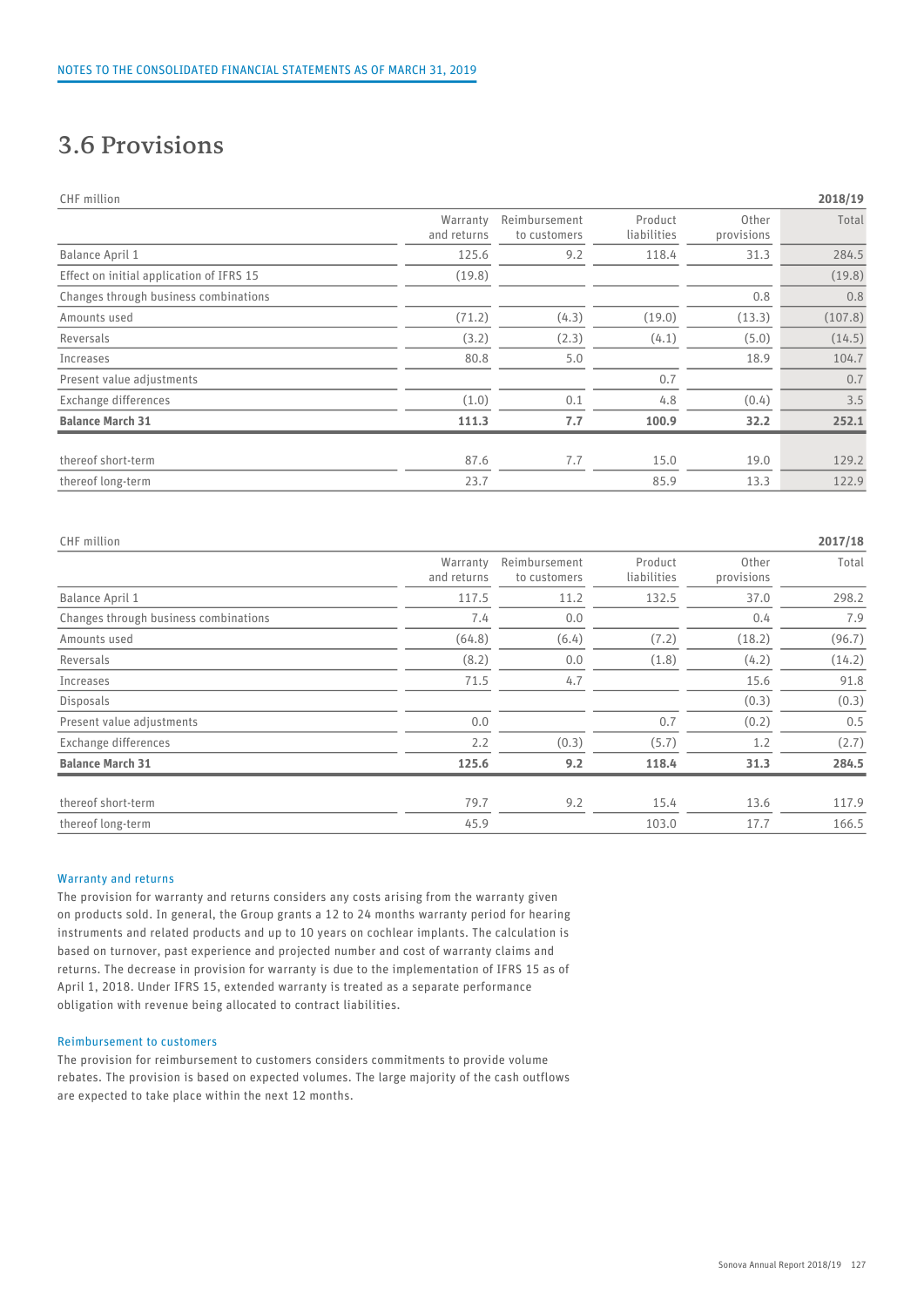#### Product liabilities

The provision for product liabilities considers the expected cost for claims in relation to the voluntary recall of cochlear implant products of Advanced Bionics LLC in 2006. The calculation of this provision is based on past experience regarding the number and cost of current and future claims. The provision is estimated based on a financial model. Generally, the model used to calculate the provision for the end of the 2018/19 financial year is consistent to the prior year. It covers the cost of replacement products, medical expenses, compensation for actual damages as well as legal fees. The provision is reassessed on a regular and systematic basis. Further improvements in the expected number and cost of current and future claims led to a reduction of CHF 4.1 million (previous year CHF 1.8 million) in "other income/(expense), net". The timing of the cash outflows corresponding to the said provision for product liabilities is uncertain since it will largely depend on the outcome of administrative and legal proceedings. Considering periods of limitation, claims will have to be filed until 2026 in most jurisdictions. However, depending on the length of proceedings and negotiations, further years may pass until all claims are settled. We expect the main cash outflow relating to this provision to occur within the next 8 years, depending on the outcome of individual legal proceedings.

#### Other provisions

Other provisions include provisions for specific business risks such as litigation and restructuring costs, which arise during the normal course of business. The timing of cash outflows for the other provisions is expected to take place within the next two years.

#### Accounting policies

Provisions are recognized when the Group has a present obligation (legal or constructive) as a result of a past event, where it is probable that an outflow of resources will be required to settle the obligation, and where a reliable estimate can be made of the amount of the obligation. If the effect of the time value of money is material, provisions are determined by discounting the expected future cash flows.

#### Accounting judgements and estimates

Provisions are based upon management's best estimate, taking into consideration past experience regarding the number and cost of claims. Management believes that the provisions are adequate based upon currently available information. However, given that judgment has to be applied, the actual costs and results may differ from these estimates.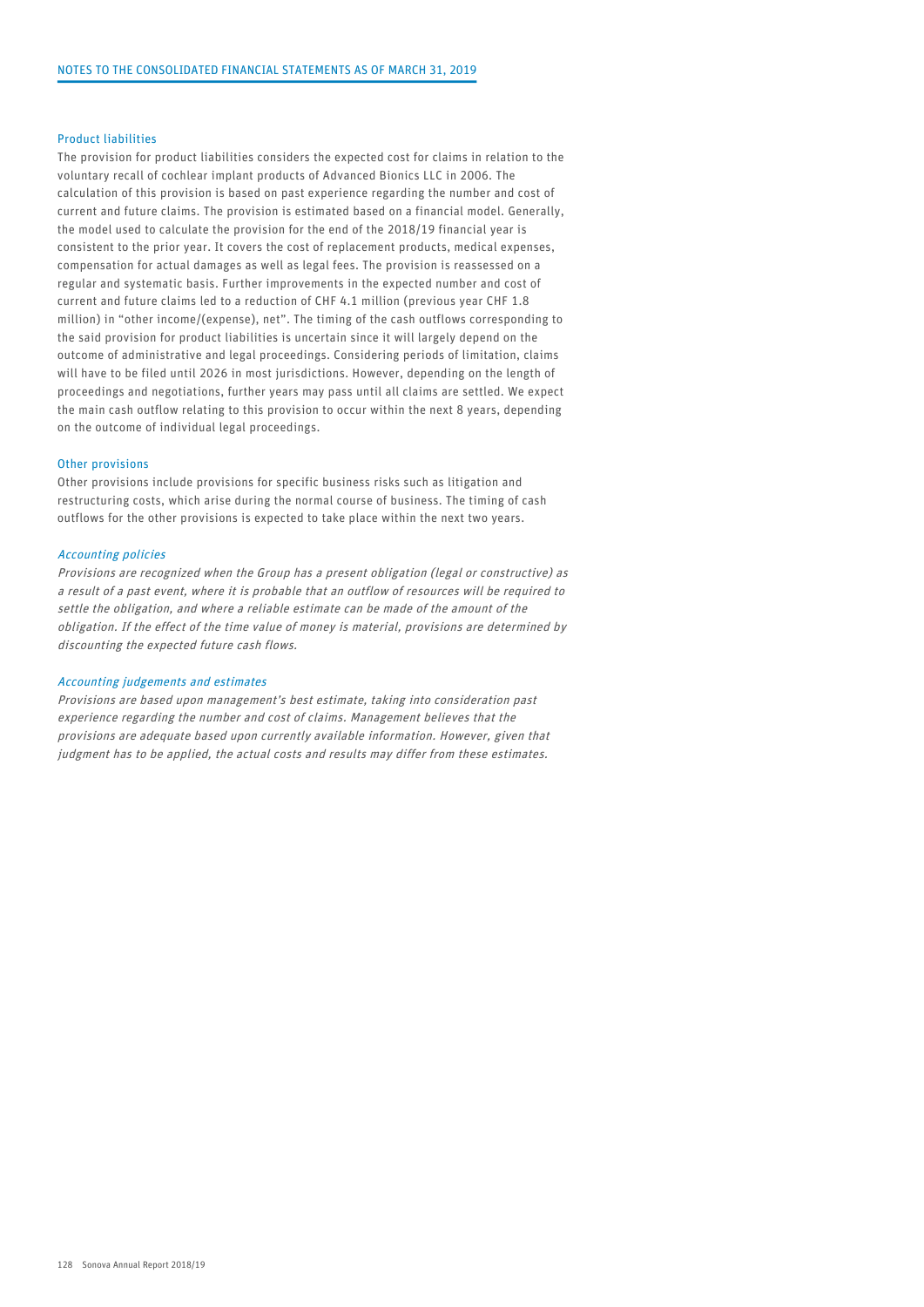### 3.7 Other operating liabilities

| Other short-term operating liabilities CHF million | 31.3.2019 | 31.3.2018 |
|----------------------------------------------------|-----------|-----------|
| Other payables                                     | 74.2      | 53.3      |
| Accrued expenses                                   | 221.7     | 192.6     |
| Deferred income                                    | 0.1       | 29.8      |
| <b>Total</b>                                       | 296.0     | 275.7     |
|                                                    |           |           |
| Other long-term operating liabilities CHF million  | 31.3.2019 | 31.3.2018 |
| Long-term deferred income                          | 0.0       | 106.5     |
| Retirement benefit obligations                     | 26.0      | 7.4       |
| <b>Total</b>                                       | 26.0      | 113.9     |

Other payables include amounts to be remitted for withholding taxes, value added taxes, social security payments, employees' income taxes deducted at source, and customer prepayments. Accrued expenses include salaries, social expenses, vacation pay, bonus and incentive compensation as well as accruals for outstanding invoices from suppliers. The decrease in short- and long-term deferred income is due to the implementation of IFRS 15. As of April 1, 2018, revenue related deferred income is included in contract liabilities (refer to Note 2.3).

The retirement benefit obligation relates to defined benefit plans. For details refer to Note 7.3.

### 3.8 Leasing commitments

| <b>Lease obligations CHF million</b> | 31.3.2019 | 31.3.2018 |  |
|--------------------------------------|-----------|-----------|--|
| Due less than 1 year                 | 76.6      | 77.6      |  |
| Due 1 year to 5 years                | 137.0     | 141.7     |  |
| Due more than 5 years                | 21.0      | 27.7      |  |
| <b>Total</b>                         | 234.6     | 247.0     |  |

The operating lease commitments relate primarily to long-term property lease agreements, which are, in general, renewable.

In the 2018/19 financial year, CHF 102.6 million was recognized as expenses for leases in the consolidated income statement (previous year CHF 101.2 million).

As of March 31, 2019 and 2018, the Group had no financial lease obligations.

#### Accounting policies

There are no assets that are held under leases, which effectively transfer to the Group the risks and rewards of ownership (finance leases). Therefore, all leases are classified as operating leases, and payments are recognized as an expense on a straight-line basis over the lease term unless another systematic basis is more representative of the time pattern of the Group's benefit.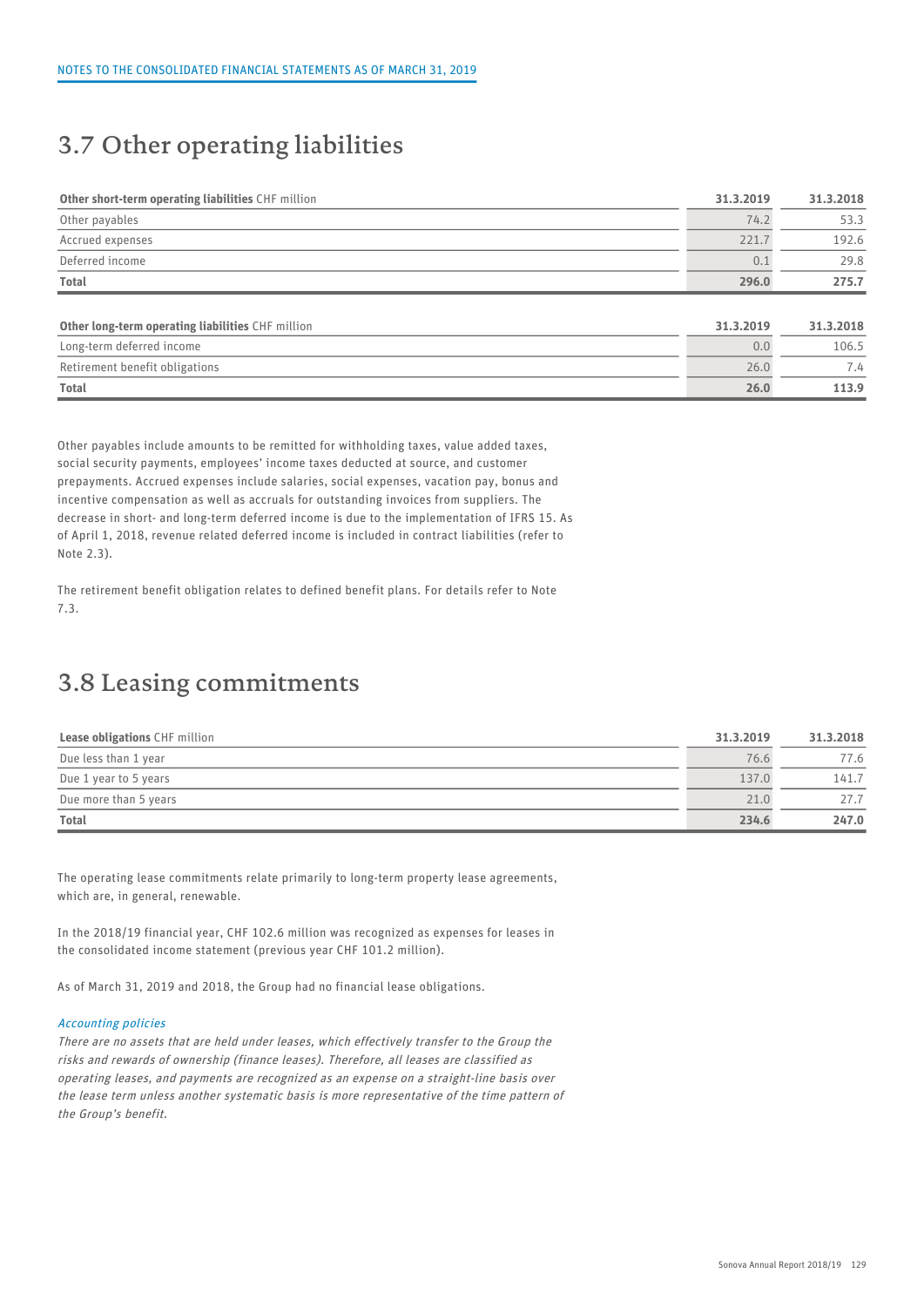### 3.9 Contingent assets and liabilities

#### Guarantees

At March 31, 2019 and 2018, there were no pledges given to third parties other than in relation to bank loans and mortgages.

Deposits in the amount of CHF 5.1 million (previous year CHF 3.7 million) have been pledged in relation to bank guarantees. Mortgages are secured by properties in the amount of CHF 0.1 million (previous year CHF 0.1 million). The net book value of these properties amounts to CHF 0.8 million at March 31, 2019 (previous year CHF 0.9 million). Open purchase orders as of March 31, 2019 and 2018, were related to recurring business activities.

#### Lawsuits and disputes

In 2007, the Alfred E. Mann Foundation for Scientific Research (AMF) initiated a lawsuit claiming patent infringement by Cochlear Ltd. on two patents. Advanced Bionics LLC had exclusively licensed the patents in question from AMF and joined AMF as a plaintiff. On November 4, 2018, a U.S. District Court reinstated a jury judgment from 2014 and awarded damages of USD 268 million. Advanced Bionics will be entitled to a portion of any damages awarded once the verdict is final. Cochlear has appealed the verdict and notice was filed on November 12, 2018. We expect it could take two years before a final judgement is rendered.

On October 4, 2018 MED-EL Elektronische Geräte GmbH and MED-EL Corporation, US, filed a complaint against Advanced Bionics LLC in the US federal court for the district of Delaware for alleged patent infringement of two MED-EL patents related to a recently launched product. Advanced Bionics believes the complaint has no merits and is currently assessing all its options of defense.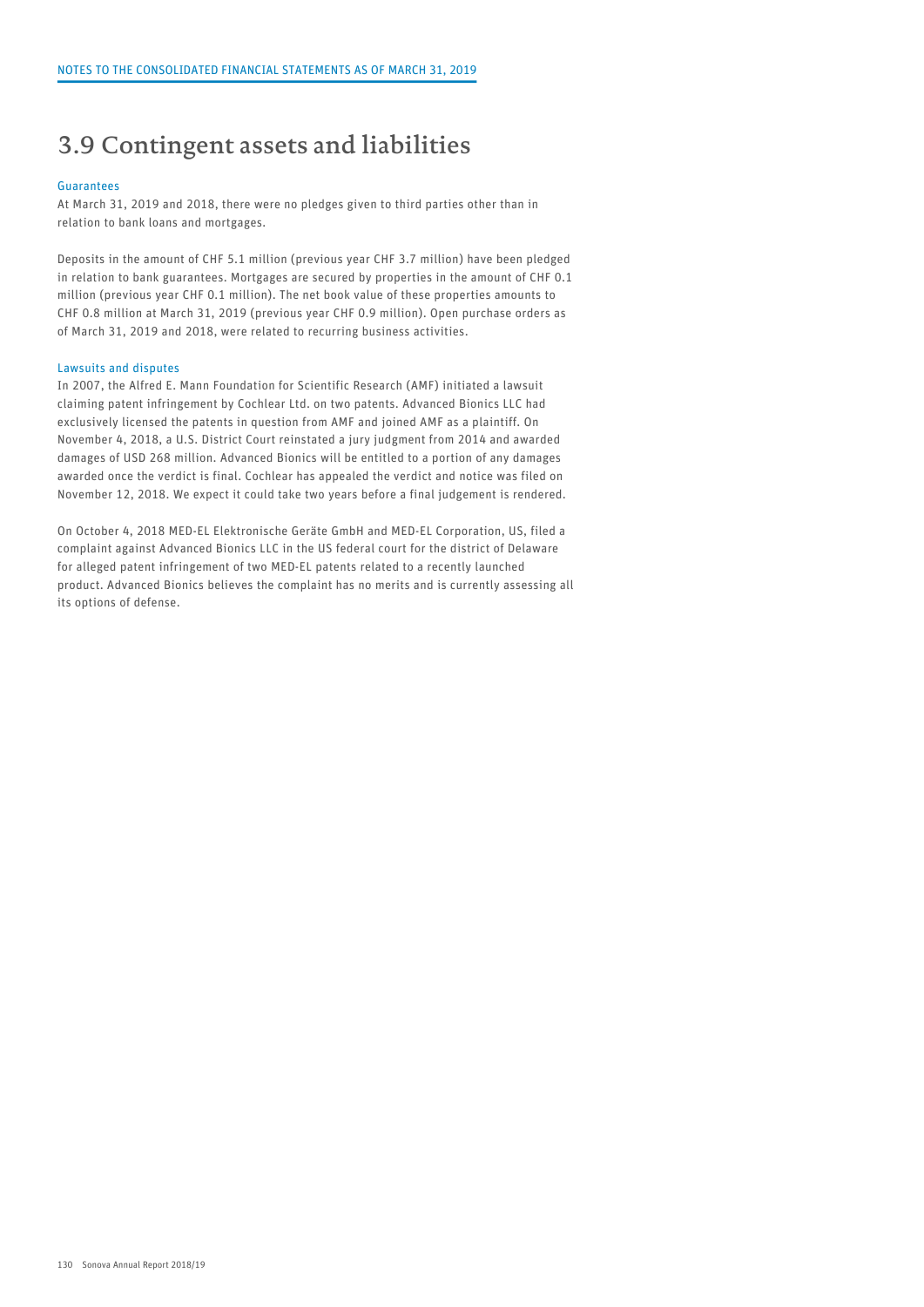### 4. Capital structure and financial management

### 4.1 Cash and cash equivalents

| CHF million           | 31.3.2019 | 31.3.2018 |  |
|-----------------------|-----------|-----------|--|
| Cash on hand          | als a     | 1.3       |  |
| Current bank accounts | 312.2     | 413.6     |  |
| Term deposits         | 61.4      | 137.2     |  |
| <b>Total</b>          | 374.8     | 552.1     |  |

Bank accounts and term deposits are mainly denominated in CHF, EUR and USD. The assessment on the credit risk related to cash and cash equivalents is disclosed in Note 4.7.

#### Accounting policies

Cash and cash equivalents includes cash on hand and cash at banks, bank overdrafts, term deposits and other short-term highly liquid investments with original maturities of three months or less. The consolidated cash flow statement summarizes the movements in cash and cash equivalents.

### 4.2 Financial income/expenses, net

| CHF million                             | 2018/19       | 2017/18 |  |
|-----------------------------------------|---------------|---------|--|
| Interest income                         | $1.6^{\circ}$ | 1.6     |  |
| Other financial income                  | 1.8           | 0.5     |  |
| <b>Total financial income</b>           | 3.4           | 2.1     |  |
| Interest expenses                       | (1.7)         | (1.3)   |  |
| Unwinding of the discount on provisions | (0.7)         | (0.5)   |  |
| Foreign exchange hedge costs            | (6.3)         | (5.3)   |  |
| Other financial expenses                | (3.4)         | (2.3)   |  |
| <b>Total financial expenses</b>         | (12.1)        | (9.4)   |  |
| Total financial income/expenses, net    | (8.7)         | (7.2)   |  |

Other financial expenses in 2018/19 include, amongst other items, primarily the fair value adjustments of financial instruments.

### 4.3 Dividend per share

The Board of Directors of Sonova Holding AG proposes to the Annual General Shareholders' Meeting, to be held on June 13, 2019, that a dividend of CHF 2.90 shall be distributed (previous year CHF 2.60).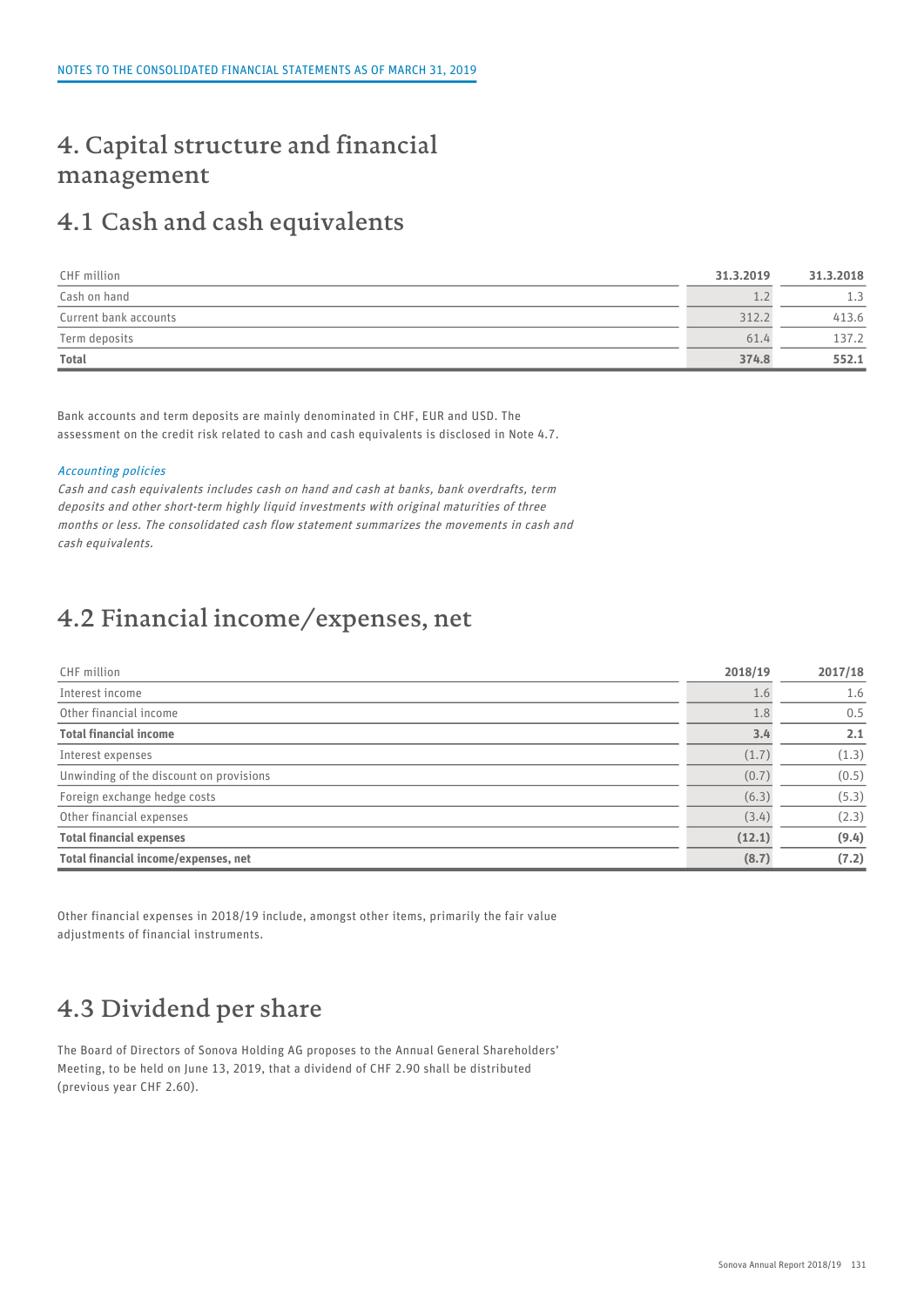## 4.4 Other financial assets

### Other current financial assets

| CHF million                                                         |                                          |                                                                | 31.3.2019 | 31.3.2018                |                                                                |       |
|---------------------------------------------------------------------|------------------------------------------|----------------------------------------------------------------|-----------|--------------------------|----------------------------------------------------------------|-------|
|                                                                     | Financial<br>assets at<br>amortized cost | Financial<br>assets at fair<br>value through<br>profit or loss | Total     | Loans and<br>receivables | Financial<br>assets at fair<br>value through<br>profit or loss | Total |
| Marketable securities                                               |                                          | 0.0                                                            | 0.0       |                          | 0.1                                                            | 0.1   |
| Positive replacement value of forward foreign<br>exchange contracts |                                          | 0.3                                                            | 0.3       |                          | 0.5                                                            | 0.5   |
| Loans to third parties                                              | 10.6                                     |                                                                | 10.6      | 3.8                      |                                                                | 3.8   |
| Total                                                               | 10.6                                     | 0.3                                                            | 11.0      | 3.8                      | 0.6                                                            | 4.4   |

The Group regularly hedges its net exposure from foreign currency balance sheet positions with forward contracts. Such contracts are not qualified as cash flow hedges and are, therefore, not accounted for using hedge accounting principles. Gains and losses on these transactions are recognized directly in the income statement (refer to Note 4.7).

### Other non-current financial assets

| CHF million                        |                                          |                                                                | 31.3.2019 |                          |                                                                |                  |  |
|------------------------------------|------------------------------------------|----------------------------------------------------------------|-----------|--------------------------|----------------------------------------------------------------|------------------|--|
|                                    | Financial<br>assets at<br>amortized cost | Financial<br>assets at fair<br>value through<br>profit or loss | Total     | Loans and<br>receivables | Financial<br>assets at fair<br>value through<br>profit or loss | Total            |  |
| Loans to associates                | 9.3                                      |                                                                | 9.3       | 6.7                      |                                                                | $6.\overline{7}$ |  |
| Loans to third parties             | 14.2                                     |                                                                | 14.2      | 12.1                     |                                                                | 12.1             |  |
| Rent deposits                      | 3.7                                      |                                                                |           | 3.3                      |                                                                | 3.3              |  |
| Other non-current financial assets |                                          | 1.8                                                            | 1.8       |                          | 1.8                                                            | 1.8              |  |
| <b>Total</b>                       | 27.2                                     | 1.8                                                            | 29.0      | 22.1                     | 1.8                                                            | 23.9             |  |

The loans are primarily denominated in CAD, CHF, EUR, GBP, JPY and USD. Loans to third parties consist mainly of loans to customers. As of March 31, 2019, the respective repayment periods vary between one and nine years and the interest rates vary generally between 1% and 5%.

Other non-current financial assets mainly consist of certain minority interests in patent and software development companies specific to the hearing aid industry.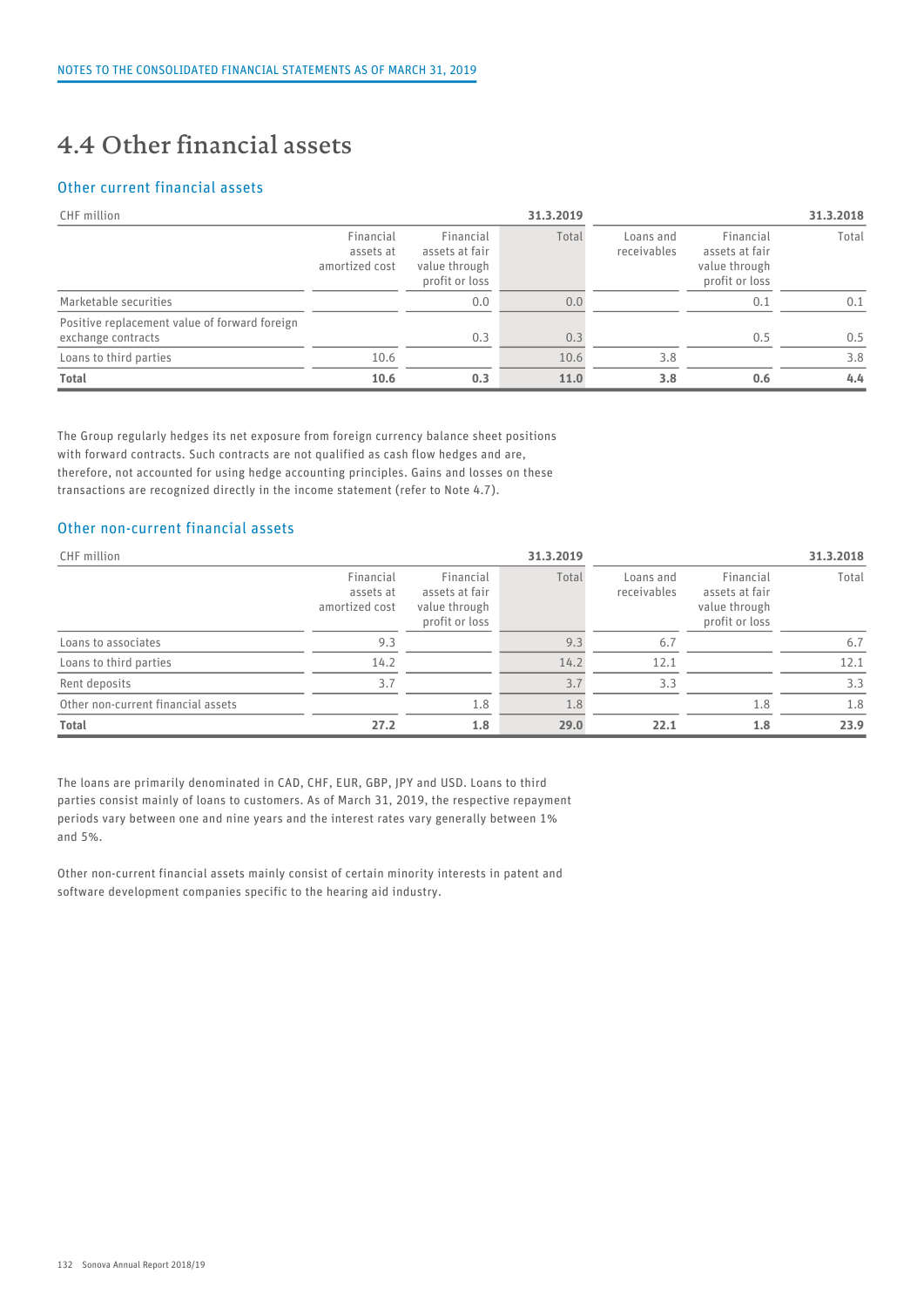#### Accounting policies

Financial assets are classified into the following three categories:

- Financial assets at amortized cost
- Financial assets at fair value through profit or loss (FVPL)
- Financial assets at fair value through other comprehensive income (FVOCI).

The classification depends on the business model for managing the financial assets and the contractual terms of the cash flows. For assets measured at fair value, gains and losses will be recorded either in the income statement or OCI. For investments in equity instruments that are not held for trading, this will depend on whether the Group has made an irrevocable election at the time of initial recognition to account for the equity investment at fair value through other comprehensive income (FVOCI). The Group reclassifies debt investments when and only when its business model changes for managing those assets.

At initial recognition, the Group measures a financial asset at its fair value. In the case of financial assets at amortized cost and FVOCI the fair value includes transaction costs that are directly attributable to the acquisition of the financial asset. Transaction costs of financial assets carried at FVPL are expensed in profit or loss. Subsequent measurement of debt instruments depends on the Group's business model for managing the asset and the cash flow characteristics of the asset.

#### Financial assets at amortized cost

Assets that are held for collection of contractual cash flows where those cash flows represent solely payments of principal and interest are measured at amortized cost. Interest income from these financial assets is included in finance income using the effective interest rate method. Any gain or loss arising on derecognition is recognized directly in the income statement.

#### Financial assets at fair value through profit or loss (FVPL)

Assets that do not meet the criteria for amortized cost or FVOCI are measured at FVPL. A gain or loss on a debt investment that is subsequently measured at FVPL is recognized in the income statement in the period in which it arises.

#### Financial assets at fair value through other comprehensive income (FVOCI) and equity instruments

The Group currently holds no financial assets at fair value through other comprehensive income (FVOCI) and no has not elected to account for equity instruments in this category.

#### Previous accounting policies for financial assets

In the prior year, financial assets were classified and measured based on the IAS 39 requirements. The Group reviewed its financial assets as of March 31, 2018 considering the new measurement categories provided under IFRS 9. Other financial assets classified as "Loans and receivables" are now classified as "Financial assets at amortized cost".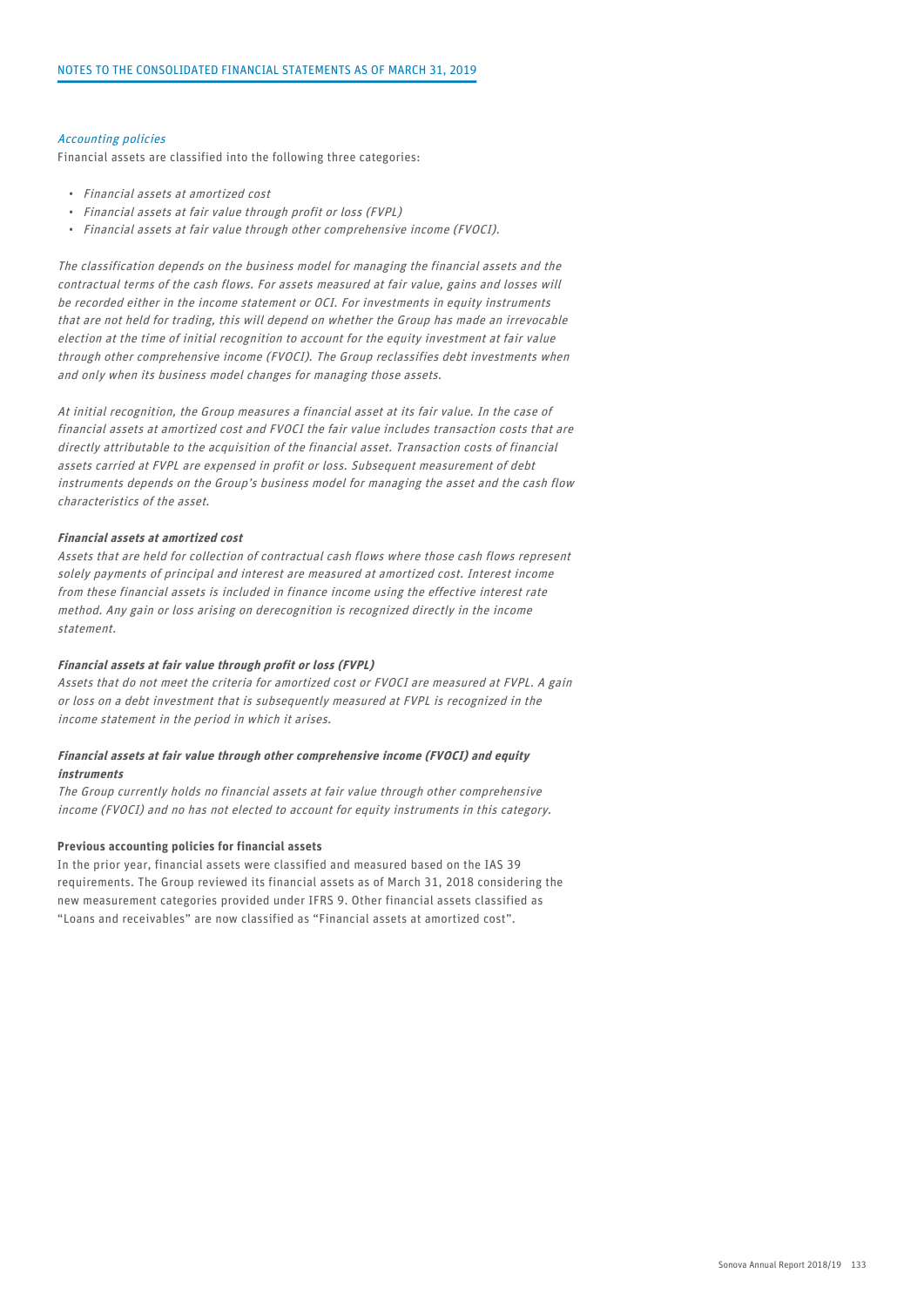### 4.5 Financial liabilities

In connection with the financing of the acquisition of AudioNova in the 2016/17 financial year, on October 11, 2016 the Group issued bonds in three tranches with different coupons and terms:

- A two year variable rate bond (floating rate note) with a nominal value of CHF 150 million (ISIN CH0340912135) issued at 100.40% with interest at 3-month CHF Libor plus 50 bps p.a. paid quarterly. The loan paid an interest between 0.00% p.a. (floor) and 0.05% p.a. (cap) and was repaid on October 11, 2018.
- A three year fixed-rate bond with a nominal value of CHF 250 million (ISIN CH0340912143) issued at 100.15% with a 0.00% interest rate and maturity on October 11, 2019 (disclosed as current financial liabilities).
- A five year fixed-rate bond with a nominal value of CHF 360 million (ISIN CH0340912150) issued at 100% with interest of 0.01% p.a. and maturity on October 11, 2021 (disclosed as non-current financial liabilities). Interests will be paid on an annual basis.

### Current financial liabilities

| CHF million                                        |                                               |                                                                        | 31.3.2019 |                                               | 31.3.2018                                                              |       |  |  |
|----------------------------------------------------|-----------------------------------------------|------------------------------------------------------------------------|-----------|-----------------------------------------------|------------------------------------------------------------------------|-------|--|--|
|                                                    | Financial<br>liabilities at<br>amortized cost | Financial<br>liabilities at<br>fair<br>value through<br>profit or loss | Total     | Financial<br>liabilities at<br>amortized cost | Financial<br>liabilities at<br>fair<br>value through<br>profit or loss | Total |  |  |
| Bank debt                                          | 0.3                                           |                                                                        | 0.3       | 0.0                                           |                                                                        | 0.0   |  |  |
| Bond                                               | 250.0                                         |                                                                        | 250.0     | 150.1                                         |                                                                        | 150.1 |  |  |
| Deferred payments and contingent<br>considerations | 0.5                                           | 5.5                                                                    | 6.0       | 0.1                                           | 9.5                                                                    | 9.6   |  |  |
| Other current financial liabilities                |                                               | 0.1                                                                    | 0.1       |                                               | 1.9                                                                    | 1.9   |  |  |
| Total                                              | 250.7                                         | 5.6                                                                    | 256.4     | 150.1                                         | 11.5                                                                   | 161.6 |  |  |
| Unused borrowing facilities                        |                                               |                                                                        | 36.2      |                                               |                                                                        | 187.2 |  |  |

### Non-current financial liabilities

| CHF million                                        |                                               |                                                                        | 31.3.2019 |                                               |                                                                        | 31.3.2018 |
|----------------------------------------------------|-----------------------------------------------|------------------------------------------------------------------------|-----------|-----------------------------------------------|------------------------------------------------------------------------|-----------|
|                                                    | Financial<br>liabilities at<br>amortized cost | Financial<br>liabilities at<br>fair<br>value through<br>profit or loss | Total     | Financial<br>liabilities at<br>amortized cost | Financial<br>liabilities at<br>fair<br>value through<br>profit or loss | Total     |
| Bank debt                                          | 0.0                                           |                                                                        | 0.0       | 0.1                                           |                                                                        | 0.1       |
| Bonds                                              | 359.5                                         |                                                                        | 359.5     | 609.2                                         |                                                                        | 609.2     |
| Deferred payments and contingent<br>considerations | 7.4                                           | 1.4                                                                    | 8.8       | 3.2                                           | 4.4                                                                    | 7.6       |
| Other non-current financial liabilities            | 0.2                                           | 4.1                                                                    | 4.2       | 0.2                                           | 2.0                                                                    | 2.2       |
| Total                                              | 367.1                                         | 5.5                                                                    | 372.6     | 612.7                                         | 6.4                                                                    | 619.1     |

Besides the bond, financial liabilities mainly consist of earn-out agreements related to contingent considerations and deferred payments from acquisition.

Other non-current financial liabilities mainly consist of amounts due in relation to the share appreciation rights (SARs) (refer to Note 7.4).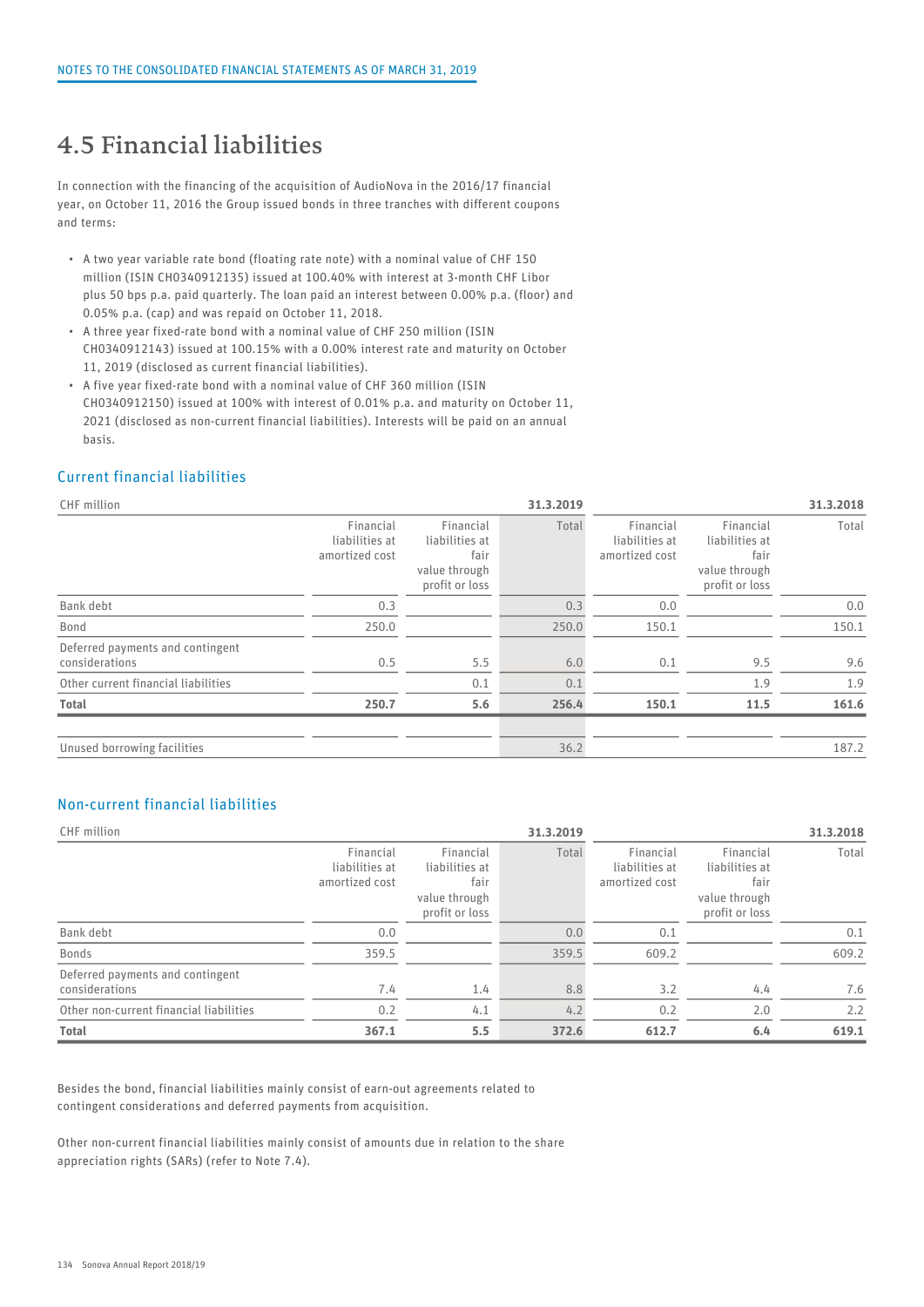### Analysis of non-current financial liabilities by currency

### Analysis by currency CHF

| million    |           |              |                                                  | 31.3.2019 |           |       |                                                  | 31.3.2018 |
|------------|-----------|--------------|--------------------------------------------------|-----------|-----------|-------|--------------------------------------------------|-----------|
|            | Bank debt | <b>Bonds</b> | Other<br>non-current<br>financial<br>liabilities | Total     | Bank debt | Bonds | Other<br>non-current<br>financial<br>liabilities | Total     |
| CHF        |           | 359.5        | 10.0                                             | 369.5     |           | 609.2 | 8.7                                              | 617.9     |
| <b>USD</b> |           |              | 0.5                                              | 0.5       |           |       | 0.0                                              | 0.0       |
| EUR        |           |              | 0.1                                              | 0.1       |           |       | 0.1                                              | 0.1       |
| Other      | 0.0       |              | 2.5                                              | 2.6       | 0.1       |       | 1.0                                              | 1.0       |
| Total      | 0.0       | 359.5        | 13.1                                             | 372.6     | 0.1       | 609.2 | 9.8                                              | 619.1     |

### Reconciliation of financial liabilities arising from financing activities

#### Reconciliation of financial liabilities CHF million 2018/19

| Total                                                                     | 0.0 | 359.5 | 13.1      | 372.6        | 0.1                                                      | 609.2<br>9.8                      | 619.1   |
|---------------------------------------------------------------------------|-----|-------|-----------|--------------|----------------------------------------------------------|-----------------------------------|---------|
|                                                                           |     |       |           |              |                                                          |                                   |         |
| Reconciliation of financial liabilities arising from financing activities |     |       |           |              |                                                          |                                   |         |
| Reconciliation of financial liabilities CHF million                       |     |       |           |              |                                                          |                                   | 2018/19 |
|                                                                           |     |       | Bank debt | Bonds        | Deferred<br>payments and<br>contingent<br>considerations | Other<br>financial<br>liabilities | Total   |
| Balance April 1                                                           |     |       | 0.1       | 759.3        | 17.2                                                     | 4.1                               | 780.7   |
| Repayments                                                                |     |       | 0.2       | (150.0)      | (1.7)                                                    | 0.9                               | (150.6) |
| Exchange differences                                                      |     |       | (0.0)     |              | 0.2                                                      | 0.0                               | 0.2     |
| Other                                                                     |     |       |           | 0.2          | (0.9)                                                    | (0.7)                             | (1.4)   |
| <b>Balance March 31</b>                                                   |     |       | 0.3       | 609.5        | 14.8                                                     | 4.3                               | 628.9   |
| thereof short-term                                                        |     |       | 0.3       | 250.0        | 6.0                                                      | 0.1                               | 256.4   |
| thereof long-term                                                         |     |       | 0.0       | 359.5        | 8.8                                                      | 4.2                               | 372.6   |
| Reconciliation of financial liabilities CHF million                       |     |       |           |              |                                                          |                                   | 2017/18 |
|                                                                           |     |       | Bank debt | <b>Bonds</b> | Deferred                                                 | Other                             | Total   |

| Reconciliation of financial liabilities CHF million |           |              |                                                          |                                   | 2017/18 |
|-----------------------------------------------------|-----------|--------------|----------------------------------------------------------|-----------------------------------|---------|
|                                                     | Bank debt | <b>Bonds</b> | Deferred<br>payments and<br>contingent<br>considerations | Other<br>financial<br>liabilities | Total   |
| Balance April 1                                     | 0.1       | 759.2        | 18.3                                                     | 2.7                               | 780.3   |
| Repayments                                          | (0.0)     |              | (0.1)                                                    | (0.0)                             | (0.1)   |
| Exchange differences                                | 0.0       |              | 0.2                                                      | (0.4)                             | (0.3)   |
| Other                                               |           | 0.1          | (1.2)                                                    | 1.9                               | 0.8     |
| <b>Balance March 31</b>                             | 0.1       | 759.3        | 17.2                                                     | 4.1                               | 780.7   |
| thereof short-term                                  | 0.0       | 150.1        | 9.6                                                      | 1.9                               | 161.6   |
| thereof long-term                                   | 0.1       | 609.2        | 7.6                                                      | 2.2                               | 619.1   |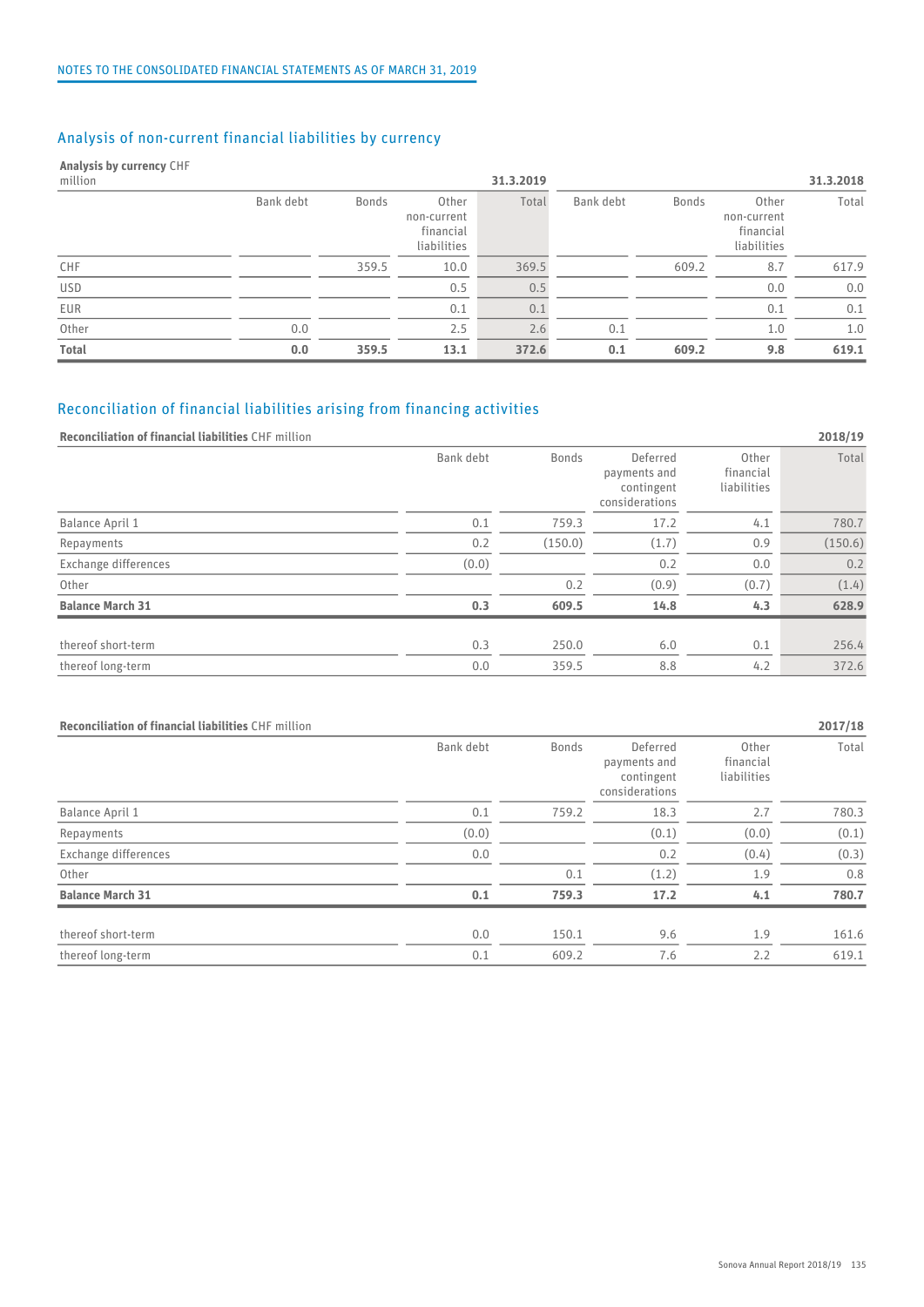#### Accounting policies

Financial liabilities are classified as measured at amortized cost or at fair value through profit or loss (FVPL). A financial liability is classified as at FVPL if it is classified as held-fortrading, it is a derivative or it is designated as such on initial recognition. Financial liabilities at FVPL are measured at fair value and net gains and losses, including any interest expense, are recognized in the income statement. Other financial liabilities are subsequently measured at amortized cost using the effective interest method. Interest expense and foreign exchange gains and losses are recognized in the income statement.

Derivative financial instruments are initially recognized in the balance sheet at fair value and are remeasured as to their current fair value at the end of each subsequent reporting period.

Bonds are initially measured at fair value and direct transaction costs included. In subsequent accounting periods, they are remeasured at amortized costs applying the effective interest method.

### 4.6 Movement in share capital

| Balance March 31, 2019                                    | 3.3                            | (0.0)                            | 3.2                          |
|-----------------------------------------------------------|--------------------------------|----------------------------------|------------------------------|
| Nominal value of share capital CHF million                | Share<br>Capital               | Treasury<br>shares <sup>1)</sup> | Outstanding<br>share capital |
| Balance March 31, 2019                                    | 65,330,887                     | (966, 324)                       | 64,364,563                   |
| Purchase of shares intended to be cancelled <sup>2)</sup> |                                | (932, 750)                       | (932, 750)                   |
| Sale/transfer of treasury shares                          |                                | 338,048                          | 338,048                      |
| Purchase of treasury shares                               |                                | (368,000)                        | (368,000)                    |
| Balance March 31, 2018                                    | 65,330,887                     | (3,622)                          | 65,327,265                   |
| Sale/transfer of treasury shares                          |                                | 323,243                          | 323,243                      |
| Purchase of treasury shares                               |                                | (318, 675)                       | (318, 675)                   |
| Capital decrease - share buyback program                  | (92,000)                       | 92,000                           |                              |
| Balance April 1, 2017                                     | 65,422,887                     | (100, 190)                       | 65,322,697                   |
| <b>Issued registered shares</b>                           | Issued<br>registered<br>shares | Treasury<br>shares <sup>1</sup>  | Outstanding<br>shares        |

Each share has a nominal value of CHF 0.05.

1) Treasury shares are purchased on the open market and are not entitled to dividends.

2) Shares purchased by the Group as part of the share buyback program.

On August 31, 2018, Sonova Holding AG announced that its Board of Directors approved a new share buyback program of up to CHF 1.5 billion (but for a maximum of 11,759,560 registered shares). The shares will be repurchased for the purpose of a capital reduction, subject to approval by future Annual General Shareholders' Meetings. The new program started in October 2018 and will run up to 36 months. As of March 31, 2019 932,750 shares were purchased as part of the share buyback program.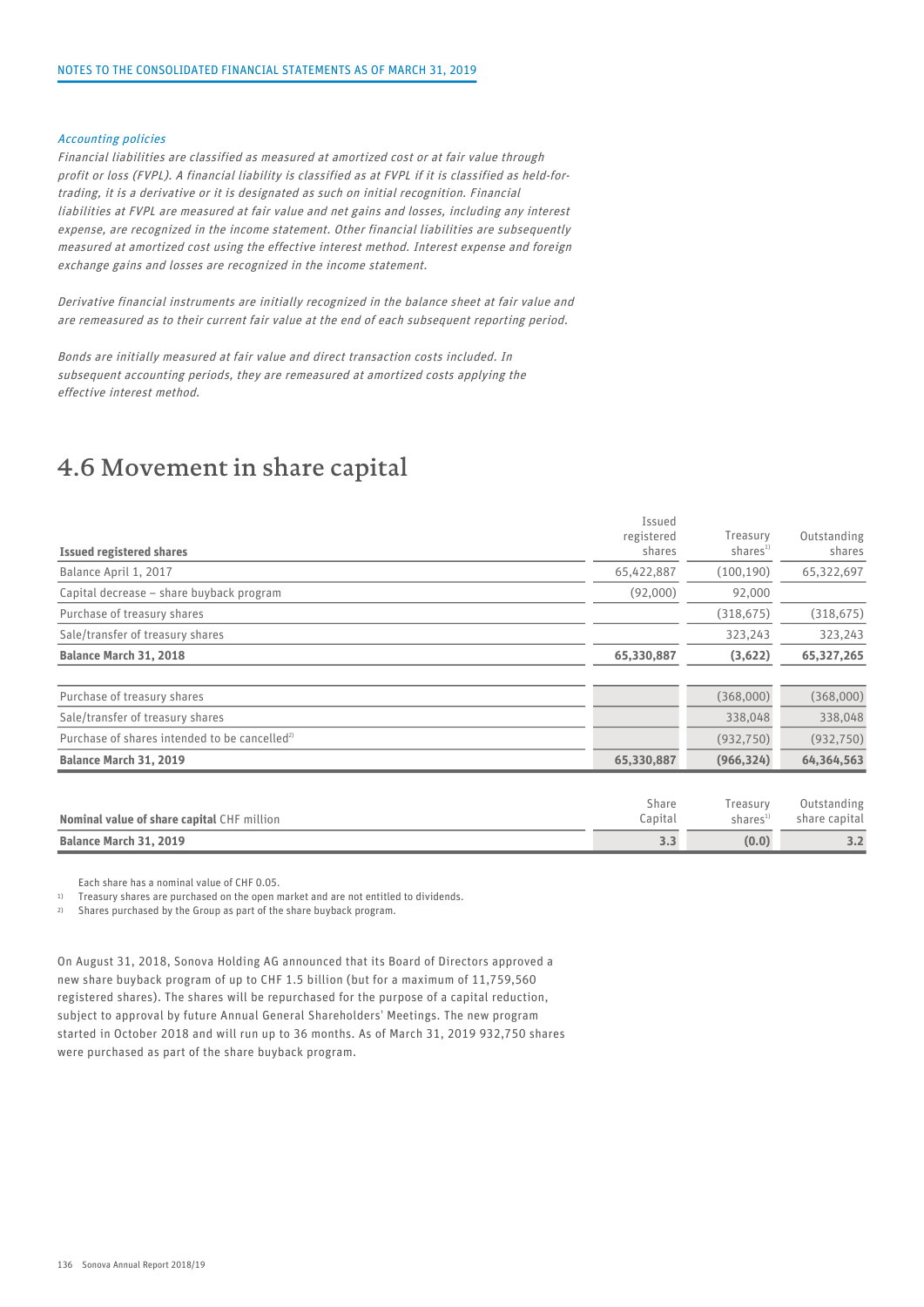At the Annual General Shareholder's Meeting on July 7, 2005, the conditional share capital of CHF 264,270 (5,285,400 shares) has been increased by CHF 165,056 (3,301,120 shares) to CHF 429,326 (8,586,520 shares). Consistent with the prior year, 5,322,133 shares remain unissued as of March 31, 2019. These shares are reserved for long-term incentive plans (2,021,013 shares) as well as for initiatives to increase the company's financial flexibility (3,301,120 shares).

#### Accounting policies

Ordinary shares are classified as equity. Dividends on ordinary shares are recorded in equity in the period in which they are approved by the parent companies' shareholders.

In case any of the Group companies purchase shares of the parent company, the consideration paid is recognized as treasury shares and presented as a deduction from equity. Any consideration received from the sale of own shares is recognized in equity.

### 4.7 Risk management

#### Group risk management

Risk management at Group level is an integral part of business practice and supports the strategic decision-making process. The assessment of risk is derived from both "top-down" and "bottom-up" and covers corporate, all business segments, and all consolidated Group companies. This approach allows for the Group to examine all types of risk exposures caused by internal and external impacts and events, from financial, operational processes, customer and products, management and staff. The risk exposures are managed by specific risk mitigating initiatives, frequent re-evaluations, communication, risk consolidation and prioritization.

The responsibility for the process of risk assessment and monitoring is allocated to the corporate risk function. The Management Board, in addition to Group companies and functional managers, supports the annual risk assessment and is responsible for the management of the risk mitigating initiatives. The Board of Directors discusses and analyzes the Group's risks at least once a year in the context of a strategy meeting.

#### Financial risk management

Due to Sonova Group's worldwide activities, the Group is exposed to a variety of financial risks such as market risks, credit risks and liquidity risks. Financial risk management aims to limit these risks and seeks to minimize potential adverse effects on the Group's financial performance. The Group uses selected financial instruments for this purpose. They are exclusively used as hedging instruments for cash in- and outflows and not for speculative positions. The Group does not apply hedge accounting.

The fundamentals of Sonova Group's financial risk policy are periodically reviewed by the Audit Committee and carried out by the Group finance department. Group finance is responsible for implementing the policy and for ongoing financial risk management.

#### Market risk

#### Exchange rate risk

The Group operates globally and is therefore exposed to foreign currency fluctuations, mainly with respect to the US dollar and the Euro. As the Group uses Swiss francs as presentation currency and holds investments in different functional currencies, net assets are exposed to foreign currency translation risk. Additionally, a foreign currency transaction risk exists in relation to future commercial transactions, which are denominated in a currency other than the functional currency.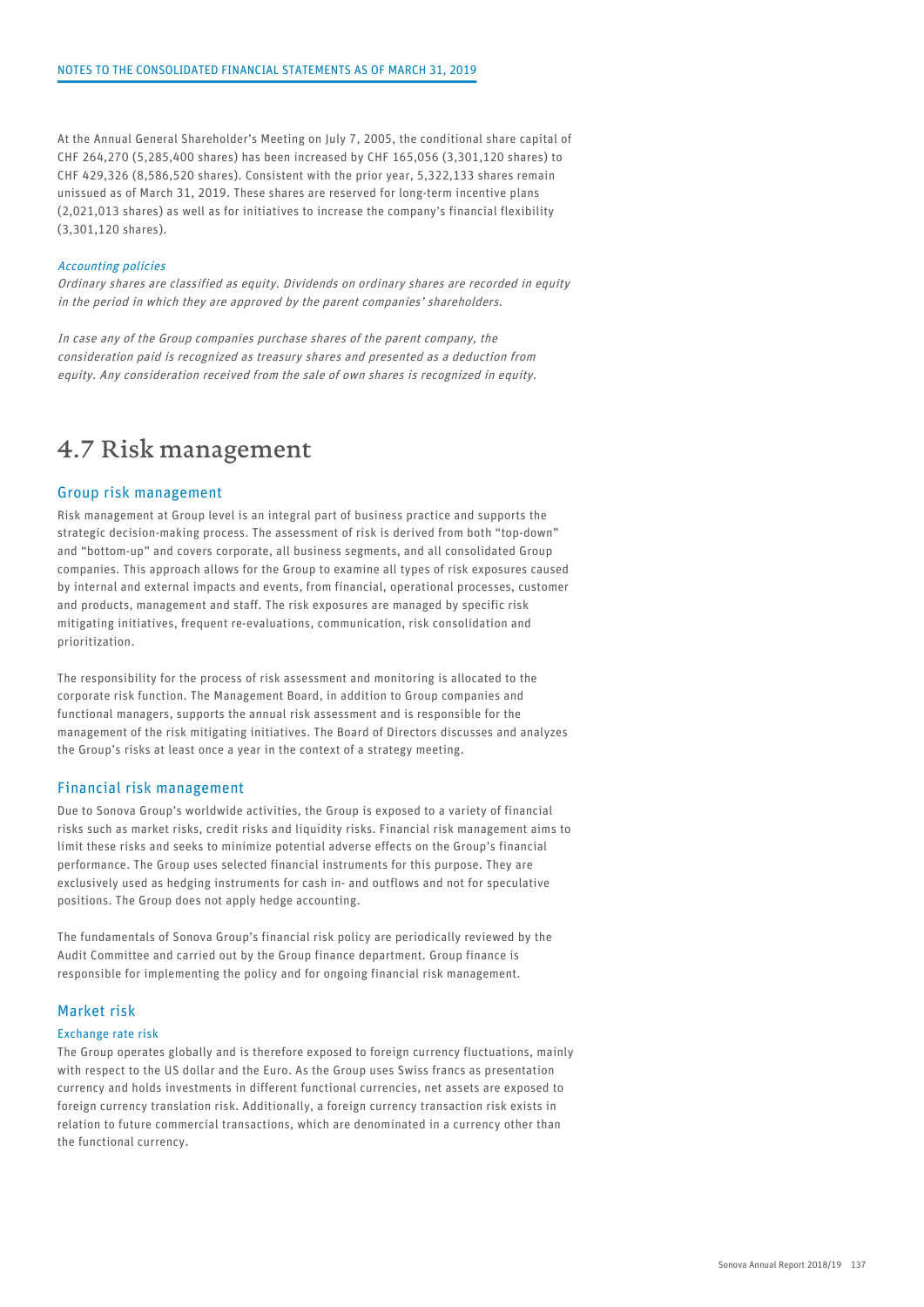To minimize foreign currency exchange risks, forward currency contracts are entered into. The Group hedges its net foreign currency exposure based on future expected cash in- and outflows. The hedges have a duration of between 1 and 6 months. No hedge accounting has been applied to these hedges.

Positive replacement values from hedges, which do not qualify for hedge accounting, are recorded as financial assets at fair value through profit or loss whereas negative replacement values are recorded as financial liabilities at fair value through profit or loss.

As of March 31, 2019, the Group engaged in forward currency contracts amounting to CHF 271.4 million (previous year CHF 329.4 million). The open contracts on March 31, 2019 as well as on March 31, 2018 were all due within one year.

| Notional amount of forward contracts CHF million |       | 31.3.2019  |       | 31.3.2018  |  |
|--------------------------------------------------|-------|------------|-------|------------|--|
|                                                  | Total | Fair value | Total | Fair value |  |
| Positive replacement values                      | 132.2 | 0.3        | 61.0  | 0.5        |  |
| Negative replacement values                      | 139.2 | (0.1)      | 268.3 | (1.7)      |  |
| <b>Total</b>                                     | 271.4 | 0.2        | 329.4 | (1.2)      |  |

#### Foreign currency sensitivity analysis

| CHF million           | 2018/19                   | 2017/18 | 2018/19   | 2017/18 |  |
|-----------------------|---------------------------|---------|-----------|---------|--|
|                       | Impact on                 |         | Impact on |         |  |
|                       | income                    |         | equity    |         |  |
|                       | after taxes <sup>1)</sup> |         |           |         |  |
| Change in USD/CHF +5% | 4.4                       | 4.3     | 13.8      | 14.3    |  |
| Change in USD/CHF-5%  | (4.4)                     | (4.3)   | (13.8)    | (14.3)  |  |
| Change in EUR/CHF +5% | 3.6                       | 5.2     | 16.1      | 19.6    |  |
| Change in EUR/CHF -5% | (3.6)                     | (5.2)   | (16.1)    | (19.6)  |  |

<sup>1)</sup> Excluding the impact of forward currency contracts.

#### Interest rate risk

The Group has only limited exposure to interest rate changes. The most substantial interest exposure on assets relates to cash and cash equivalents with an average interest-bearing amount for the 2018/19 financial year of CHF 402 million (previous year CHF 372 million). On liabilities the most significant risk related to the two year variable rate bond (see Note 4.5), which was repaid on October 11, 2018. If interest rates during the 2018/19 financial year had been 1% higher, the positive impact on income before taxes would have been CHF 3.4 million. If interest rates had been 1% lower, the income before taxes would have been negatively impacted by CHF 2.9 million.

#### Other market risks

Risk of price changes of raw materials or components used for production is limited. A change in those prices would not result in financial effects being above the Group's risk management tolerance level. Therefore, no sensitivity analysis has been conducted.

The Group aims to ensure cost effective sourcing, while at the same time managing the risk of supply shortages that could lead to a failure to deliver certain products at the quantities required. Wherever feasible, critical components are sourced from multiple suppliers in order mitigate this risk.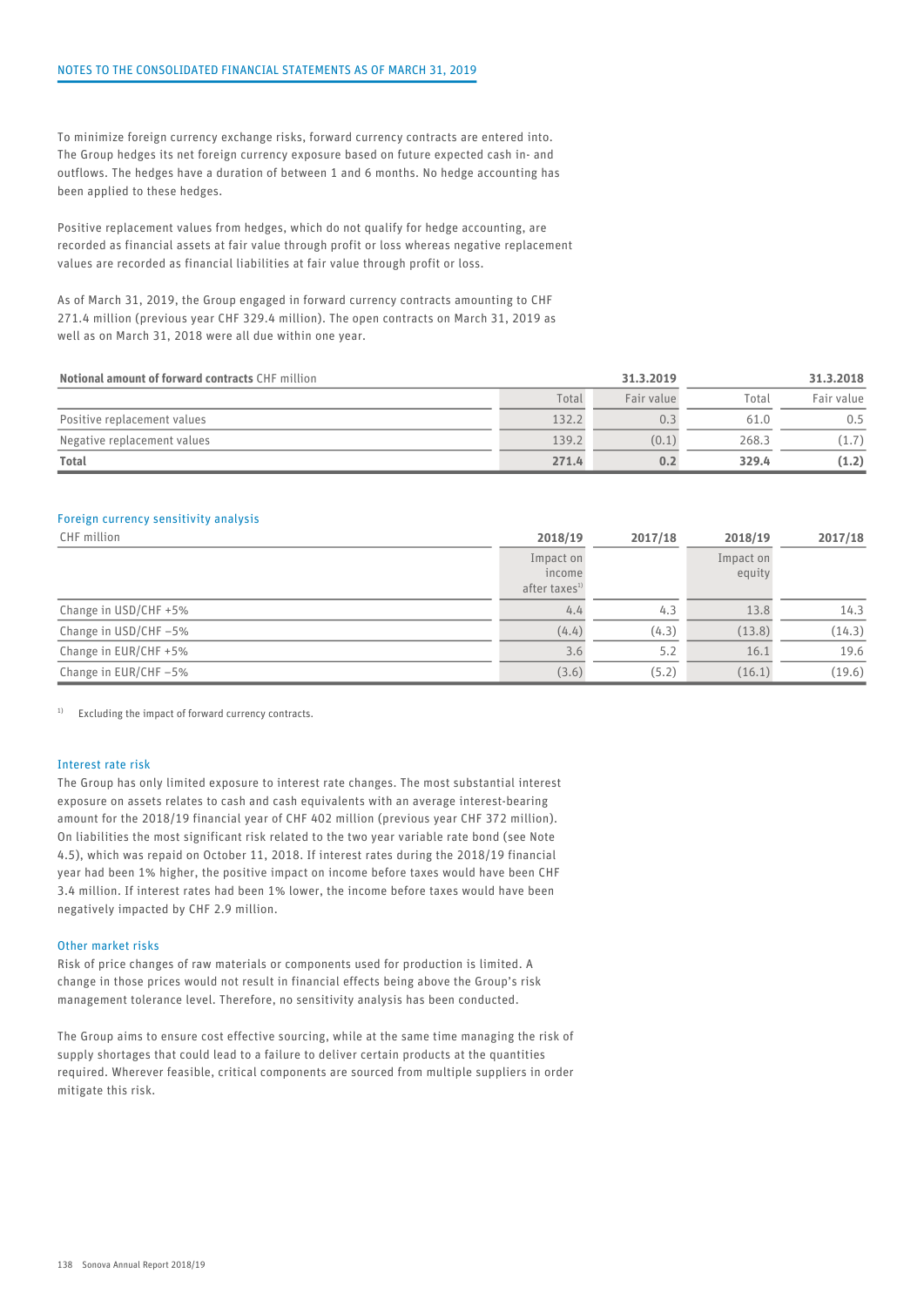The relationship with suppliers is governed by Sonova's Group Supplier Principles (SGSP). We regularly audit and visit suppliers and inspect their management capabilities through employee interviews and on-site inspections. Suppliers have to follow all applicable laws and regulations, ensure a healthy and safe working environment and are prohibited from using child labor.

Through its multiple manufacturing sites around the globe, the Group maintains effective options to rebalance its production capacity between different facilities and to shift production where necessary to avoid delivery shortages and to adapt to potential changes of the operating or general environment.

#### Credit risk

Financial assets, which could expose the Group to a potential concentration in credit risk, are principally cash and bank balances, receivables from customers and loans.

Core banking relations are maintained with at least "BBB+" rated (S & P) financial institutions. As of March 31, 2019, the largest balance with a single counterparty amounted to 27% (previous year 24%) of total cash and cash equivalents.

The Group performs continuous credit checks on its receivables. Due to the customer diversity, there is no single credit limit for all customers, however, the Group assesses its customers taking into account their financial position, past experience, and other factors. Due to the fragmented customer base (no single customer balance is greater than 10% of total trade accounts receivable), the Group is not exposed to any significant concentration risk. The same applies to loans to third and related parties.

The Group does not expect any significant losses either from receivables or from other financial assets.

#### Impairment of financial assets

Impairment losses on financial assets are calculated based on the expected credit loss (ECL) model of IFRS 9. The Group's loss allowances on financial assets other than trade receivables are not material.

#### Accounting policies

The Group applies the IFRS 9 simplified approach for measuring expected credit losses (ECLs) for trade receivables, which uses a lifetime expected loss allowance for trade receivables at each reporting date. To measure ECLs, trade receivables are grouped based on regions and the days past due. ECLs are calculated separately for state and non-state customers considering historical credit loss experience as well as forward-looking factors. Data sources in determining ECLs include actual historical losses, credit default swaps, country specific risk ratings, development of the customer structure and change in market performance and trends.

The following table provides information about the exposure to credit risk and ECLs for trade receivables: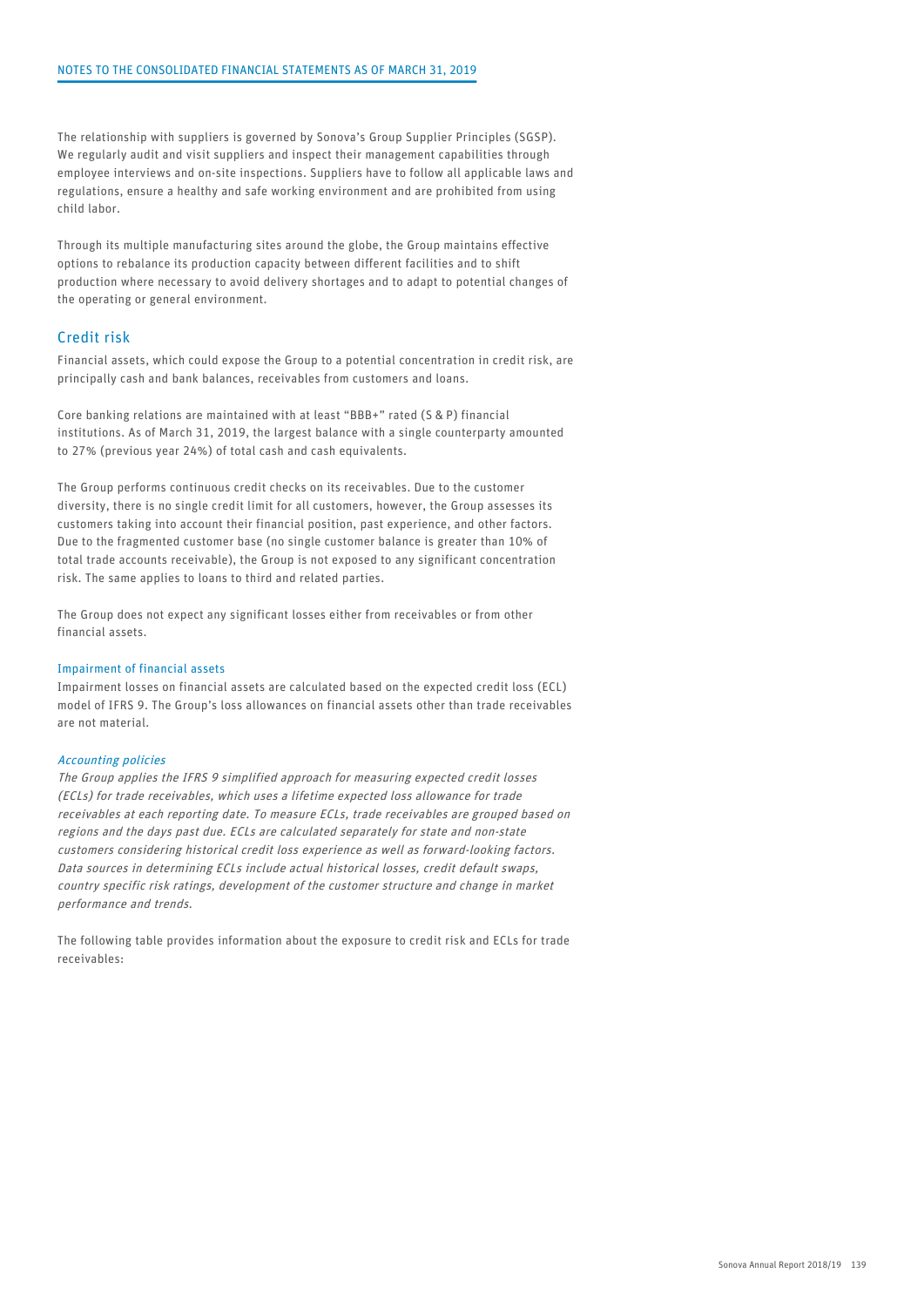#### NOTES TO THE CONSOLIDATED FINANCIAL STATEMENTS AS OF MARCH 31, 2019

| CHF million                |                              |                                 |                   | 31.3.2019              | 31.3.2018              |
|----------------------------|------------------------------|---------------------------------|-------------------|------------------------|------------------------|
| <b>State customers</b>     | <b>Expected loss</b><br>rate | <b>Gross carrying</b><br>amount | Loss<br>allowance | Net carrying<br>amount | Net carrying<br>amount |
| Not overdue                | 0.4%                         | 81.4                            | (0.3)             | 81.1                   | 69.7                   |
| Overdue 1-90 days          | 0.7%                         | 28.4                            | (0.2)             | 28.2                   | 23.4                   |
| Overdue 91-180 days        | 6.7%                         | 3.0                             | (0.2)             | 2.8                    | 3.2                    |
| Overdue 181-360 days       | 9.1%                         | 2.2                             | (0.2)             | 2.0                    | 3.2                    |
| Overdue more than 360 days | 86.5%                        | 5.2                             | (4.5)             | 0.7                    | 2.9                    |
| <b>Total</b>               | 4.5%                         | 120.2                           | (5.4)             | 114.8                  | 102.3                  |

| CHF million                |                              |                                 | 31.3.2019         | 31.3.2018              |                        |  |
|----------------------------|------------------------------|---------------------------------|-------------------|------------------------|------------------------|--|
| Non-state customers        | <b>Expected loss</b><br>rate | <b>Gross carrying</b><br>amount | Loss<br>allowance | Net carrying<br>amount | Net carrying<br>amount |  |
| Not overdue                | 0.8%                         | 314.2                           | (2.6)             | 311.6                  | 254.2                  |  |
| Overdue 1-90 days          | 4.2%                         | 77.9                            | (3.3)             | 74.6                   | 74.8                   |  |
| Overdue 91-180 days        | 25.9%                        | 13.5                            | (3.5)             | 10.0                   | 9.9                    |  |
| Overdue 181-360 days       | 49.7%                        | 14.9                            | (7.4)             | $\sqrt{.5}$            | 6.9                    |  |
| Overdue more than 360 days | 88.9%                        | 19.0                            | (16.9)            | 2.1                    | 1.4                    |  |
| Total                      | 7.7%                         | 439.5                           | (33.7)            | 405.8                  | 347.3                  |  |

The closing loss allowances for trade receivables as at March 31, 2018 (IAS 39) reconcile to the opening loss allowance on April 1, 2018 (IFRS 9) and the closing loss allowance as at March 31, 2019 as follows:

| CHF million                                          | 2018/19 | 2017/18 |  |
|------------------------------------------------------|---------|---------|--|
| Provision for doubtful receivables, April 1 (IAS 39) | (31.9)  | (26.1)  |  |
| Adjustment on initial application of IFRS 9          | (5.1)   |         |  |
| Provision for doubtful receivables, April 1 (IFRS 9) | (37.0)  |         |  |
| Changes through business combinations                | (0.2)   | (0.0)   |  |
| Utilization                                          | 2.2     | 9.7     |  |
| Reversal                                             | 4.2     | 1.0     |  |
| Additions                                            | (8.9)   | (16.4)  |  |
| Disposal                                             |         | 0.1     |  |
| Exchange differences                                 | 0.6     | (0.2)   |  |
| Provision for doubtful receivables, March 31         | (39.0)  | (31.9)  |  |

Trade receivables are written off when there is no reasonable expectation of recovery. Impairment losses on trade receivables and subsequent recoveries are included in general and administration costs.

#### Previous accounting policy for impairment of trade receivables

In the prior year, a provision for doubtful accounts was recorded when there was objective evidence that the Group will not be able to collect all amounts due according to the original terms of the invoice. The amount of the provision was the difference between the carrying amount and the recoverable amount with the latter being the present value of expected cash flows.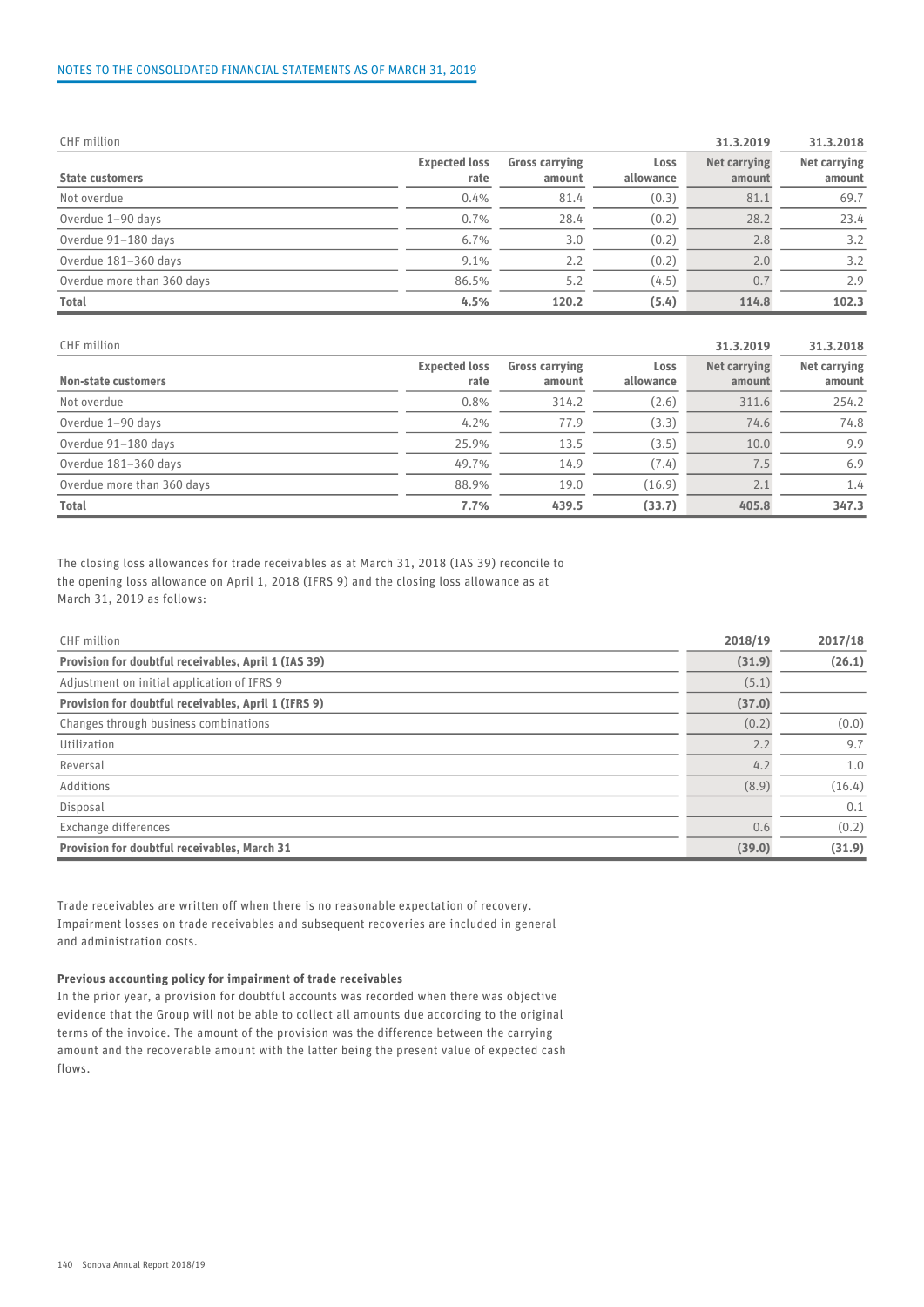#### Liquidity risk

Group finance is responsible for centrally managing the net cash/debt position and to ensure that the Group's obligations can be settled on time. The Group aims to grow further and wants to remain flexible in making time-sensitive investment decisions. This overall objective is included in the asset allocation strategy. A rolling forecast based on the expected cash flows is conducted and updated regularly to monitor and control liquidity.

Visibility over the lion's share of bank accounts is provided by central treasury organization. Cash pools are automated and daily SWIFT balance tracking is applied where feasible.

The following table summarizes the contractual maturities of financial liabilities as of March 31, 2019 and 2018:

| CHF million                                     |                              |                              |                          |                          | 31.3.2019 |
|-------------------------------------------------|------------------------------|------------------------------|--------------------------|--------------------------|-----------|
|                                                 | Due<br>less than<br>3 months | Due 3<br>months to<br>1 year | Due 1 year<br>to 5 years | Due more<br>than 5 years | Total     |
| Bonds                                           |                              | 250.0                        |                          |                          | 250.0     |
| Other current financial liabilities             | 3.3                          | 3.1                          |                          |                          | 6.4       |
| Trade payables and other short-term liabilities | 240.3                        | 158.5                        |                          |                          | 398.8     |
| <b>Total current financial liabilities</b>      | 243.6                        | 411.6                        |                          |                          | 655.2     |
| Bonds                                           |                              |                              | 359.5                    |                          | 359.5     |
| Other non-current financial liabilities         |                              |                              | 12.6                     | 0.5                      | 13.1      |
| <b>Total non-current financial liabilities</b>  |                              |                              | 372.1                    | 0.5                      | 372.6     |
| <b>Total financial liabilities</b>              | 243.6                        | 411.6                        | 372.1                    | 0.5                      | 1,027.8   |

CHF million 31.3.2018 Due Due Due 1 year Due more less than  $\frac{3}{10}$  months to 5 years<br>3 months to 1 year 3 months to 1 year 3 months to 5 years than 5 years Due more Total Bonds 150.1 150.1 Other current financial liabilities 3.9 7.6 11.5 Trade payables and other short-term liabilities 218.7 146.2 218.7 146.2 Total current financial liabilities 222.6 303.9 526.5 Bonds 609.2 609.2 Other non-current financial liabilities 9.8 9.8 Total non-current financial liabilities 619.1 619.1 Total financial liabilities 222.6 303.9 619.1 1,145.6

#### Capital risk management

It is the Group's policy to maintain a strong equity base and to secure a continuous "investment grade" rating. The Group's strong balance sheet and earnings tracking provides for additional debt capacity.

The company aims to return excess cash to shareholders as far as not required for organic and acquisition related growth, and amortization of debt.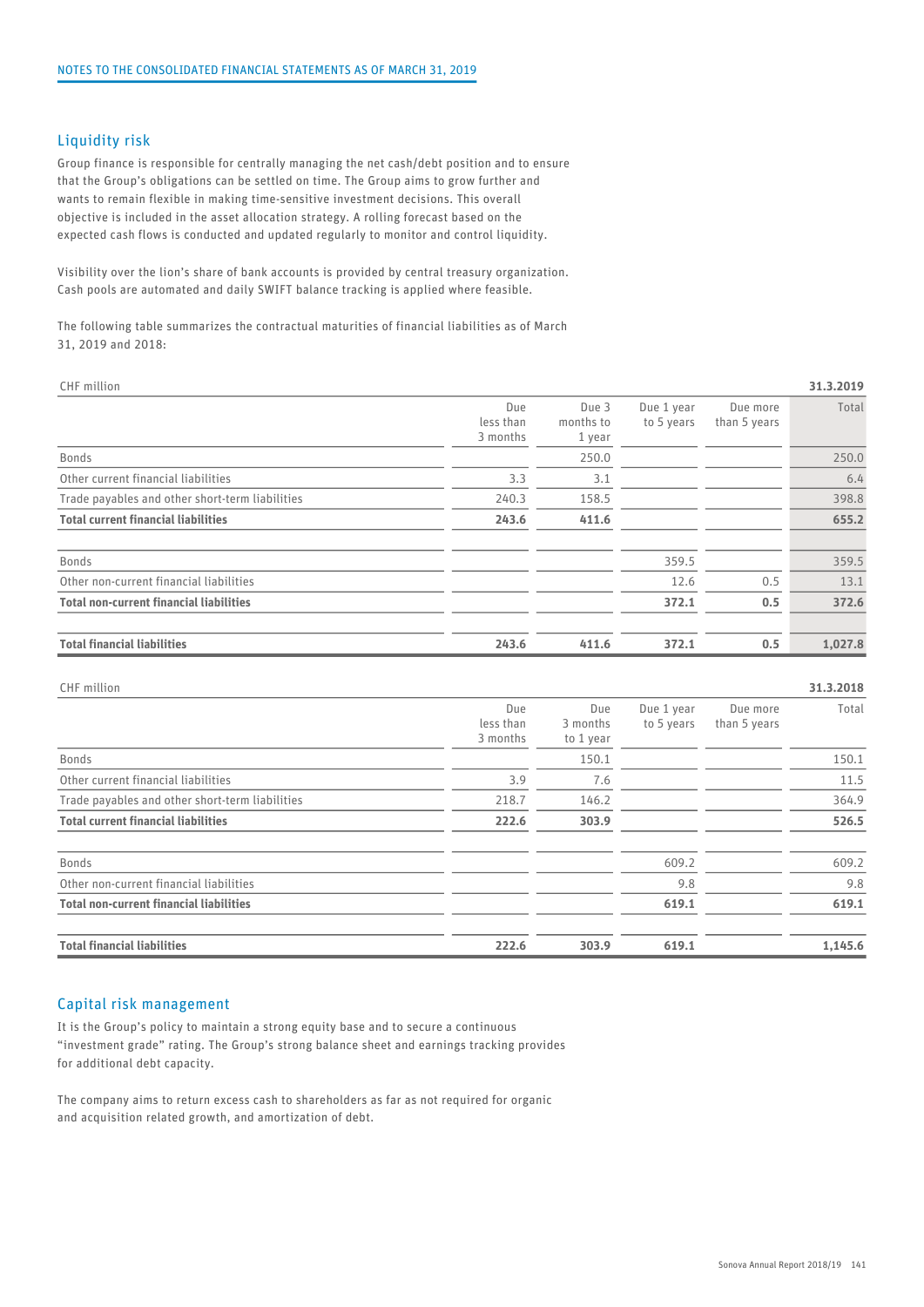### 4.8 Financial instruments

This note discloses the categorization of financial instruments measured at fair value based on the fair value hierarchy.

#### Accounting policies

Financial instruments measured at fair value are allocated to one of the following three hierarchical levels:

#### Level 1:

The fair value of financial instruments traded in active markets is based on quoted market prices at the balance sheet date.

#### Level 2:

The fair value of financial instruments that are not traded in an active market is determined by using valuation techniques. These valuation techniques are based on observable market data, where applicable. If all significant inputs required to value an instrument are observable, the instrument is included in level 2.

#### Level 3:

If a significant amount of inputs is not based on observable market data, the instrument is included in level 3. For this level, other techniques, such as discounted cash flow analysis, are used to determine fair value.

During the reporting period, there were no reclassifications between the individual levels.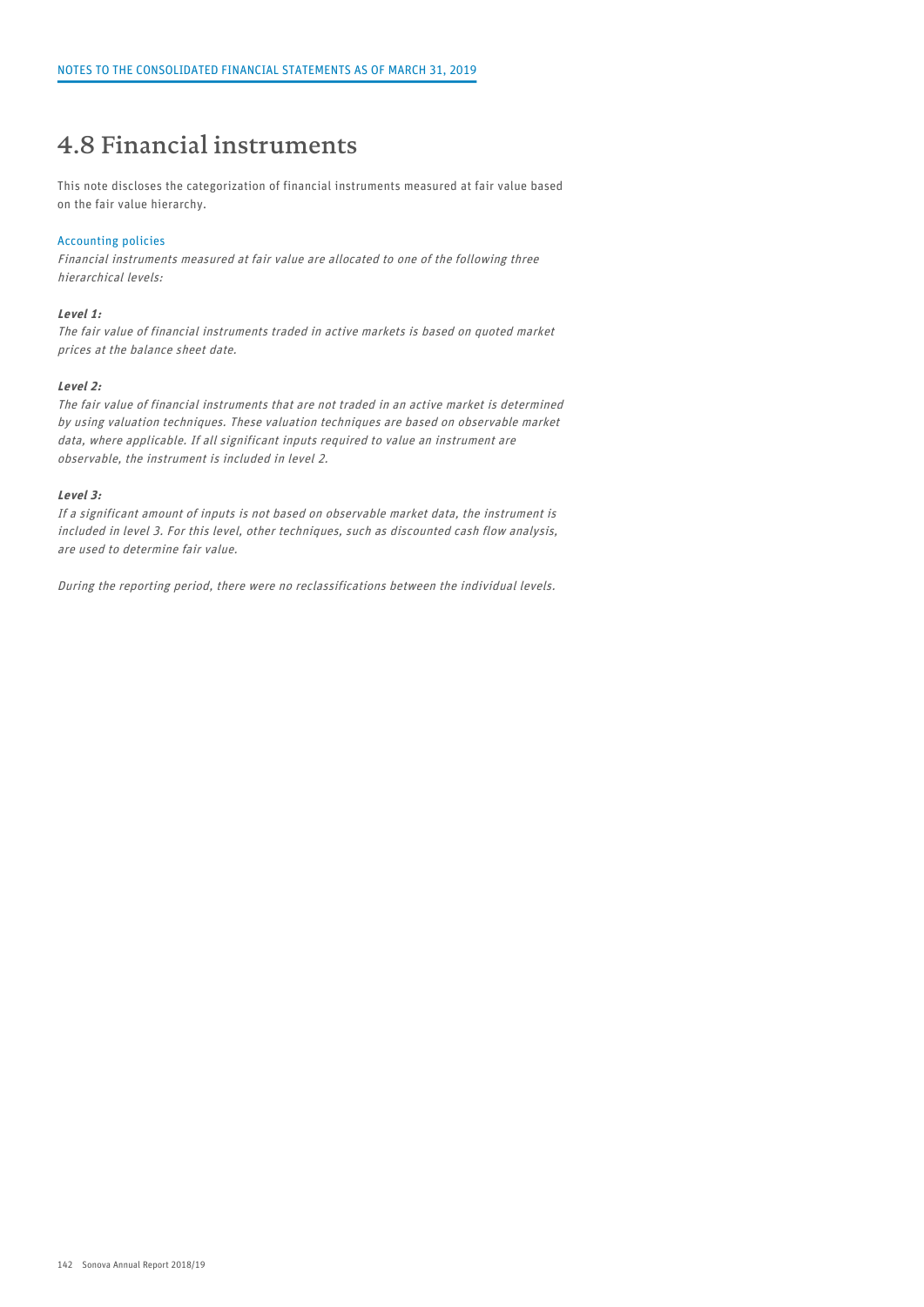The following table summarizes the financial instruments of the Group and the valuation method for financial instruments at fair value through profit and loss.

| CHF million                                                         |              |                    |                          |         |         | 31.3.2019 |
|---------------------------------------------------------------------|--------------|--------------------|--------------------------|---------|---------|-----------|
|                                                                     | <b>Notes</b> | Carrying<br>amount | Fair value <sup>1)</sup> | Level 1 | Level 2 | Level 3   |
| <b>Financial assets at amortized cost</b>                           |              |                    |                          |         |         |           |
| Cash and cash equivalents                                           | 4.1          | 374.8              |                          |         |         |           |
| Other financial assets                                              | 4.4          | 37.8               |                          |         |         |           |
| Trade receivables                                                   | 3.1          | 520.6              |                          |         |         |           |
| Other receivables                                                   | 3.5          | 69.0               |                          |         |         |           |
| <b>Total</b>                                                        |              | 1,002.2            |                          |         |         |           |
| Financial assets at fair value through profit or loss               |              |                    |                          |         |         |           |
| Other financial assets                                              | 4.4          | 2.1                | 2.1                      |         |         | 2.1       |
| Total                                                               |              | 2.1                | 2.1                      |         |         | 2.1       |
| <b>Financial liabilities at amortized cost</b>                      |              |                    |                          |         |         |           |
| Bank debt                                                           | 4.5          | 0.3                |                          |         |         |           |
| Bond                                                                | 4.5          | 609.5              | 613.3                    | 613.3   |         |           |
| Deferred payments                                                   | 4.5          | 7.9                |                          |         |         |           |
| Other financial liabilities                                         | 4.5          | 0.2                |                          |         |         |           |
| Trade payables                                                      |              | 102.8              |                          |         |         |           |
| Other short-term operating liabilities                              | 3.7          | 296.0              |                          |         |         |           |
| Total                                                               |              | 1,016.7            | 613.3                    | 613.3   |         |           |
| Financial liabilities at fair value through profit or loss          |              |                    |                          |         |         |           |
| Contingent considerations                                           | 4.5          | 6.9                | 6.9                      |         |         | 6.9       |
| Negative replacement value of forward foreign exchange<br>contracts | 4.5          | 0.1                | 0.1                      |         |         | 0.1       |
| Other financial liabilities                                         | 4.5          | 4.2                | 4.2                      |         |         | 4.2       |
| <b>Total</b>                                                        |              | 11.2               | 11.2                     |         |         | 11.2      |

<sup>1)</sup> For financial assets and financial liabilities measured at amortized cost, fair value information is not provided if the carrying amount is a reasonable approximation of fair value.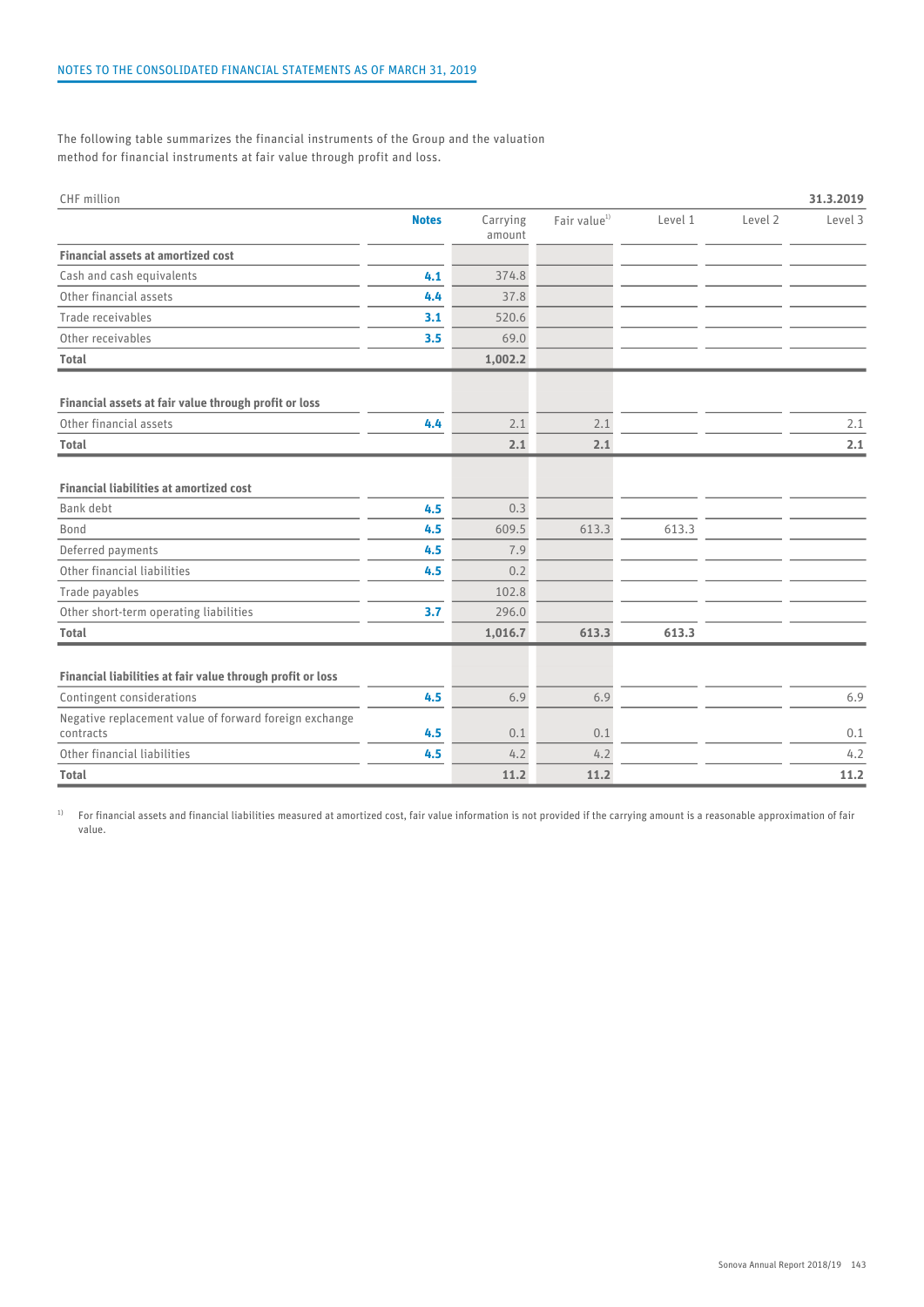| CHF million                                                         |              |                    |                          |         |         | 31.3.2018 |
|---------------------------------------------------------------------|--------------|--------------------|--------------------------|---------|---------|-----------|
|                                                                     | <b>Notes</b> | Carrying<br>amount | Fair value <sup>1)</sup> | Level 1 | Level 2 | Level 3   |
| <b>Financial assets at amortized cost</b>                           |              |                    |                          |         |         |           |
| Cash and cash equivalents                                           | 4.1          | 552.1              |                          |         |         |           |
| Other financial assets                                              | 4.4          | 25.9               |                          |         |         |           |
| Trade receivables                                                   | 3.1          | 449.5              |                          |         |         |           |
| Other receivables                                                   | 3.5          | 64.5               |                          |         |         |           |
| <b>Total</b>                                                        |              | 1,092.1            |                          |         |         |           |
|                                                                     |              |                    |                          |         |         |           |
| Financial assets at fair value through profit or loss               |              |                    |                          |         |         |           |
| Other financial assets                                              | 4.4          | 2.4                | 2.4                      | 0.1     |         | 2.3       |
| <b>Total</b>                                                        |              | 2.4                | 2.4                      | 0.1     |         | 2.3       |
| <b>Financial liabilities at amortized cost</b><br>Bank debt         | 4.5          | 0.1                |                          |         |         |           |
| Bond                                                                | 4.5          | 759.3              | 762.9                    | 762.9   |         |           |
| Deferred payments                                                   | 4.5          | 3.2                |                          |         |         |           |
| Other financial liabilities                                         | 4.5          | 0.2                |                          |         |         |           |
| Trade payables                                                      |              | 89.2               |                          |         |         |           |
| Other short-term operating liabilities                              | 3.7          | 275.7              |                          |         |         |           |
| <b>Total</b>                                                        |              | 1,127.7            | 762.9                    | 762.9   |         |           |
|                                                                     |              |                    |                          |         |         |           |
| Financial liabilities at fair value through profit or loss          |              |                    |                          |         |         |           |
| Contingent considerations                                           | 4.5          | 14.0               | 14.0                     |         |         | 14.0      |
| Negative replacement value of forward foreign exchange<br>contracts | 4.5          | 1.7                | 1.7                      |         |         | 1.7       |
| Other financial liabilities                                         | 4.5          | 2.2                | 2.2                      |         |         | 2.2       |
| <b>Total</b>                                                        |              | 17.9               | 17.9                     |         |         | 17.9      |

<sup>1)</sup> For financial assets and financial liabilities measured at amortized cost, fair value information is not provided if the carrying amount is a reasonable approximation of fair value.

The following table presents the changes in level 3 financial instruments for the year ended March 31, 2019 and 2018:

| <b>Financial assets at fair value through profit or loss CHF million</b> | 2018/19 | 2017/18 |
|--------------------------------------------------------------------------|---------|---------|
| Balance April 1                                                          |         | 1.5     |
| Additions/(disposals), net                                               |         | 0.8     |
| Losses recognized in profit or loss                                      | (0.7)   | (0.1)   |
| <b>Balance March 31</b>                                                  | ۷.,     | 2.3     |

| 2018/19 | 2017/18 |
|---------|---------|
| (17.9)  | (20.6)  |
|         | 2.4     |
| (1.2)   | 0.3     |
| (11.2)  | (17.9)  |
|         |         |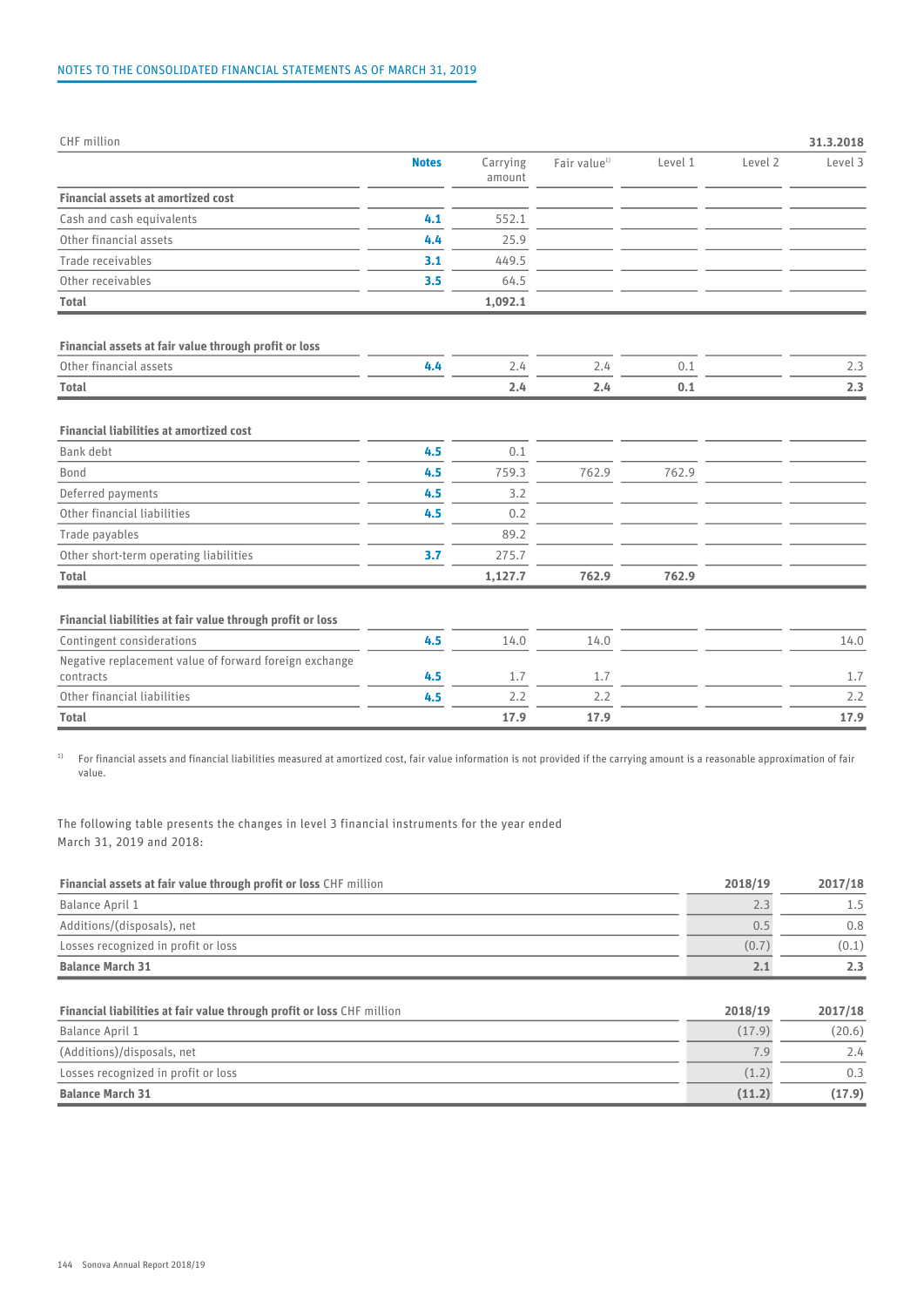### 4.9 Exchange rates

The following main exchange rates were used for currency translation:

|                  | 31.3.2019      | 31.3.2018 | 2018/19                       | 2017/18 |  |
|------------------|----------------|-----------|-------------------------------|---------|--|
|                  | Year-end rates |           | Average rates<br>for the year |         |  |
| AUD 1            | 0.71           | 0.73      | 0.72                          | 0.75    |  |
| BRL 1            | 0.26           | 0.29      | 0.26                          | 0.30    |  |
| CAD 1            | 0.74           | 0.74      | 0.75                          | 0.76    |  |
| CNY 1            | 0.15           | 0.15      | 0.15                          | 0.15    |  |
| EUR 1            | 1.12           | 1.18      | 1.15                          | 1.14    |  |
| GBP 1            | 1.30           | 1.35      | 1.30                          | 1.29    |  |
| JPY 100          | 0.90           | 0.90      | 0.89                          | 0.88    |  |
| USD <sub>1</sub> | 1.00           | 0.96      | 0.99                          | 0.97    |  |

#### Accounting policies

The consolidated financial statements are expressed in Swiss francs ("CHF"), which is the Group's presentation currency. The functional currency of each Group company is based on the local economic environment to which an entity is exposed, which is normally the local currency.

Transactions in foreign currencies are accounted for at the rates prevailing on the dates of the transactions. The resulting exchange differences are recorded in the local income statements of the Group companies and included in net income.

Monetary assets and liabilities of Group companies, which are denominated in foreign currencies are translated using year-end exchange rates. Exchange differences are recorded as an income or expense. Non-monetary assets and liabilities are translated at historical exchange rates. Exchange differences arising on intercompany loans that are considered part of the net investment in a foreign entity are recorded in other comprehensive income in equity.

When translating foreign currency financial statements into Swiss francs, year-end exchange rates are applied to assets and liabilities, while average annual rates are applied to income statement accounts. Translation differences arising from this process are recorded in other comprehensive income in equity. On disposal of a Group company, the related cumulative translation adjustment is transferred from equity to the income statement.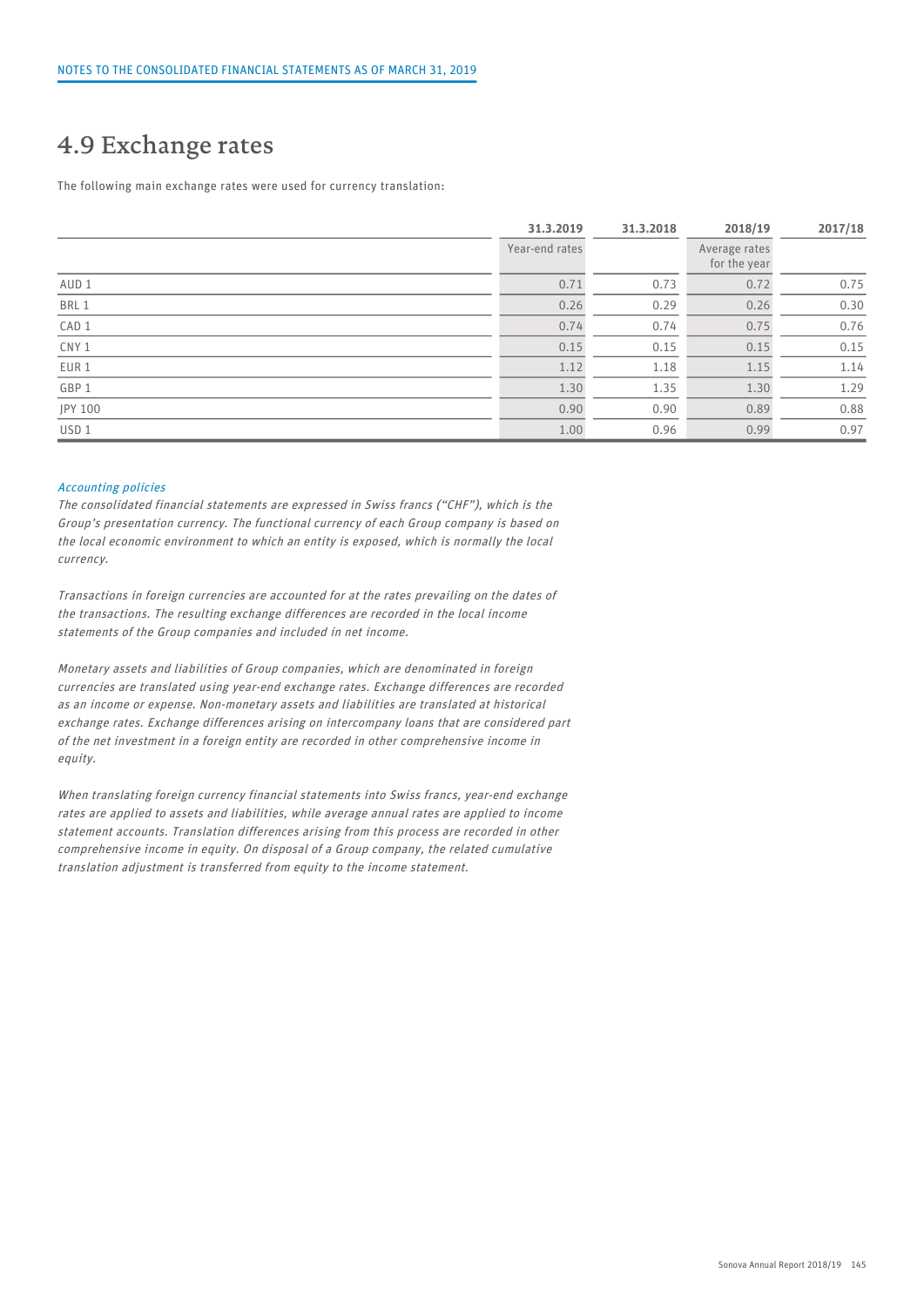### 5. Taxes

### 5.1 Taxes

| CHF million                                                          | 2018/19 | 2017/18 |
|----------------------------------------------------------------------|---------|---------|
| Current taxes                                                        | 67.3    | 60.4    |
| Deferred taxes                                                       | 2.1     | 11.1    |
| <b>Total income taxes</b>                                            | 69.4    | 71.5    |
| <b>Reconciliation of tax expense</b>                                 |         |         |
| Income before taxes                                                  | 529.6   | 478.9   |
| Group's expected average tax rate                                    | 13.5%   | 14.6%   |
| Tax at expected average rate                                         | 71.7    | 69.9    |
| $+/-$ Effects of                                                     |         |         |
| Expenses not subject to tax, net                                     | 5.6     | 4.0     |
| Changes of unrecognized loss carryforwards/deferred tax assets       | 12.5    | (0.0)   |
| Local actual tax rate different to Group's expected average tax rate | (25.6)  | (24.3)  |
| Change in tax rates on deferred tax balances <sup>1)</sup>           | 3.0     | 20.0    |
| Prior year adjustments and other items, net                          | 2.3     | 1.9     |
| <b>Total income taxes</b>                                            | 69.4    | 71.5    |
| Weighted average effective tax rate                                  | 13.1%   | 14.9%   |

 $1)$  2017/18 change mainly relates to a reduction for US corporate income tax rates.

The Group's expected average tax rate is the aggregate rate obtained by applying the expected tax rate for each individual jurisdiction to its respective result before taxes. The decrease in tax rate compared to the prior year mainly relates to the completion of the integration of AudioNova.

#### Deferred tax assets and (liabilities) CHF

| million                                    |        |             | 31.3.2019  |        | 31.3.2018   |            |
|--------------------------------------------|--------|-------------|------------|--------|-------------|------------|
|                                            | Assets | Liabilities | Net amount | Assets | Liabilities | Net amount |
| Inventories                                | 34.8   | (2.8)       | 32.0       | 31.9   | (3.8)       | 28.2       |
| Property, plant & equipment                | 1.4    | (8.6)       | (7.2)      | 1.0    | (8.1)       | (7.1)      |
| Intangible assets                          |        | (104.9)     | (104.9)    |        | (104.0)     | (104.0)    |
| Other assets and liabilities <sup>1)</sup> | 98.6   | (55.0)      | 43.6       | 38.1   | (34.4)      | 3.6        |
| Tax loss carryforwards                     | 42.1   |             | 42.1       | 52.6   |             | 52.6       |
| <b>Total tax assets (liabilities)</b>      | 176.9  | (171.3)     | 5.6        | 123.6  | (150.3)     | (26.7)     |
|                                            |        |             |            |        |             |            |
| Offset of assets and liabilities           | (32.7) | 32.7        |            | (9.0)  | 9.0         |            |
|                                            |        |             |            |        |             |            |
| Amounts in the balance sheet               |        |             |            |        |             |            |
| Deferred tax assets                        | 144.2  |             | 144.2      | 114.6  |             | 114.6      |
| Deferred tax liabilities                   |        | (138.6)     | (138.6)    |        | (141.3)     | (141.3)    |
| <b>Total deferred taxes, net</b>           |        |             | 5.6        |        |             | (26.7)     |

<sup>1)</sup> Deferred tax assets manly relate to provisions and contract liabilities, deferred tax liabilities mainly relate to provisions, contract assets and trade and other receivables.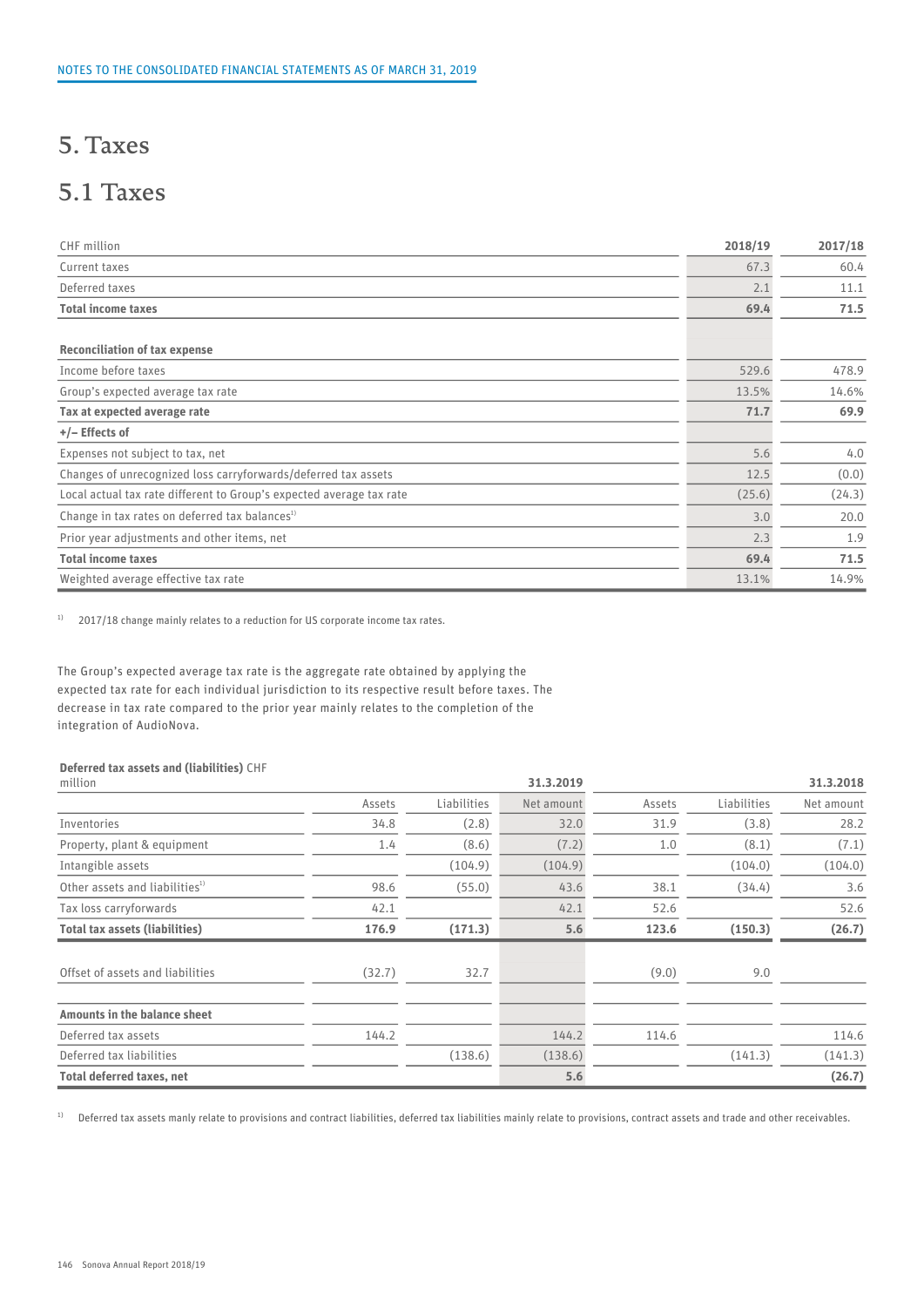#### Movement of deferred tax assets and

| (liabilities) CHF million                              |             |                                |                      |                                 |                           | 2018/19 |
|--------------------------------------------------------|-------------|--------------------------------|----------------------|---------------------------------|---------------------------|---------|
|                                                        | Inventories | Property, plant<br>& equipment | Intangible<br>assets | Other assets<br>and liabilities | Tax loss<br>carryforwards | Total   |
| Balance April 1                                        | 28.2        | (7.1)                          | (104.0)              | 3.6                             | 52.6                      | (26.7)  |
| Effect on initial application of IFRS 15 and<br>IFRS 9 |             |                                |                      | 33.2                            |                           | 33.2    |
| Changes through business combinations                  |             |                                | (10.3)               | 0.6                             |                           | (9.7)   |
| Deferred taxes recognized in the income<br>statement   | 1.3         | (0.2)                          | 3.1                  | 4.8                             | (11.1)                    | (2.1)   |
| Deferred taxes recognized in $OCI1$                    |             |                                |                      | 2.3                             |                           | 2.3     |
| Exchange differences                                   | 2.5         | 0.2                            | 6.3                  | (1.0)                           | 0.6                       | 8.6     |
| <b>Balance March 31</b>                                | 32.0        | (7.2)                          | (104.9)              | 43.6                            | 42.1                      | 5.6     |

<sup>1)</sup> Other comprehensive income.

### Movement of deferred tax assets and

|--|

|                                                      | Inventories | Property, plant<br>& equipment | Intangible<br>assets | Other assets<br>and liabilities | Tax loss<br>carryforwards | Total  |
|------------------------------------------------------|-------------|--------------------------------|----------------------|---------------------------------|---------------------------|--------|
| Balance April 1                                      | 25.1        | (7.1)                          | (99.7)               | 10.2                            | 64.7                      | (6.8)  |
| Changes through business combinations                |             |                                | (1.9)                | 6.0                             |                           | 4.1    |
| Deferred taxes recognized in the income<br>statement | (2.5)       | 0.3                            | 5.3                  | (1.7)                           | (12.5)                    | (11.1) |
| Deferred taxes recognized in $OCI1$                  |             |                                |                      | (2.1)                           |                           | (2.1)  |
| Exchange differences                                 | 5.6         | (0.3)                          | (7.6)                | (8.8)                           | 0.4                       | (10.7) |
| <b>Balance March 31</b>                              | 28.2        | (7.1)                          | (104.0)              | 3.6                             | 52.6                      | (26.7) |

<sup>1)</sup> Other comprehensive income.

Deferred tax assets have been capitalized based on the projected future performance of the Group companies.

The gross values of unused tax loss carryforwards, which have not been capitalized as deferred tax assets, with their expiry dates are as follows:

| CHF million                                     | 31.3.2019 | 31.3.2018 |  |
|-------------------------------------------------|-----------|-----------|--|
| Within 1 year                                   | 29.0      | 46.0      |  |
| Within 2-5 years                                | 96.0      | 90.6      |  |
| More than 5 years or without expiration         | 479.9     | 449.4     |  |
| <b>Total</b><br>the contract of the contract of | 604.9     | 586.0     |  |

Tax loss carryforwards, which have not been capitalized also include pre-acquisition tax losses with limitation of use and losses, which do not qualify for capitalization. The inherent uncertainty regarding the level and use of such tax losses, and changes in tax regulations and laws can impact the annual assessment of these unused tax loss carryforwards.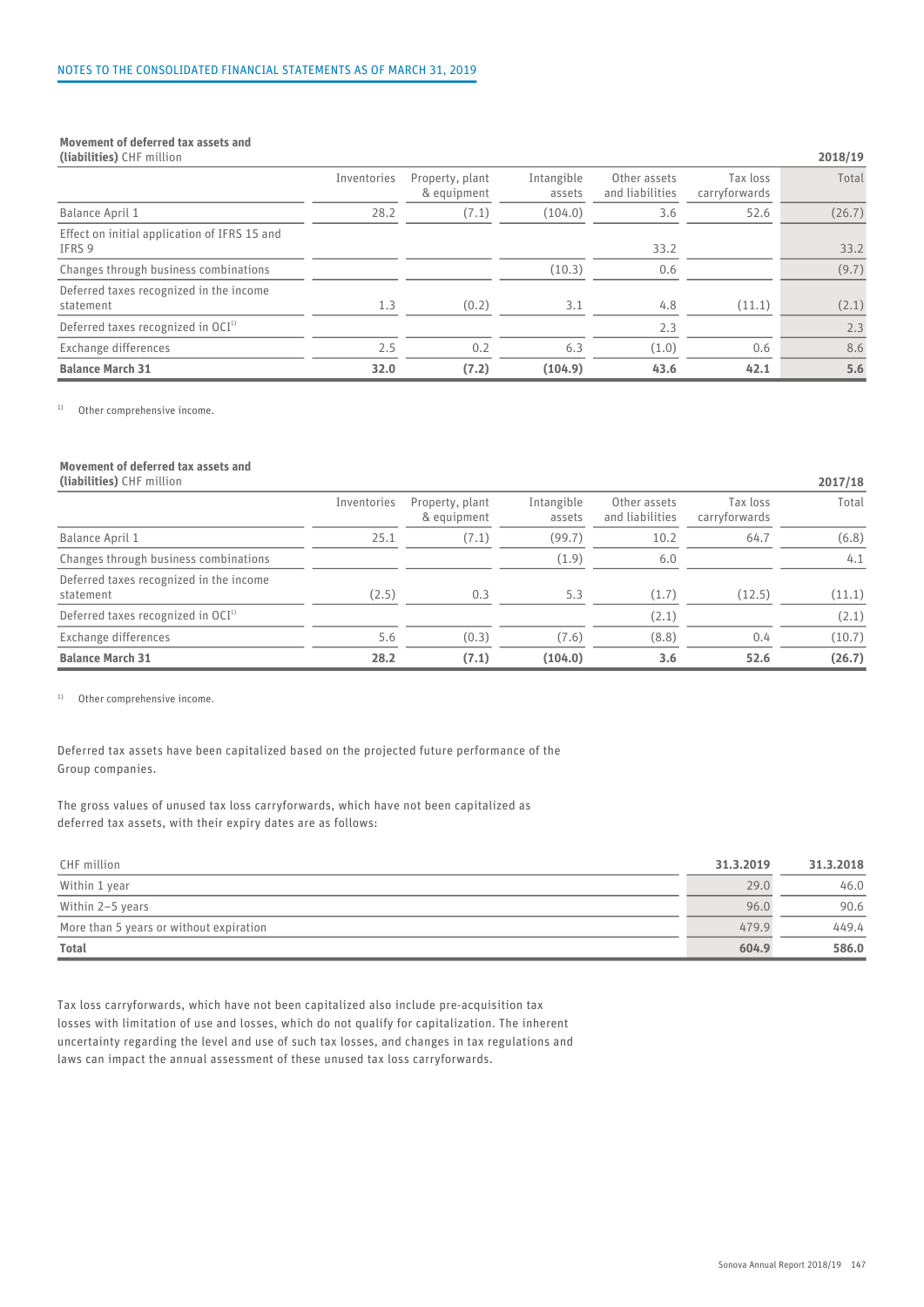#### Accounting policies

Income taxes include current and deferred income taxes. The Group is subject to income taxes in numerous jurisdictions and significant judgment is required in determining the worldwide provision for income taxes. The multitude of transactions and calculations implies estimates and assumptions. The Group recognizes liabilities based on estimates of whether additional taxes will be due.

Where the final tax outcome is different from the amounts that were initially recorded, such differences will impact the income tax and deferred tax provisions in the period in which such determination is made. Deferred tax is recorded on the valuation differences (temporary differences) between the tax bases of assets and liabilities and their carrying values in the consolidated balance sheet. Deferred tax assets are recognized to the extent that it is probable that future taxable income will be available against which the temporary differences and tax losses can be offset. Deferred income tax liabilities are provided for on taxable temporary differences arising from investments in subsidiaries, except for deferred income tax liability where the timing of the reversal of the temporary difference is controlled by the Group and it is probable that the temporary difference will not reverse in the foreseeable future.

#### Accounting judgements and estimates

The consolidated balance sheet includes deferred tax assets of CHF 144.2 million (previous year CHF 114.6 million) related to deductible differences and, in certain cases, tax loss carry forwards, provided that their utilization appears probable. The recoverable value is based on forecasts of the corresponding taxable Group company over a period of several years. As actual results may differ from these forecasts, the deferred tax assets may need to be adjusted accordingly.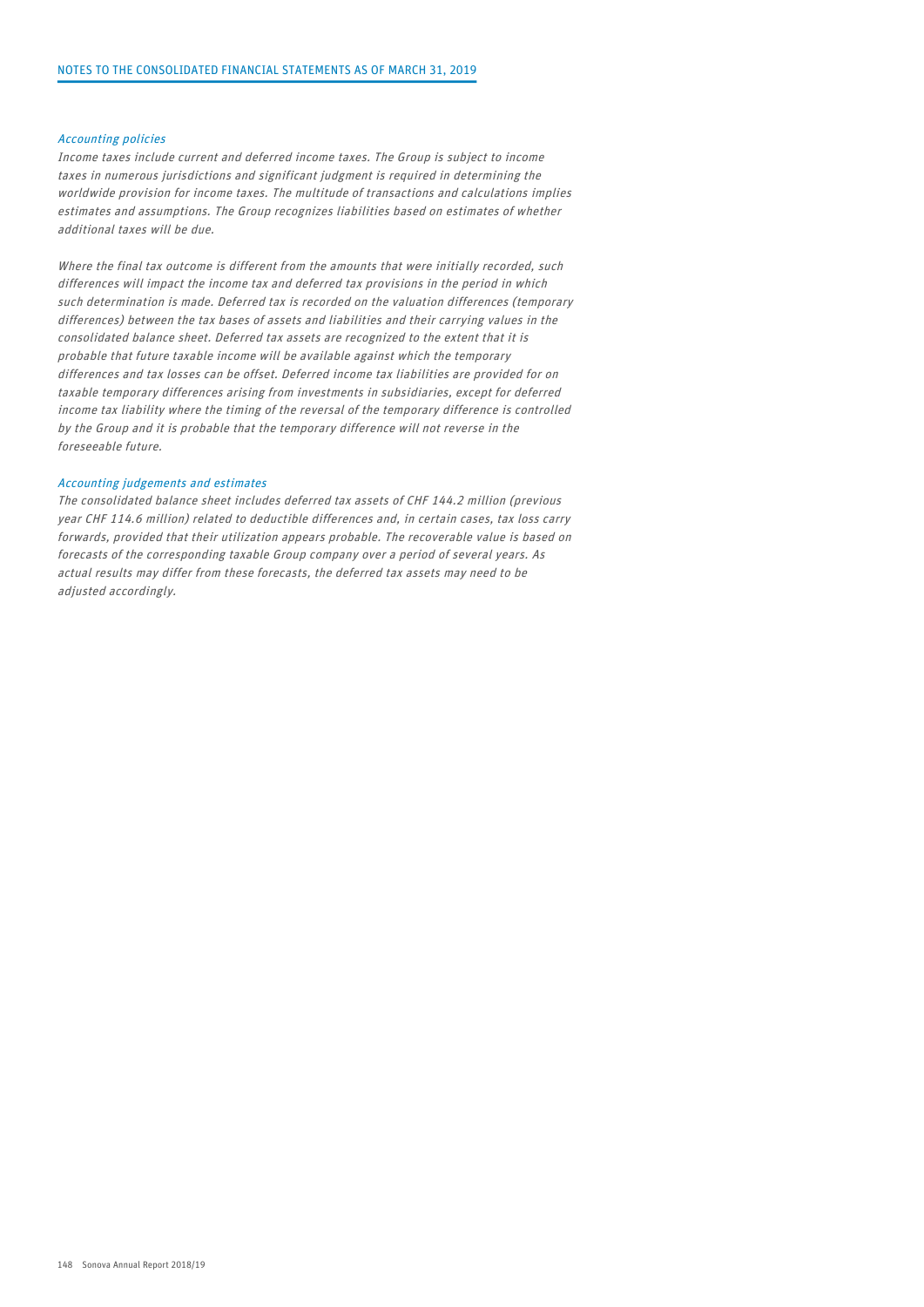### 6. Changes in Group structure

## 6.1 Acquisitions/disposals of subsidiaries

In the financial year 2018/19, the Group acquired several small companies in Europe, Americas and Asia/Pacific. Furthermore, the Group divested several audiological care stores in the US region. All of these companies acquired/divested are in the business of producing and/or distributing and servicing hearing instruments. Due to the size of these transactions, they had no material impact on the financial statements. During the financial year 2017/18, the Group acquired several small companies in Europe, North America and Asia/Pacific.

All of the acquired companies are engaged in the business of selling hearing instruments and have been accounted for applying the acquisition method of accounting. Assets and liabilities resulting from the acquisitions are as follows:

| CHF million                                                                                    | 2018/19 | 2017/18 |
|------------------------------------------------------------------------------------------------|---------|---------|
|                                                                                                | Total   | Total   |
| Trade receivables                                                                              | 1.9     | 2.3     |
| Other current assets                                                                           | 9.0     | 17.4    |
| Property, plant & equipment                                                                    | 2.0     | 2.4     |
| Intangible assets                                                                              | 22.4    | 26.7    |
| Other non-current assets                                                                       | 0.7     | 0.6     |
| Current liabilities                                                                            | (10.7)  | (14.6)  |
| Non-current liabilities                                                                        | (10.7)  | (28.0)  |
| Net assets                                                                                     | 14.7    | 6.8     |
| Goodwill                                                                                       | 55.4    | 77.9    |
| <b>Purchase consideration</b>                                                                  | 70.1    | 84.7    |
| Fair value of previously held stake before the business combination                            | (2.4)   |         |
| Liabilities for contingent considerations and deferred payments <sup>1)</sup>                  | (7.7)   | (5.8)   |
| Cash and cash equivalents acquired                                                             | (4.5)   | (3.4)   |
| Cash outflow for investments in associates, contingent considerations<br>and deferred payments | 8.6     | 7.0     |
| Cash consideration for acquisitions, net of cash acquired                                      | 64.1    | 82.5    |
| Settlement of pre-existing financing relationships                                             | 2.3     |         |
| Total consideration paid, net of cash acquired                                                 | 66.4    | 82.5    |

<sup>1)</sup> Contingent considerations and deferred payments (earn-out payments) are dependent on the future performance of the acquired companies as well as contractual conditions. The liability for contingent considerations and deferred payments is based on the latest estimate of the future performance.

The initial accounting for the acquisitions completed in the current financial year is provisional and the fair values assigned to the identifiable assets acquired and liabilities assumed are still subject to change.

The goodwill is attributed mainly to economies of scale and expected synergies such as favorable sales growth potential, increase in share of Sonova products within acquired distribution companies and cost reduction in administrative and corporate functions as well as to the labor force. Recognized goodwill is not expected to be deductible for income tax purposes.

In the 2018/19 and 2017/18 reporting period, recognized acquisition-related intangible assets mainly relate to customer relationships. For acquisition-related intangibles, the lifetimes assigned range between 10 and 20 years. On these intangibles, deferred taxes have been considered.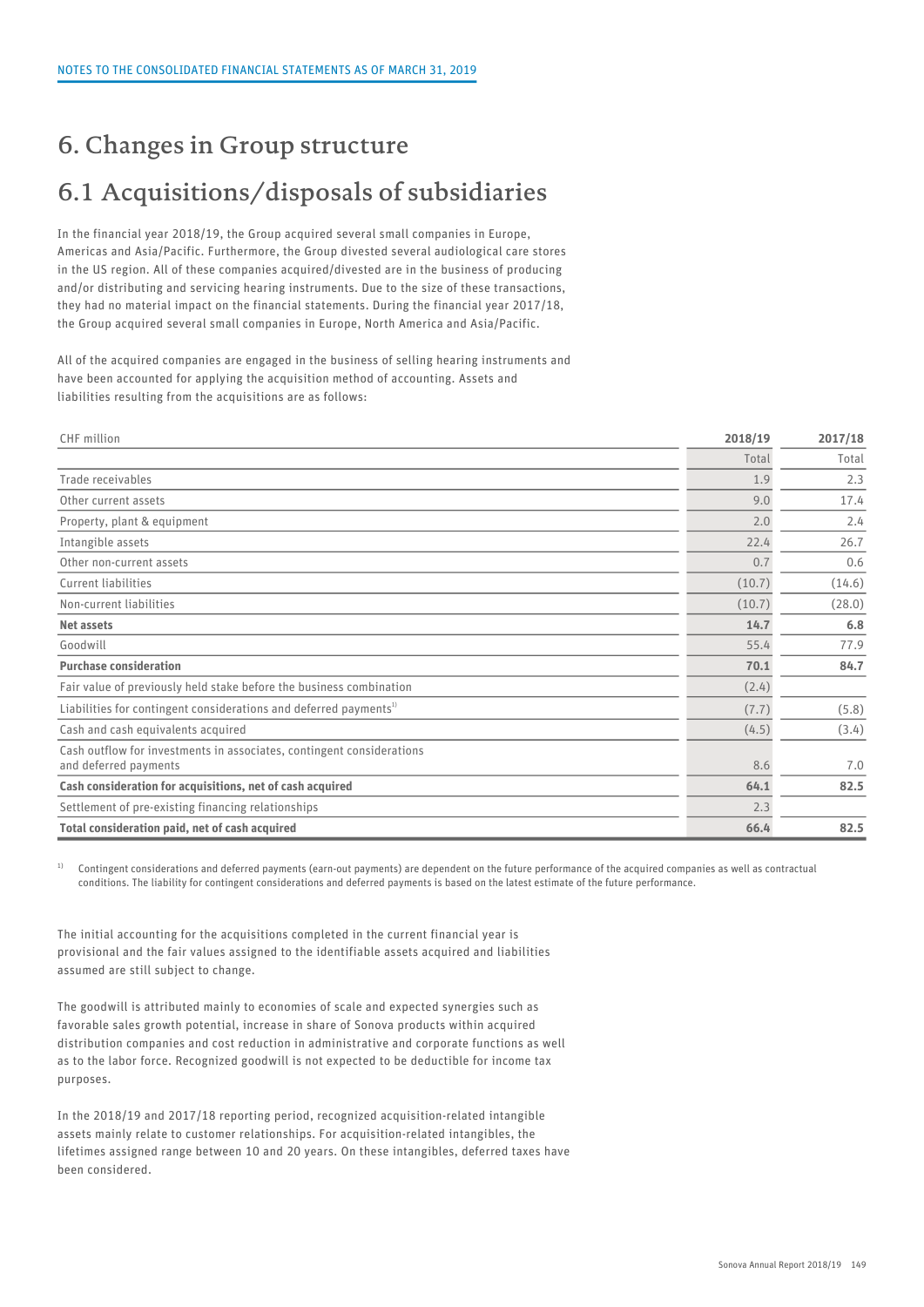Acquisition-related transaction costs in the amount of CHF 0.5 million (prior year period CHF 0.5 million) have been expensed and are included in the line "General and administration".

| Total<br>Contribution of acquired companies from date of acquisition<br>Sales |      | Total |
|-------------------------------------------------------------------------------|------|-------|
|                                                                               |      |       |
|                                                                               |      |       |
|                                                                               | 10.6 | 17.7  |
| Net income                                                                    | 2.9  |       |
|                                                                               |      |       |
| Contribution, if the acquisitions occurred on April 1                         |      |       |
| Sales                                                                         | 32.8 | 34.8  |
| Net income                                                                    | 6.4  | 6.3   |

In the financial year 2018/19, the Group divested several audiological care stores in the US region. The total consideration amounting to CHF 1.5 million was settled in cash. The resulting net gain of those transactions of CHF 0.3 million has been recognized in the income statement and is included in "other income/(expense), net".

On March 30, 2018, Sonova Holding AG signed an agreement to divest Ear Professional International Corporation ("EPIC"), representing the Group's US insurance subcontracting business. Further in the 2017/18 reporting period, the Group divested two minor Group companies in the EMEA region. The total purchase price consideration for the divestments amounted to CHF 23.2 million. The carrying amount of the disposed net assets amounted to CHF 17.8 million including cash and cash equivalents of CHF 0.8 million. The net gain from these transactions of CHF 5.4 million has been recognized in the income statement and is included in "other income/(expense), net". These transactions have no material impact on the financial statements.

#### Accounting policies

Business combinations are accounted for using the acquisition method of accounting. The cost of a business combination is equal to the fair values, at the date of exchange, of assets given, liabilities incurred or assumed, and equity instruments issued by the Sonova Group, in exchange for control over the acquired company. Any difference between the cost of the business combination and the net fair value of the identifiable assets, liabilities, and contingent liabilities recognized is treated as goodwill. Goodwill is not amortized, but is assessed for impairment annually, or more frequently if events or changes in circumstances indicate that its value might be impaired (Refer to Note 3.4). Acquisition-related costs are expensed. For each business combination, the Group recognizes the non-controlling interests in the acquiree at fair value or at the non-controlling interests proportionate share in the recognized amounts of the acquiree's identifiable net assets.

If a business combination is achieved in stages (control obtained over an associate), the previously held equity interest in an associate is remeasured to its acquisition date fair value and any resulting gain or loss is recognized in "financial income/expenses" in profit or loss.

#### Accounting judgements and estimates

#### Business combinations

In the course of recognizing assets and liabilities from business combinations, management judgments might be required for the following areas:

- Acquisition-related intangibles resulting from technology, customer relationships, client lists, or brand names.
- Contingent consideration arrangements.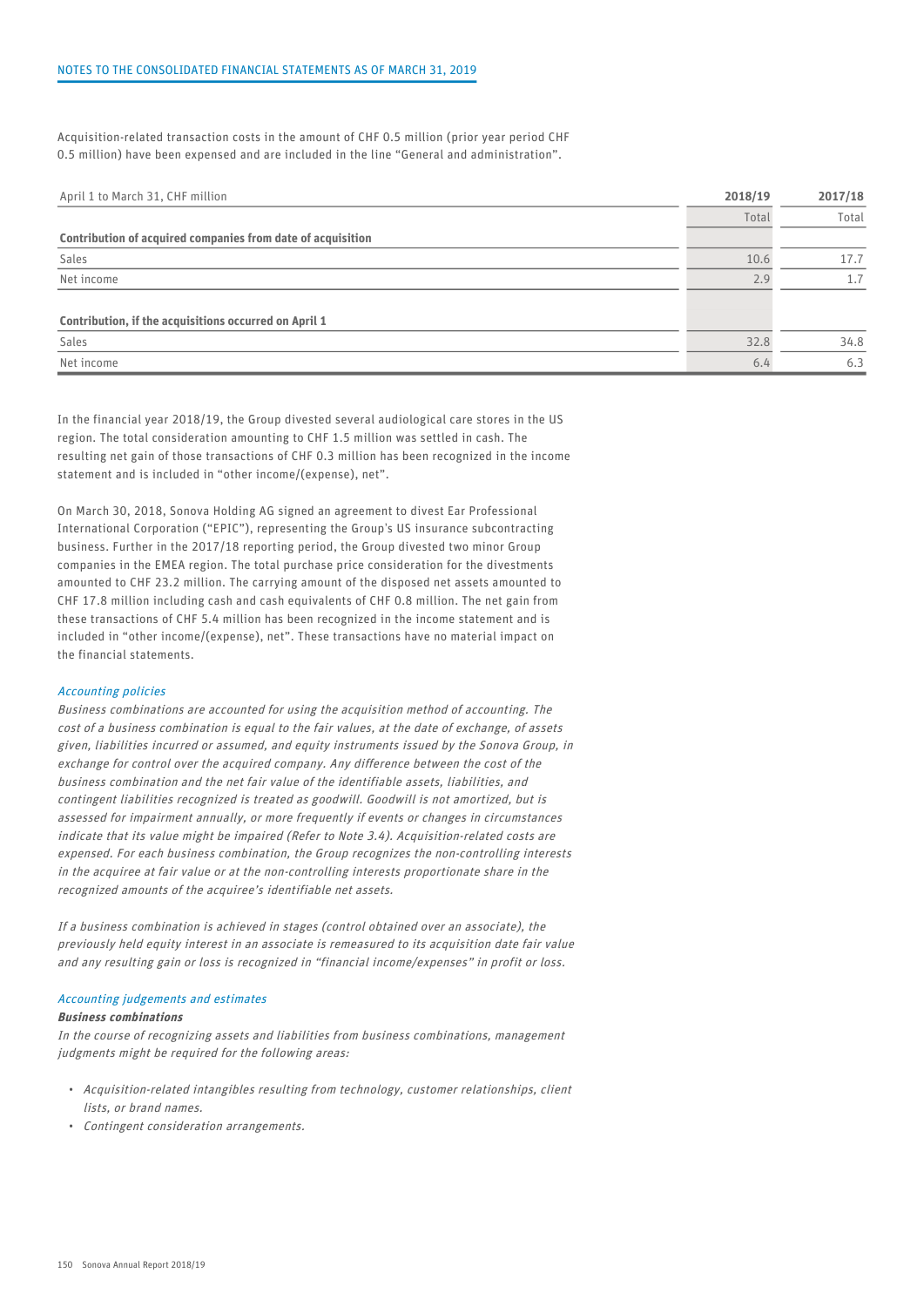#### Cost of business combinations

A business combination agreement may provide for an adjustment to the cost of the combination contingent on future events. If the future events do not occur or the estimate needs to be revised, the cost of a business combination is revised accordingly, with a resulting change in the income statement. At the end of the 2018/19 financial year, such liabilities contingent on future events amount to CHF 6.9 million (previous year CHF 14.0 million) and are disclosed under other financial liabilities (Note 4.5).

### 6.2 Investments in associates/joint ventures

The Group's share in the results as well as in assets and liabilities of associates/joint ventures, all unlisted enterprises, is as follows:

| CHF million                                  | 2018/19 | 2017/18 |
|----------------------------------------------|---------|---------|
| Current assets                               | 1.2     | 1.6     |
| Non-current assets                           | 1.5     | 2.2     |
| <b>Total assets</b>                          | 2.6     | 3.8     |
| Current liabilities                          | (0.4)   | (0.8)   |
| Non-current liabilities                      | (0.0)   | (0.0)   |
| <b>Total liabilities</b>                     | (0.4)   | (0.8)   |
| Net assets                                   | 2.2     | 2.9     |
|                                              |         |         |
| Income for the year                          | 5.2     | 5.8     |
| Expenses for the year                        | (3.1)   | (2.6)   |
| Profit for the year                          | 2.1     | 3.2     |
|                                              |         |         |
| Net book value at year-end                   | 12.8    | 13.7    |
| Share of gain/(loss) recognized by the Group | 2.1     | 3.2     |

In the financial year 2018/19, the Group acquired additional shares in one previously held equity investment, resulting in a change of control (step up acquisition). Since the change of control, this company is fully consolidated. The net book value at the time of gaining control over this entity amounted to CHF 1.3 million.

In the 2017/18 financial year, the Group acquired one associate and disposed a majority share (51%) of a previously fully consolidated company (resulting in a minority share and a reclassification to associates). Both transactions were for companies which are in the business of selling hearing instruments but had no significant effect on the financial statements for the Group. The net consideration for the two transactions above amounted to CHF 1.2 million.

Sales to associates/joint ventures in the 2018/19 financial year amounted to CHF 9.1 million (previous year CHF 10.0 million). At March 31, 2019, trade receivables towards associates/ joint ventures amounted to CHF 2.2 million (previous year CHF 2.3 million).

At the end of the 2018/19 and 2017/18 financial years, no unrecognized losses existed.

Investments with a net book value of CHF 12.8 million (previous year CHF 13.7 million) have a business year different than the Sonova Group. The latest available information for the respective companies are as per December 2018.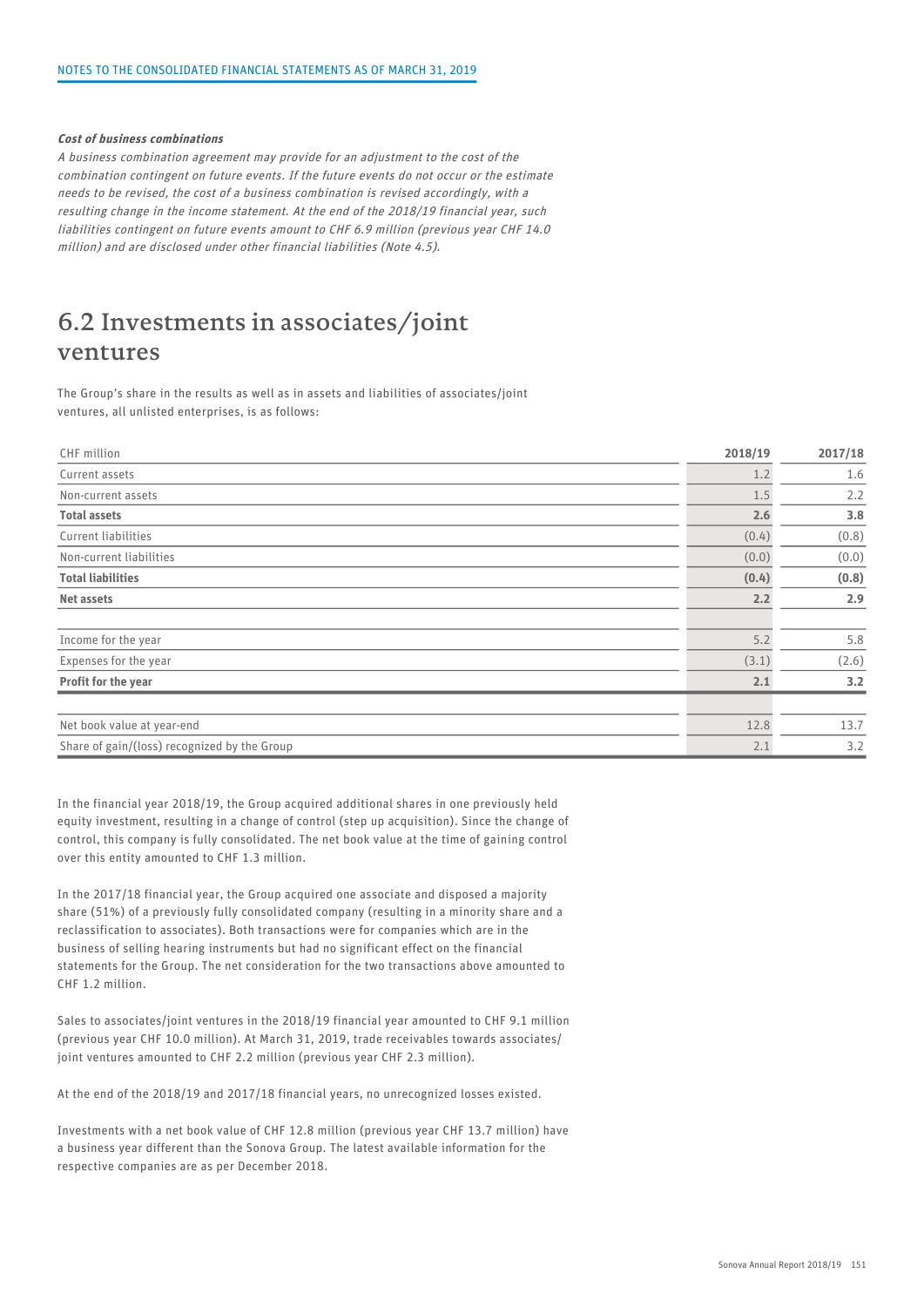#### Accounting policies

Investments in associates and joint ventures are accounted for using the equity method of accounting. Investments in associates are entities in which Sonova has a significant influence but does not exercise control (usually 20%–50% of voting rights). Joint ventures are joint arrangements whereby two or more parties have rights to the net assets of the arrangement.

Under the equity method, the investment in an associate/joint venture is recognized initially at cost (including goodwill on acquisition) and the carrying amount is increased or decreased to recognize Sonova's share of profit or loss of the associate/joint venture after the acquisition date. When the Group's share of losses in an associate/joint venture equals or exceeds its interest in the associate/joint venture, no further losses are recognized, unless there is a legal or constructive obligation. In order to apply the equity method the most recent available financial statements of an associate/joint venture are used, however, due to practicability reasons the reporting dates might vary up to three months from the Group's reporting date.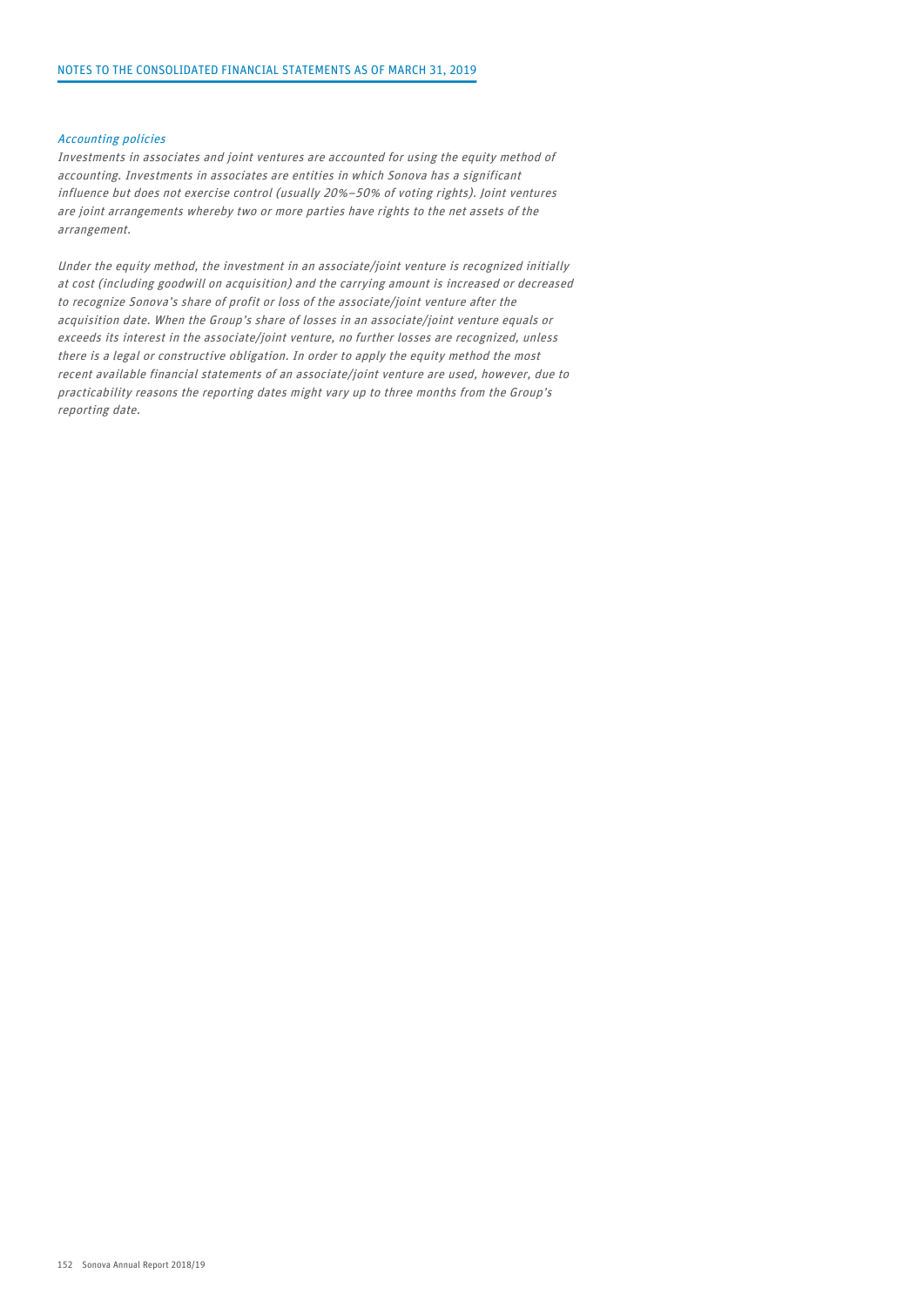## 7. Other disclosures

## 7.1 Number of employees

On March 31, 2019, the Sonova Group employed the full time equivalent of 14,740 people (previous year 14,242). They were engaged in the following regions and activities:

| <b>By region</b>                                | 31.3.2019 | 31.3.2018 |  |
|-------------------------------------------------|-----------|-----------|--|
| Switzerland                                     | 1,224     | 1,219     |  |
| EMEA (excl. Switzerland)                        | 6,748     | 6,471     |  |
| Americas                                        | 3,443     | 3,539     |  |
| Asia/Pacific                                    | 3,325     | 3,013     |  |
| Total                                           | 14,740    | 14,242    |  |
|                                                 |           |           |  |
| By activity                                     |           |           |  |
| Research and development                        | 778       | 774       |  |
| Operations                                      | 4,665     | 4,391     |  |
| Sales and marketing, general and administration | 9,297     | 9,077     |  |
| Total                                           | 14,740    | 14,242    |  |

The average number of employees (full time equivalents) of the Sonova Group for the year was 14,418 (previous year 14,073). Total personnel expenses for the 2018/19 financial year amounted to CHF 1,010.9 million (previous year CHF 939.5 million).

### 7.2 Transactions and relations with members of the Management Board and the Board of Directors

| CHF million                  | 2018/19             | 2017/18 | 2018/19               | 2017/18 | 2018/19 | 2017/18 |  |
|------------------------------|---------------------|---------|-----------------------|---------|---------|---------|--|
|                              | Management<br>Board |         | Board of<br>Directors |         | Total   |         |  |
| Short-term employee benefits | 8.'                 | 9.3     | T.O                   | 1.6     | 9.6     | 10.9    |  |
| Post-employment benefits     | 0.7                 | 0.9     |                       |         | 0.7     | 0.9     |  |
| Share based payments         |                     | 6.6     | 2.0                   | 1.8     | 6.5     | 8.5     |  |
| <b>Total</b>                 | 13.1                | 16.8    | 3.8                   | 3.4     | 16.8    | 20.2    |  |

The total compensation to the Management Board for the 2018/19 reporting period, as shown above, relates to 9 members of the Management Board. The total compensation to the Management Board for the 2017/18 reporting period, as shown above, related to 10 members (including two members of the Management Board who joined in October 2017).

The total compensation to the Board of Directors for the 2018/19 reporting period, as shown above, relates to nine current members (previous year eight members).

Transactions between the Group and the various post-employment benefit plans for the employees of the Group are described in Note 7.3.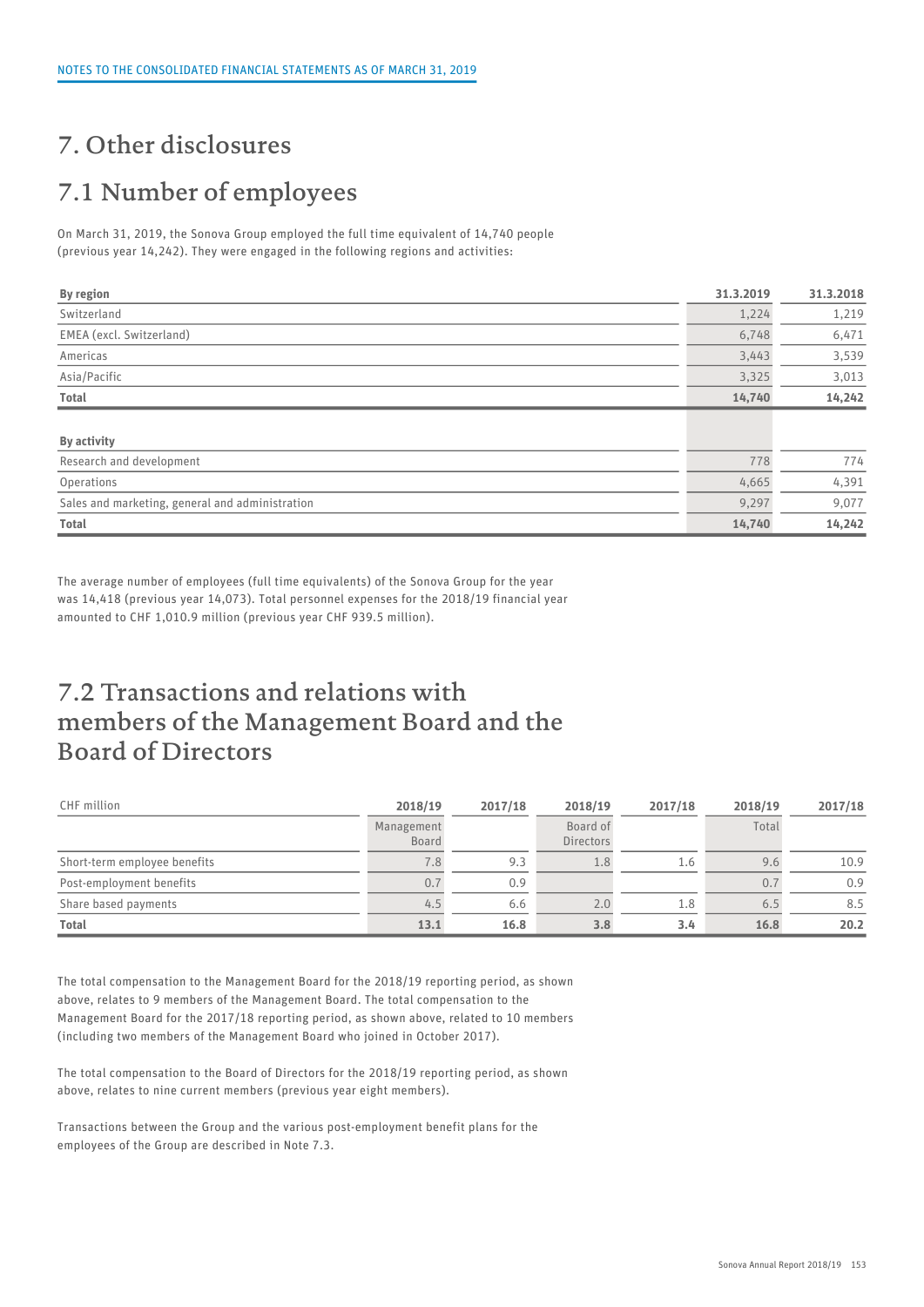Further information in accordance with Swiss law relating to remuneration and ownership of shares and options of the Board of Directors and the Management Board can be found in the compensation report and in the Note 3.6 of the financial statements of Sonova Holding AG.

### 7.3 Employee benefits

#### Defined benefit plans

Sonova Group's retirement plans include defined benefit pension plans in Switzerland, Austria, Canada, Germany and Israel. These plans are both funded and unfunded and governed by local regulations using independent actuarial valuations according to IAS 19. Sonova Group's major defined benefit plan is located in Switzerland, which in total accounts for CHF 405.5 million or 99.6% (previous year CHF 369.1 million or 99.6%) of Sonova's defined benefit obligation.

#### Pension plans in Switzerland

The current pension arrangement for employees in Switzerland is made through a plan governed by the Swiss Federal Occupational Old Age, Survivors and Disability Pension Act (BVG). The plan of Sonova's Swiss companies is administered by a separate legal foundation, which is funded by regular employer and employee contributions as defined in the pension fund rules. The Swiss pension plan contains a cash balance benefit which is, in essence, contribution-based with certain minimum guarantees. Due to these minimum guarantees, the Swiss plan is treated as a defined benefit plan for the purposes of these IFRS financial statements, although it has many of the characteristics of a defined contribution plan. The plan is invested in a diversified range of assets in accordance with the investment strategy and the common criteria of an asset and liability management. A potential under-funding may be remedied by various measures such as increasing employer and employee contributions or reducing prospective benefits. In the previous year, to further reduce the financial risks of the pension fund, the foundation has decided that, above a set insured salary, the savings capital will be split into pension-accumulating and capital-accumulating savings capital. The pension-accumulating savings capital will generate a life-long retirement pension upon retirement. The capital-accumulating savings capital will generate a one-off capital payment upon retirement. In the previous year, the foundation decided to reduce the annuity rate applied to the individual accumulated retirement saving gradually over-time. After 5.6% that was applied for 2017/18, an annuity rate of 5.4% was applied for the financial year 2018/19.

As of March 31, 2019, 1,270 employees (previous year 1,254 employees) and 123 beneficiaries (previous year 119 beneficiaries) are insured under the Swiss plan. The defined benefit obligation has a duration of 13.7 years (previous year 13.4 years).

The results of all defined benefit plans are summarized below:

| Amounts recognized in the balance sheet CHF million | 31.3.2019 | 31.3.2018 |
|-----------------------------------------------------|-----------|-----------|
| Present value of funded obligations                 | (407.0)   | (370.7)   |
| Fair value of plan assets                           | 383.2     | 365.6     |
| Net present value of funded plans                   | (23.8)    | (5.1)     |
| Present value of unfunded obligations               | (2.2)     | (2.3)     |
| <b>Total liabilities, net</b>                       | (26.0)    | (7.4)     |
| Amounts in the balance sheet:                       |           |           |
| Retirement benefit obligation                       | (26.0)    | (7.4)     |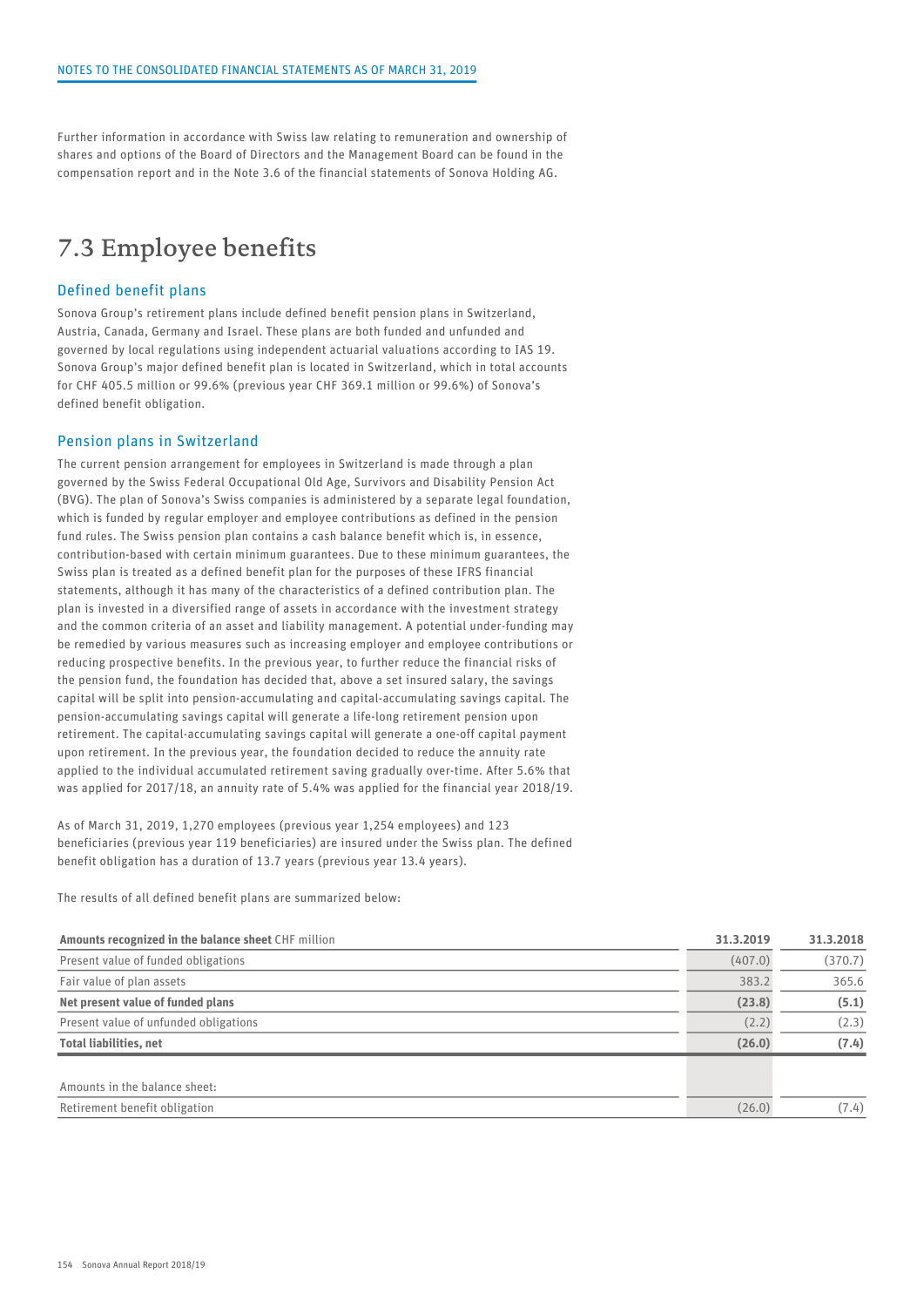#### NOTES TO THE CONSOLIDATED FINANCIAL STATEMENTS AS OF MARCH 31, 2019

| <b>Remeasurements recognized in equity CHF million</b> | 2018/19 | 2017/18 |  |
|--------------------------------------------------------|---------|---------|--|
| Balance April 1                                        | 15.0    | 30.0    |  |
| Actuarial losses/(gains) from                          |         |         |  |
| - changes in financial assumptions                     | 15.9    | (12.5)  |  |
| - changes in experience adjustments                    |         | 12.6    |  |
| Return on plan assets excluding interest income        | (2.0)   | (15.0)  |  |
| <b>Balance March 31</b>                                | 32.0    | 15.0    |  |

| Amounts recognized in the income statement CHF million | 2018/19 | 2017/18 |  |
|--------------------------------------------------------|---------|---------|--|
| Current service cost <sup>1)</sup>                     | 26.0    | 21.3    |  |
| Participants' contributions                            | (11.4)  | (11.0)  |  |
| Net interest cost                                      |         | 0.2     |  |
| Total employee benefit expenses <sup>2)</sup>          | 14.7    | 10.5    |  |

<sup>1)</sup> Current service cost contains the effect of a gradual reduction of the annuity rate. Current service cost for the 2017/18 financial year contains the effect of the pension plan change as described above.

2) The amount recognized in the consolidated income statement 2018/19 has been charged to:

– cost of sales CHF 2.7 million (previous year CHF 1.9 million);

– research and development CHF 4.9 million (previous year 3.5 million);

– sales and marketing CHF 3.0 million (previous year 2.1 million);

– general and administration CHF 4.0 million (previous year CHF 2.9 million);

– financial expenses CHF 0.1 million (previous year CHF 0.2 million).

| Movement in the present value of the defined benefit obligations CHF million | 2018/19 | 2017/18 |  |
|------------------------------------------------------------------------------|---------|---------|--|
| Beginning of the year                                                        | 373.0   | 356.5   |  |
| Interest cost                                                                |         | 2.2     |  |
| Current service cost                                                         | 26.0    | 21.3    |  |
| Benefits paid, net                                                           | (12.0)  | (7.2)   |  |
| Actuarial loss on obligations                                                | 19.0    | 0.0     |  |
| Exchange differences                                                         | (0.1)   | 0.2     |  |
| Present value of obligations at end of period                                | 409.2   | 373.0   |  |

| Movement in the fair value of the plan assets CHF million | 2018/19 | 2017/18 |  |
|-----------------------------------------------------------|---------|---------|--|
| Beginning of the year                                     | 365.6   | 330.8   |  |
| Interest income on plan asset                             |         | 2.0     |  |
| Employer's contributions paid                             | 12.7    | 14.0    |  |
| Participants' contributions                               | 11.4    | 11.0    |  |
| Benefits paid, net                                        | (11.7)  | (7.2)   |  |
| Return on plan assets excluding interest income           | 2.0     | 15.0    |  |
| Exchange differences                                      | 0.0     | 0.0     |  |
| Fair value of plan assets at end of period                | 383.2   | 365.6   |  |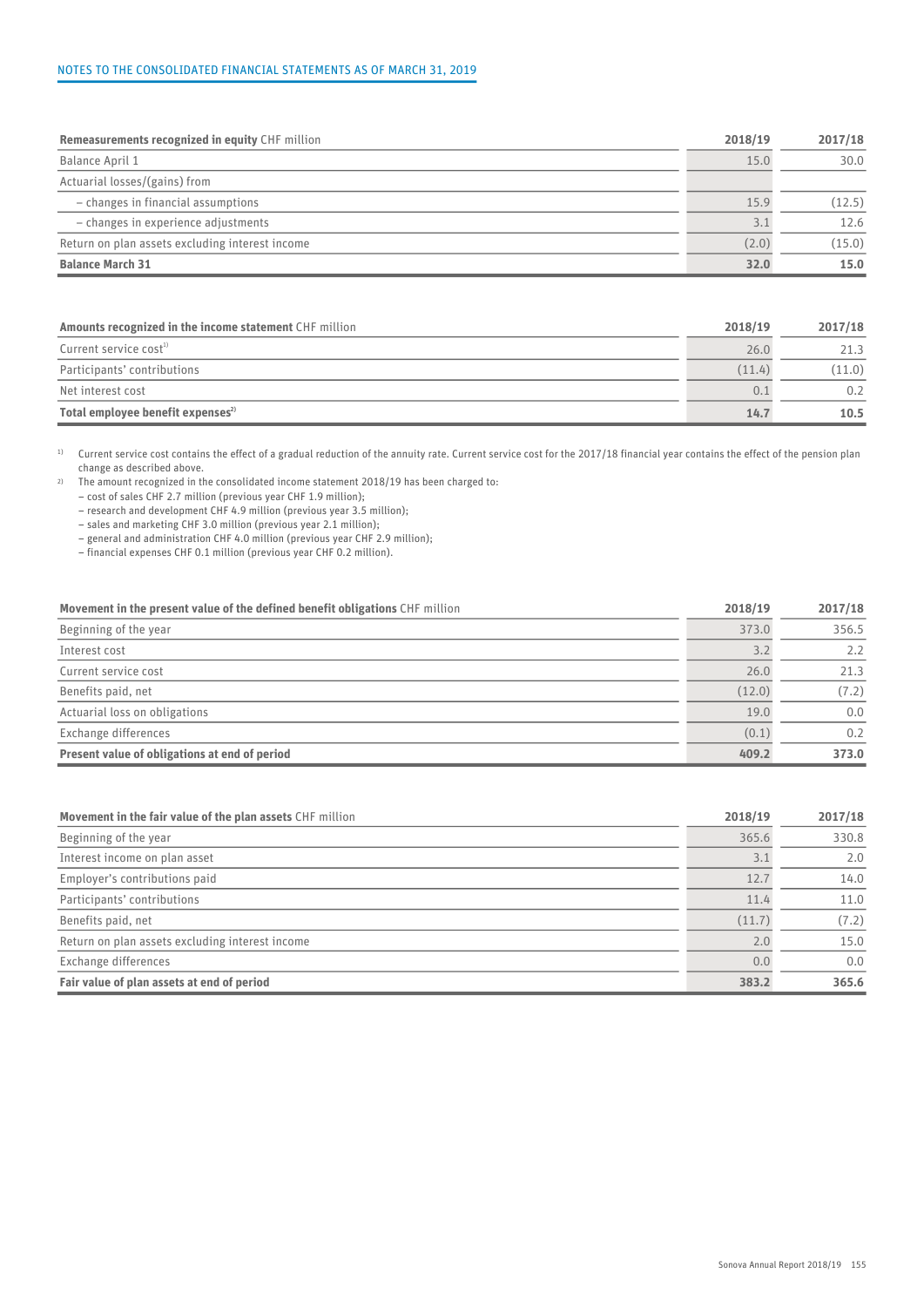#### NOTES TO THE CONSOLIDATED FINANCIAL STATEMENTS AS OF MARCH 31, 2019

| The plan assets consist of: | 31.3.2019 | 31.3.2018 |
|-----------------------------|-----------|-----------|
| Cash                        | 2.3%      | 4.5%      |
| Domestic bonds              | 16.4%     | 17.9%     |
| Foreign bonds               | 10.0%     | 7.6%      |
| Domestic equities           | 13.3%     | 12.9%     |
| Foreign equities            | 31.2%     | 31.9%     |
| Real estates                | 15.0%     | 14.3%     |
| Alternative investments     | 11.8%     | 10.9%     |

All of the plan assets have quoted market prices. The actual return on plan assets amounted to CHF 5.1 million (previous year CHF 17.1 million). The expected employer's contributions to be paid in the 2019/20 financial year amount to CHF 13.0 million.

| Principal actuarial assumptions (weighted average) | 2018/19           | 2017/18           |
|----------------------------------------------------|-------------------|-------------------|
| Discount rate                                      | 0.55%             | 0.85%             |
| Future salary increases                            | 1.00%             | 1.00%             |
| Future pension increases                           | 0%                | 0%                |
| Fluctuation rate                                   | 10%               | 10%               |
| Demography                                         | <b>BVG 2015GT</b> | <b>BVG 2015GT</b> |

The following sensitivity analysis shows how the present value of the benefit obligation for the Swiss retirement benefit plan would change if one of the principal actuarial assumptions was changed. For the analysis, changes in the assumptions were considered separately and no interdependencies were taken into account.

| Sensitivity analysis - impact on defined benefit obligation CHF million | 31.3.2019 | 31.3.2018 |
|-------------------------------------------------------------------------|-----------|-----------|
| <b>Discount rate</b>                                                    |           |           |
| Discount rate +0.25%                                                    | (12.9)    | (11.4)    |
| Discount rate -0.25%                                                    | 14.6      | 12.9      |
| Salary growth                                                           |           |           |
| Salary growth +0.25%                                                    | 0.7       | 0.7       |
| Salary growth -0.25%                                                    | (0.7)     | (0.6)     |
| <b>Pension growth</b>                                                   |           |           |
| Pension growth +0.5%                                                    | 14.8      | 26.4      |
| Pension growth -0.5%                                                    | (14.8)    | (26.4)    |
| <b>Fluctuation rate</b>                                                 |           |           |
| Fluctuation rate +5%                                                    | (14.9)    | (11.3)    |
| Fluctuation rate -5%                                                    | 25.4      | 19.4      |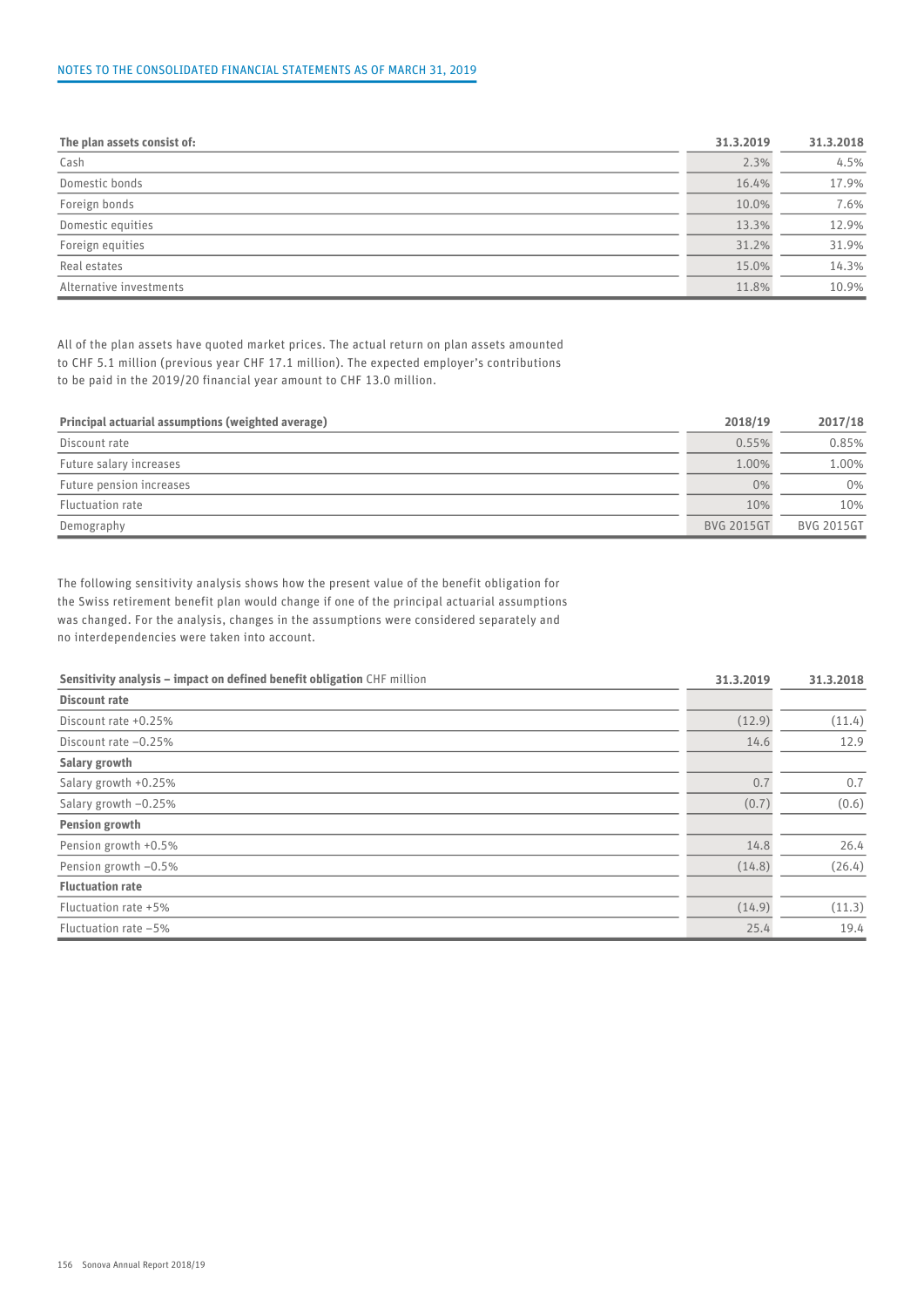#### Defined contribution plans

Several of the Group's entities have a defined contribution plan. The employer's contributions amounted to CHF 21.4 million in the year ended March 31, 2019 (previous year CHF 19.1 million) and are recognized directly in the income statement.

#### Accounting policies

Most employees are covered by post-employment plans sponsored by corresponding Group companies in the Sonova Group. Such plans are mainly defined contribution plans (future benefits are determined by reference to the amount of contributions paid) and are generally administered by autonomous pension funds or independent insurance companies. These pension plans are financed through employer and employee contributions. The Group's contributions to defined contribution plans are charged to the income statement in the year to which they relate.

The Group also has several defined benefit pension plans, both funded and unfunded. Accounting and reporting of these plans are based on annual actuarial valuations. Defined benefit obligations and service costs are assessed using the projected unit credit method, with the cost of providing pensions charged to the income statement so as to spread the regular cost over the service lives of employees participating in these plans. The pension obligation is measured as the present value of the estimated future outflows using interest rates of government securities, which have terms to maturity approximating the terms of the related liability. Service costs from defined benefit plans are charged to the appropriate income statement heading within the operating results.

A single net interest component is calculated by applying the discount rate to the net defined benefit asset or liability. The net interest component is recognized in the income statement in the financial result.

Actuarial gains and losses, resulting from changes in actuarial assumptions and differences between assumptions and actual experiences, are recognized in the period in which they occur in "Other comprehensive income" in equity.

#### Accounting judgements and estimates

The Sonova Group has various employee benefit plans. Most of its salaried employees are covered by these plans, of which some are defined benefit plans. The present value of the defined benefit obligations at the end of the 2018/19 financial period amounts to CHF 409.2 million (previous year CHF 373.0 million). This includes CHF 405.5 million (previous year CHF 369.1 million) from the Swiss pension plan. With such plans, actuarial assumptions are made for the purpose of estimating future developments, including estimates and assumptions relating to discount rates, and future wage as well as pension trends. Actuaries also use statistical data such as mortality tables and staff turnover rates with a view to determining employee benefit obligations. If these factors change due to a change in economic or market conditions, the subsequent results could deviate considerably from the actuarial reports and calculations. In the medium term, such deviations could have an impact on the equity.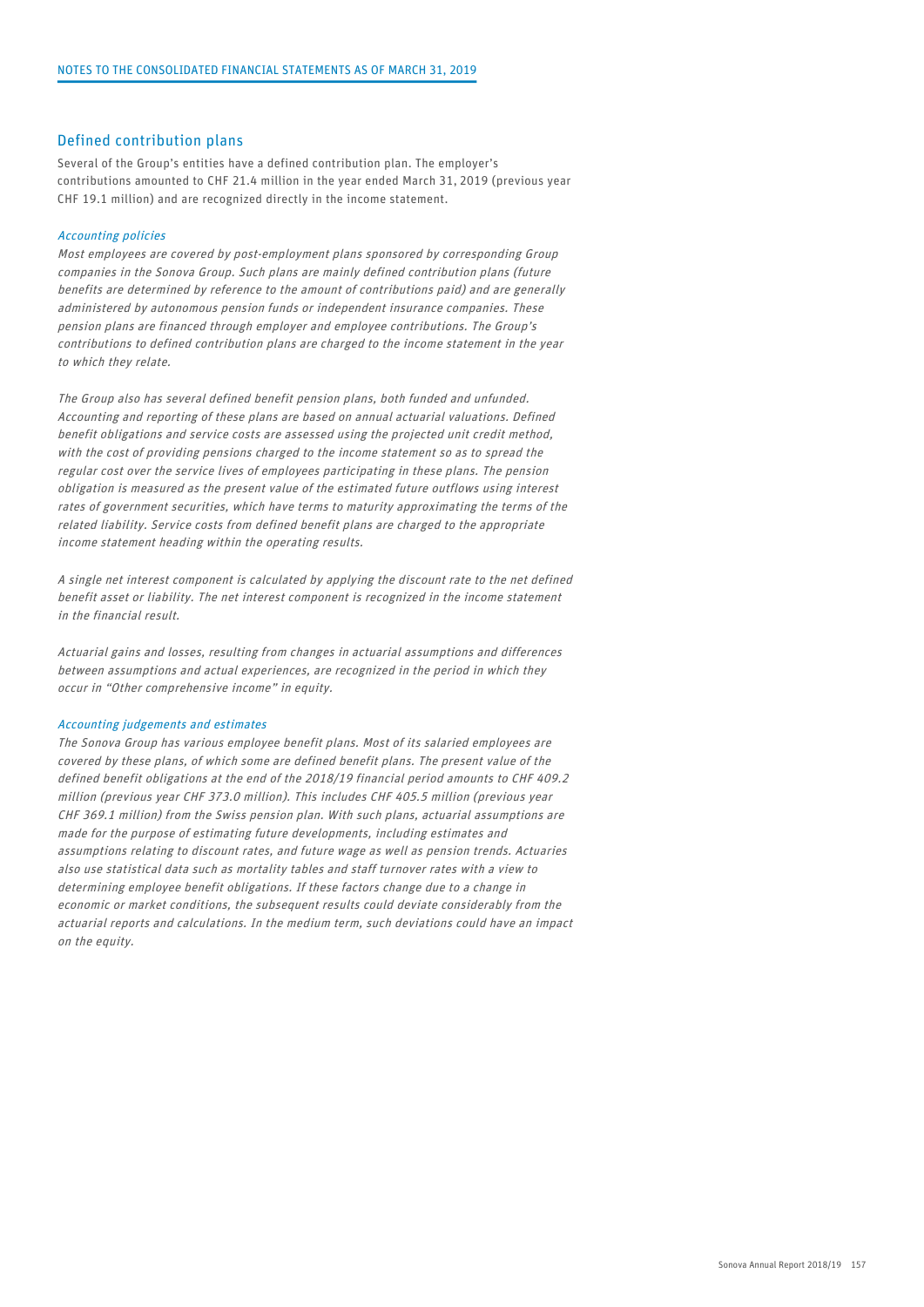### 7.4 Equity plans

Equity plans are offered annually to the members of the Board of Directors (BoD), to the members of the Management Board (MB) as well as to other management and senior employees of the Group, entitling them to receive long-term incentives in the form of equity plans free of charge. Equity plans are settled either with Sonova Holding AG shares (equitysettled share-based payment) or for certain US employees with an equivalent amount in cash (cash-settled share-based payment). The amount granted varies depending on the degree of management responsibility held.

In the 2018/19 and 2017/18 financial years, Sonova granted restricted shares, restricted share units (RSUs), performance share units (PSUs), options, and for US employees, share appreciation rights (SARs). In 2018/19, grants made to the members of the Management Board under the Executive Equity Award Plan (EEAP) consist of options, PSUs as well as an additional one-time transition grant of RSUs. Options as well as PSUs granted to the Management Board in 2018/19 include a performance criterion.

For further details on the different instruments granted (especially in regards to performance criteria) to the members of the Management Board, please refer to the compensation report.

The following share-based payment costs have been recognized in the financial years:

| CHF million                              | 2018/19 | 2017/18 |  |
|------------------------------------------|---------|---------|--|
| Equity-settled share-based payment costs | 18.8    |         |  |
| Cash-settled share-based payment costs   | 0.4     | 0. .    |  |
| Total share-based payment costs          | 19.2    | 18.2    |  |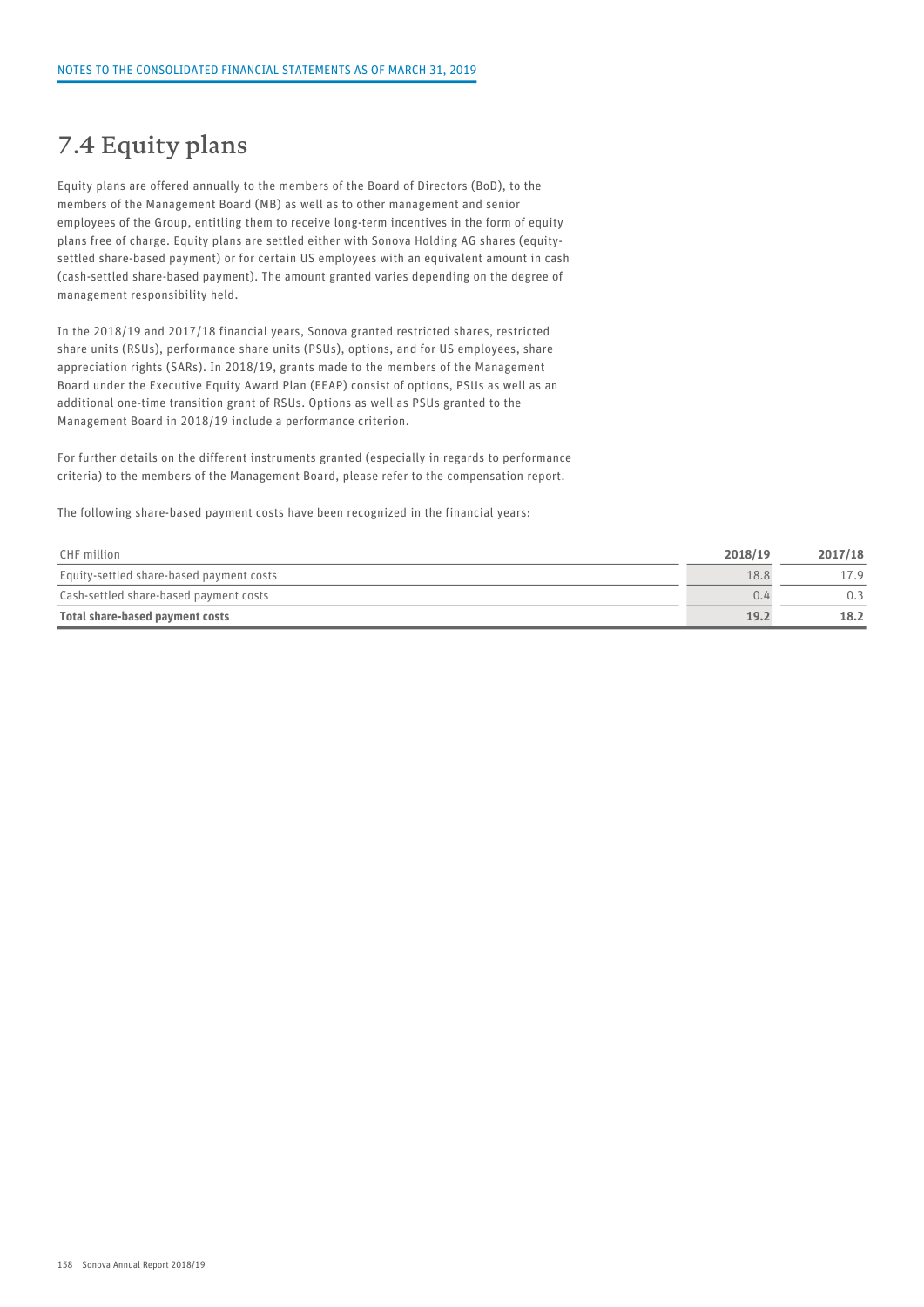The following table shows the outstanding options and/or SARs, granted as part of the EEAP 2013 to 2019. All of the equity instruments listed below (except for the non-recurring performance options granted to the COO in 2017/18) vest in 4 equal tranches, annually over a period of 4 years. The non-recurring performance options granted to the COO vest on April 1, 2023, subject to the achievement of the performance criteria.

#### Summary of outstanding options and SARs granted until March 31, 2019:

| Financial year<br>granted | Instruments<br>granted     | First vesting<br>date/<br>expiry date | Granted   | Exercise price<br>(CHF) | Outstanding     | Average<br>remaining life<br>(years) | Exercisable          |
|---------------------------|----------------------------|---------------------------------------|-----------|-------------------------|-----------------|--------------------------------------|----------------------|
| 2012/13                   | Options/SARs               | 1.6.2014<br>31.1.2020                 | 227,188   | 109.10                  | 43,200          | 0.8                                  | 43,200               |
| 2013/14                   | Options/SARs <sup>1)</sup> | 1.6.2015<br>31.1.2021                 | 242,673   | 124.60                  | 48,851          | 1.8                                  | 48,851               |
| 2014/15                   | Options/SARs <sup>2)</sup> | 1.6.2016<br>31.1.2022                 | 308,459   | 121.10                  | 110,780         | 2.8                                  | 58,715               |
| 2015/16                   | Options/SARs <sup>3)</sup> | 1.6.2017<br>31.1.2023                 | 298,520   | 124.20                  | 155,190         | 3.8                                  | 48,802               |
| 2016/17                   | Options/SARs <sup>4)</sup> | 1.6.2018<br>31.1.2024                 | 378,652   | 130.00                  | 278,958         | 4.8                                  | 40,423               |
| 2017/18                   | Options <sup>5)</sup>      | 1.4.2023<br>30.9.2027                 | 47,415    | 147.85                  | 47,415          | 8.5                                  |                      |
| 2017/18                   | Options/SARs <sup>6)</sup> | 1.6.2019<br>31.1.2028                 | 341,943   | 147.85                  | 326,735         | 8.8                                  |                      |
| 2018/19                   | Options/SARs <sup>7)</sup> | 1.6.2020<br>31.1.2029                 | 249,760   | 182.40                  | 249,760         | 9.8                                  |                      |
| Total                     |                            |                                       | 2,094,610 |                         | $1,260,889^{s}$ | 6.5                                  | 239,991 <sup>9</sup> |

| Equity-settled | 0.50.07<br>l.ojo.y/                            | ,865<br>ı д | 217,568<br>the contract of the contract of |
|----------------|------------------------------------------------|-------------|--------------------------------------------|
| Cash-settled   | $\sim$<br>225<br>$\sim$ $\sim$ $\sim$<br>ـ ن د | .024        | 122<br>$\cap$<br>44,44J                    |

<sup>1)</sup> Including 107,567 performance options, granted to the CEO and MB members.

2) Including 135,223 performance options, granted to the CEO and MB members.

3) Including 126,206 performance options, granted to the CEO and MB members.

4) Including 147,948 performance options, granted to the CEO and MB members.

5) Non-recurring performance options, granted to the COO (now CEO).

6) Including 150,114 performance options, granted to the CEO and MB members.

7) Including 80,850 performance options, granted to the CEO and MB members.

8) Weighted average exercise price of outstanding options/SARs amounts to CHF 143.26

9) Weighted average exercise price for exercisable options/SARs amounts to CHF 121.78.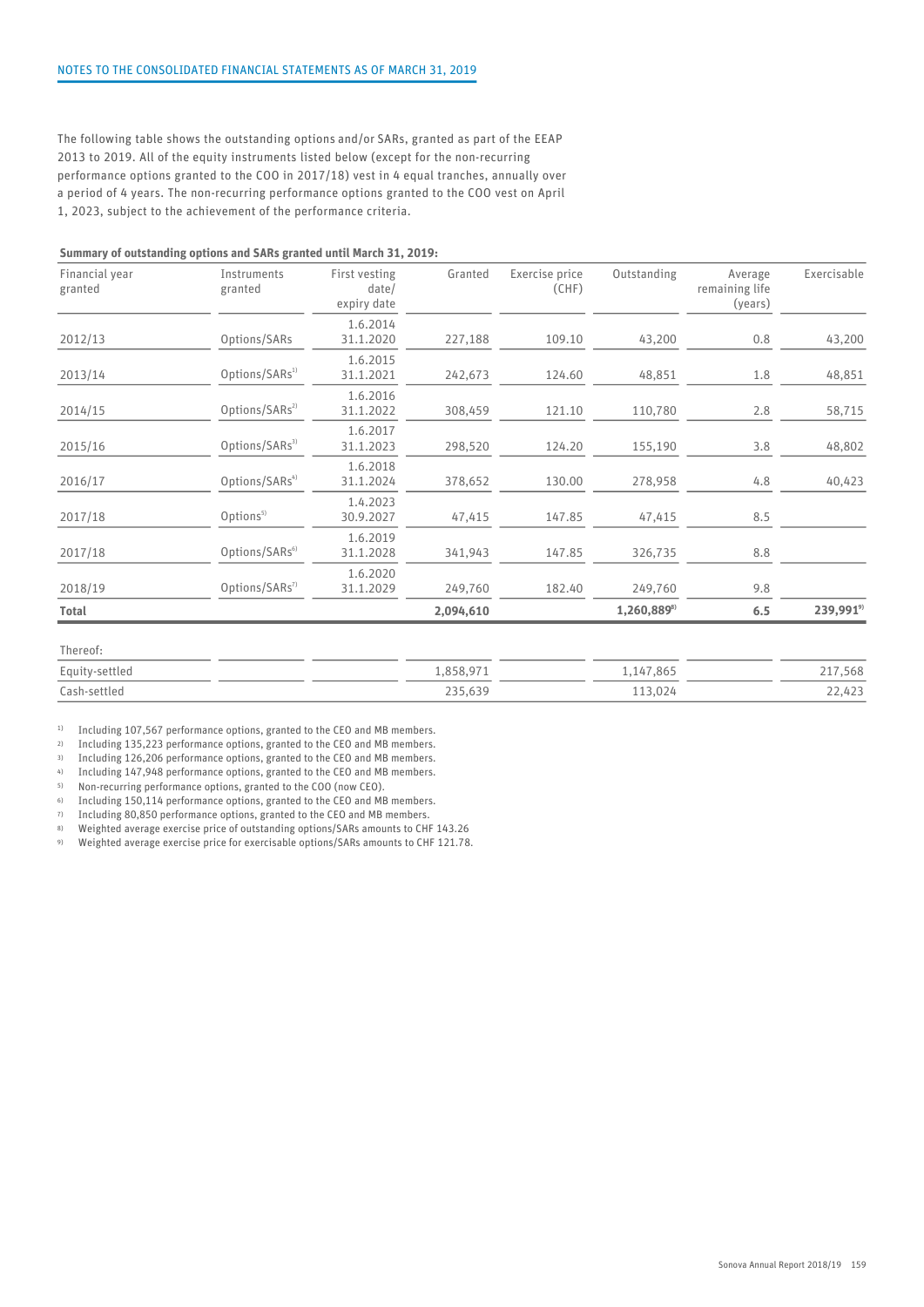The fair value of options and/or SARs is calculated at the grant date by using an "Enhanced American Pricing Model". The expected volatility is based on historical measures. The main valuation assumptions used for the options and/or SARs granted in the current and in the previous financial year are as follows:

| Assumptions for valuation at grant date            | <b>EEAP 2019</b><br>Options/SARs | <b>EEAP 2018</b><br>Options/SARs | <b>EEAP 2018</b><br><b>Performance options COO</b> |
|----------------------------------------------------|----------------------------------|----------------------------------|----------------------------------------------------|
| Valuation date                                     | 1.2.2019                         | 1.2.2018                         | 1.2.2018                                           |
| Expiry date                                        | 31.1.2029                        | 31.1.2028                        | 30.9.2027                                          |
| Share price on grant date                          | CHF 182.40                       | CHF 147.85                       | CHF 147.85                                         |
| Exercise price                                     | CHF 182.40                       | CHF 147.85                       | CHF 147.85                                         |
| Volatility                                         | 21.0%                            | 20.1%                            | 20.1%                                              |
| Expected dividend yield                            | 1.8%                             | 1.9%                             | 1.9%                                               |
| Weighted risk free interest rate                   | $(0.2\%)$                        | 0.2%                             | 0.3%                                               |
| Weighted average fair value of options/SARs issued | 26.12                            | 20.77                            | 21.09                                              |

#### **Options**

The exercise price of options is equal to the market price of Sonova Holding AG shares on the SIX Swiss Exchange at grant date. The fair value of the options granted is estimated at grant date and recorded as an expense over the corresponding vesting period. Assumptions are made regarding the forfeiture rate which is adjusted during the vesting period (including adjustments due to re-assessments of the likely ROCE targets achievements for performance options granted to the CEO and the other members of the MB) to ensure that only a charge for vested amounts occur. Options may be exercised after the vesting date, until their expiry date. If options are exercised, one share per option from the conditional share capital is issued, or treasury shares are used for fulfillment.

| <b>Changes in outstanding options:</b> | 2018/19<br>2017/18   |                                                |                      |                                                |  |  |
|----------------------------------------|----------------------|------------------------------------------------|----------------------|------------------------------------------------|--|--|
|                                        | Number of<br>options | Weighted<br>average<br>exercise price<br>(CHF) | Number of<br>options | Weighted<br>average<br>exercise price<br>(CHF) |  |  |
| Outstanding options at April 1         | 1,197,443            | 130.87                                         | 1,123,708            | 122.03                                         |  |  |
| Granted <sup>1)</sup>                  | 215,382              | 182.40                                         | 357,319              | 147.85                                         |  |  |
| Exercised/sold <sup>2)</sup>           | (232, 189)           | 119.59                                         | (211, 026)           | 114.36                                         |  |  |
| Forfeited                              | (32, 771)            | 133.06                                         | (72, 558)            | 125.60                                         |  |  |
| <b>Outstanding options at March 31</b> | 1,147,865            | 142.76                                         | 1,197,443            | 130.87                                         |  |  |
| <b>Exercisable at March 31</b>         | 217,568              | 121.64                                         | 227,885              | 115.77                                         |  |  |

1) 2018/19 includes 80,850 performance options (previous year 150,114 performance options), granted to the CEO and MB members. In previous year, in addition, 47,415 non-recurring performance options were granted to the then COO (now CEO).

2) The total consideration from options exercised amounted to CHF 27.9 million (previous year CHF 24.1 million). The weighted average share price of the options exercised during the year 2018/19 was CHF 176.49 (previous year CHF 159.16).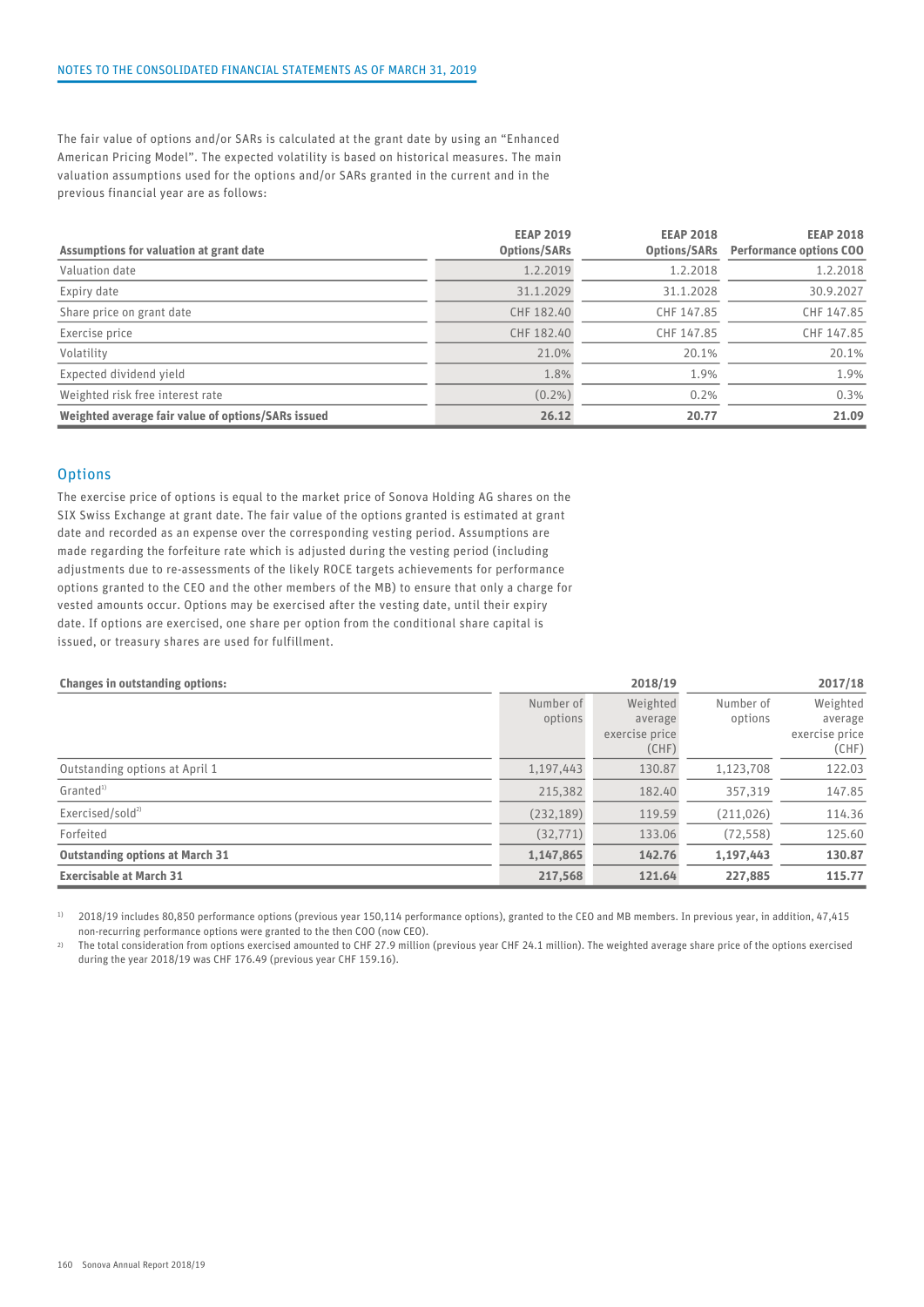#### Share appreciation rights (SARs)

The exercise price of SARs is generally equal to the market price of Sonova Holding AG shares on the SIX Swiss Exchange at grant date. Upon exercise of SARs, an employee shall be paid, an amount in cash equal to the number of shares for which the employee exercised SARs, multiplied by any surplus, of the per share market price at the date of exercise versus the per share exercise price (determined at the date of grant of SARs). The initial fair value of the SARs is in line with the valuation of the options of the respective period and recorded as an expense over the corresponding vesting period. Until the liability is settled, it is revalued at each reporting date recognizing changes in fair value in the income statement. The SARs may be sold after the vesting date, until they expire.

#### Changes in outstanding SARs: 2018/19 2017/18

|                                            |                   | ------                                         | ------            |                                                |  |
|--------------------------------------------|-------------------|------------------------------------------------|-------------------|------------------------------------------------|--|
|                                            | Number of<br>SARs | Weighted<br>average<br>exercise price<br>(CHF) | Number of<br>SARs | Weighted<br>average<br>exercise price<br>(CHF) |  |
| Outstanding SARs at April 1                | 102,369           | 132.90                                         | 102,364           | 125.00                                         |  |
| Granted                                    | 34,378            | 182.40                                         | 32,039            | 147.85                                         |  |
| Exercised/sold                             | (8,522)           | 124.84                                         | (11, 957)         | 117.19                                         |  |
| Forfeited                                  | (15,201)          | 135.08                                         | (20, 077)         | 125.84                                         |  |
| Outstanding SARs at March 31 <sup>1)</sup> | 113,024           | 148.27                                         | 102,369           | 132.90                                         |  |
| Exercisable at March $31^{2}$              | 22,423            | 123.17                                         | 14,042            | 119.84                                         |  |
|                                            |                   |                                                |                   |                                                |  |

1) The carrying amount of the liability relating to the SARs at March 31, 2019 is CHF 4.0 million (previous year CHF 1.1 million).

2) The intrinsic value of the SARs exercisable at March 31, 2019 amounts to CHF 1.7 million (previous year CHF 0.4 million).

### Performance share units (PSUs)/Restricted share units (RSUs)/Restricted shares

Under the EEAP grants 2013 to 2019, entitled employees have been granted RSUs. The value of an RSU is equal to the market price of Sonova Holding AG shares on the SIX Swiss Exchange on the grant date, adjusted for the fair value of expected dividends, as RSUs are not entitled to dividends. RSUs entitle the holder to one share per RSU after the vesting period. In the case of RSUs granted to the CEO (2014 to 2018) and the other members of the MB (EEAP 2014 to 2017 and 2019), vesting of these shares is dependent on the fulfillment of the performance criteria which remains the achievement of a pre-defined minimum return on capital employed (ROCE) target. In 2019, as well as in the previous year, grants made to the members of the Management Board under the EEAP consist of PSUs (in previous year CEO received RSUs). The PSUs are measured on relative TSR (rTSR) against the constituents of a recognized index. The fair value of a PSU at grant date was based on a "Monte-Carlo valuation". PSUs entitle the holder up to two shares per PSU, subject to the achievement of the performance criterion.

In addition to the PSUs granted in respect to the EEAP 2019, restricted shares have been granted to the Chairman of the Board of Directors as well as to the other members of the Board of Directors. These shares are entitled to dividends and are restricted for a period of 64 months (Chairman), respectively 52 months (other members of the Board of Directors).

Upon vesting of the PSUs/RSUs, the respective shares are either created out of the conditional share capital or treasury shares are used.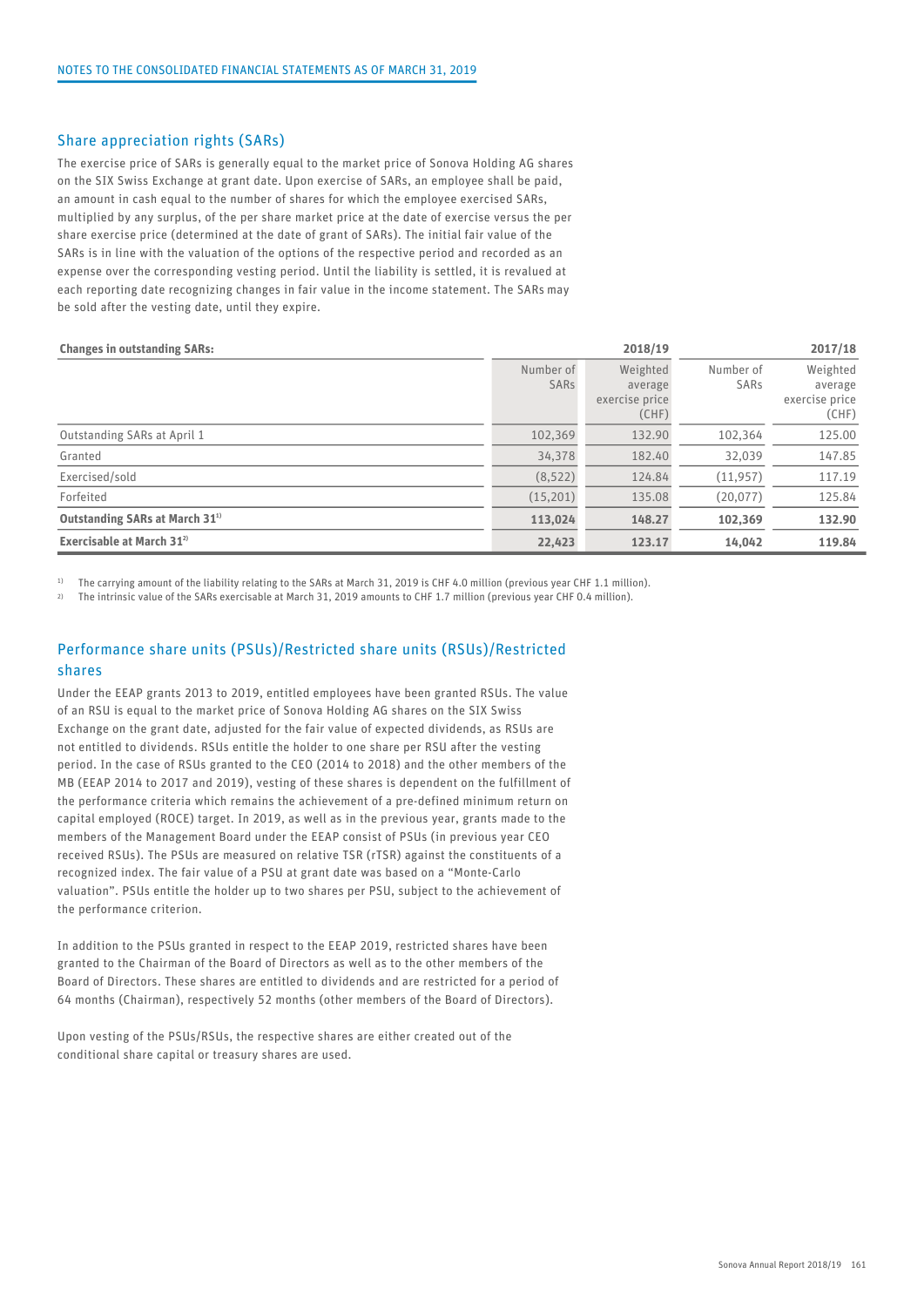The cost of the PSUs/RSUs granted is expensed over their vesting period. Assumptions are made regarding the forfeiture rate which is adjusted during the vesting period (including adjustments due to re-assessments of the likely achievements of the rTSR targets for performance of PSUs and ROCE targets for performance of RSUs granted to CEO and the other members of the MB) to ensure that only vested amounts are expensed. The costs for the restricted shares granted to the members of the Board of Directors have been fully expensed in the 2018/19 financial year as these shares have no vesting period.

| <b>Changes in outstanding PSUs/RSUs/Restricted shares:</b> | 2018/19                                         | 2017/18                                         |  |
|------------------------------------------------------------|-------------------------------------------------|-------------------------------------------------|--|
|                                                            | Number of<br>PSUs/RSUs/<br>restricted<br>shares | Number of<br>PSUs/RSUs/<br>restricted<br>shares |  |
| PSUs/RSUs/Restricted shares at April 1                     | 435,506                                         | 457,669                                         |  |
| Granted <sup>1)</sup>                                      | 102,162                                         | 126,931                                         |  |
| Released                                                   | (109, 800)                                      | (115, 014)                                      |  |
| Forfeited                                                  | (27, 981)                                       | (34,080)                                        |  |
| <b>PSUs/RSUs/Restricted Shares at March 31</b>             | 399,887                                         | 435,506                                         |  |

<sup>1)</sup> 2018/19 includes 7,876 PSUs, granted to the MB members. In the previous year, 18,001 PSUs were granted to the MB members and 2,800 RSU's to the CEO.

#### Accounting policies

The Board of Directors of Sonova Holding AG, the Management Board, and certain management and senior employees of other Group companies participate in equity compensation plans. The fair value of all equity compensation awards granted to employees is determined at the grant date and recorded as an expense over the vesting period. The expense for equity compensation awards is charged to the appropriate income statement heading within the operating result and an equivalent increase in equity (for equity-settled compensation) or financial liability (for cash-settled compensation) is recorded. In the case of cash-settled compensation, until the liability is settled, it is revalued at each reporting date, recognizing changes in the fair value in the income statement.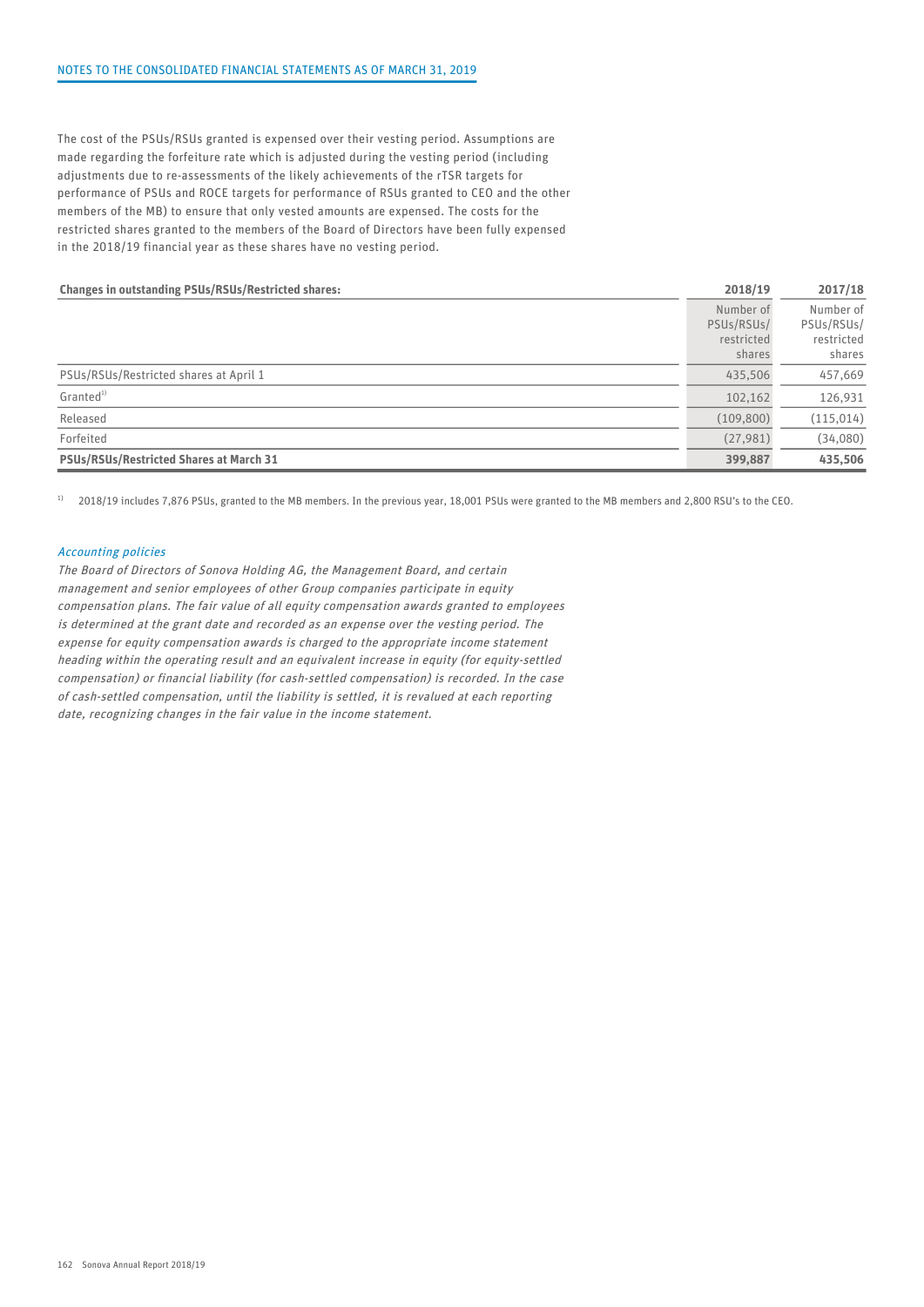## 7.5 Events after the balance sheet date

There have been no material events after the balance sheet date.

## 7.6 List of significant companies

| Company name                              | Activity   | Domicile (country)      | Share/paid-in capital <sup>1)</sup><br>Local currency 1,000 |                    | Shares held |
|-------------------------------------------|------------|-------------------------|-------------------------------------------------------------|--------------------|-------------|
| Switzerland                               |            |                         |                                                             |                    |             |
| Sonova Holding AG                         | A          | Stäfa                   | CHF                                                         | 3,267              |             |
| Sonova AG                                 | A, B, C, D | Stäfa                   | CHF                                                         | 2,500              | 100%        |
| <b>Advanced Bionics AG</b>                | A, B       | Stäfa                   | CHF                                                         | 4,350              | 100%        |
| Sonova Retail Holding AG                  | Α          | Zug                     | CHF                                                         | 1,000              | 100%        |
| <b>EMEA (excluding Switzerland)</b>       |            |                         |                                                             |                    |             |
| Sonova Audiological Care Austria GmbH     | B          | Wals-Himmelreich (AT)   | EUR                                                         | 450                | 100%        |
| Sonova Retail Belgium NV                  | B          | Groot-Bijgaarden (BE)   | EUR                                                         | 3,686              | 100%        |
| Sonova Deutschland GmbH                   | B          | Fellbach-Oeffingen (DE) | <b>EUR</b>                                                  | 41                 | 100%        |
| Vitakustik GmbH                           | B          | Dortmund (DE)           | EUR                                                         | 500                | 100%        |
| Hörgeräte ISMA Komplementär GmbH          | B          | Dortmund (DE)           | EUR                                                         | 120                | 100%        |
| Sonova Retail Deutschland GmbH            | B          | Dortmund (DE)           | EUR                                                         | 1,000              | 100%        |
| Sonova Retail Denmark ApS                 | B          | Klampenborg (DK)        | <b>DKK</b>                                                  | 1,581              | 100%        |
| Sonova Ibérica S.A.U.                     | B          | Alicante (ES)           | EUR                                                         | 7,000              | 100%        |
| Sonova Audiological Care France SAS       | B          | Cahors (FR)             | EUR                                                         | 28,800             | 100%        |
| Sonova France S.A.S.                      | B          | Bron-Lyon (FR)          | EUR                                                         | 1,000              | 100%        |
| Sonova Italia Srl                         | B          | Milan (IT)              | <b>EUR</b>                                                  | 1,040              | 100%        |
| AudioNova Italia                          | B          | Milan (IT)              | <b>EUR</b>                                                  | 1,166              | 100%        |
| Sonova Audiological Care Nederland B.V.   | B          | Dortrecht (NL)          | EUR                                                         | 19                 | 100%        |
| Sonova Audiological Care Polska Sp.z.o.o. | B          | Lodz (PL)               | PLN                                                         | 678                | 100%        |
| Boots Hearing Care Ltd.                   | B          | Conwy (UK)              | GBP                                                         | 2)<br>$\mathbf{0}$ | 51%         |
| Sonova UK Ltd.                            | B          | Warrington (UK)         | GBP                                                         | 2,500              | 100%        |
| Sonova Service Center UK Limited          | C          | Warrington (UK)         | GBP                                                         | 3,150              | 100%        |

Activities:

<sup>A</sup> Holding/Finance: The entity is a holding or finance company.

B Sales: The entity performs sales and marketing activities.

<sup>C</sup> Production: This entity performs manufacturing for the Group.

<sup>D</sup> Research: This entity performs research and development activities for the Group.

1) Share/paid-in capital may not reflect the taxable share/paid-in capital amount and does not include any paid-in surplus.

2) GBP 133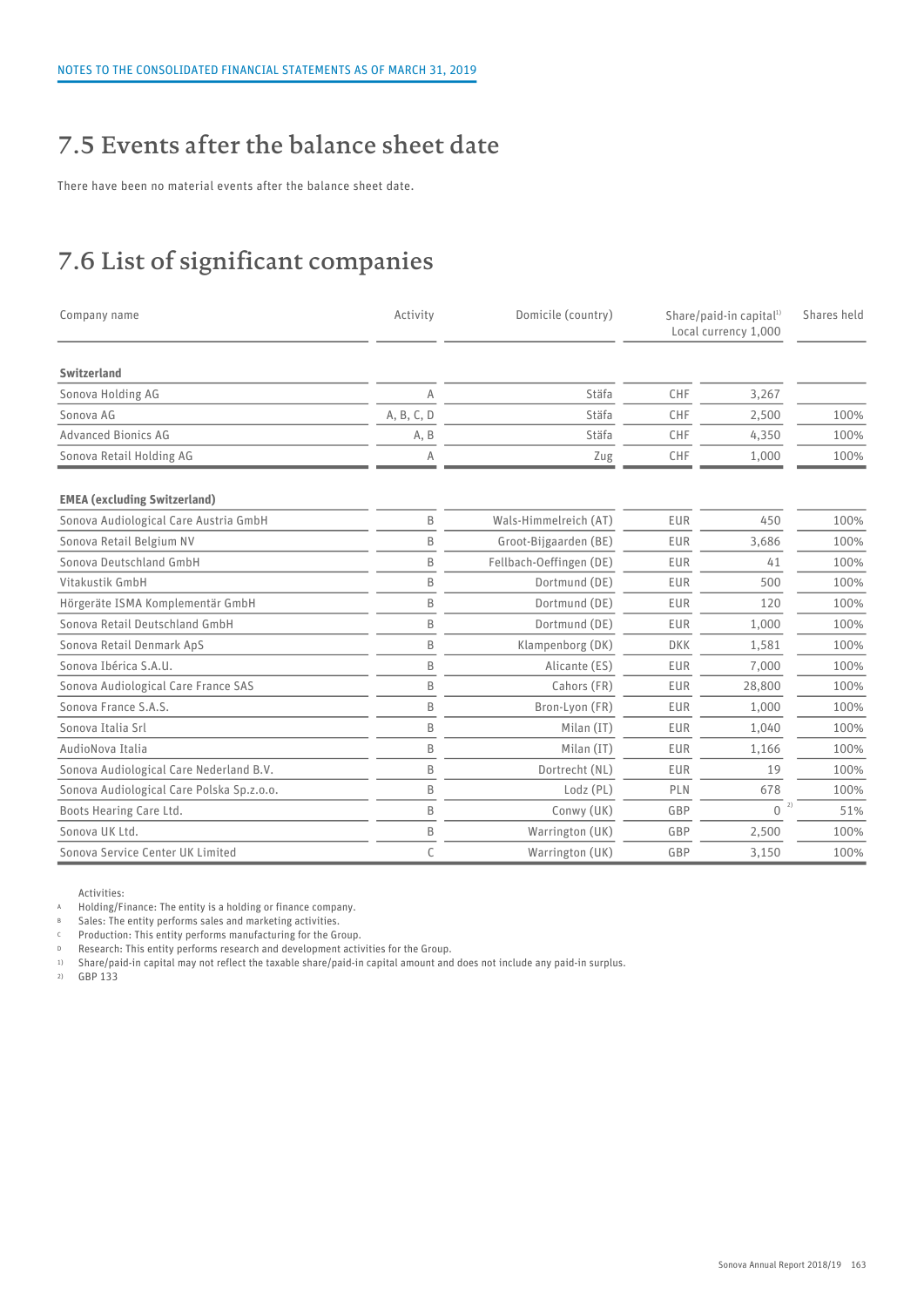#### NOTES TO THE CONSOLIDATED FINANCIAL STATEMENTS AS OF MARCH 31, 2019

| Company name                                  | Activity | Domicile (country)  | Share/paid-in capital <sup>1)</sup><br>Local currency 1,000 |                    | Shares held |
|-----------------------------------------------|----------|---------------------|-------------------------------------------------------------|--------------------|-------------|
| Americas                                      |          |                     |                                                             |                    |             |
| Sonova do Brasil Produtos Audiológicos Ltda.  | B        | Sao Paulo (BR)      | <b>BRL</b>                                                  | 67,179             | 100%        |
| National Hearing Services Inc.                | B        | Victoria BC (CA)    | CAD                                                         | 2)<br>$\mathbf{0}$ | 100%        |
| Sonova Canada Inc.                            | B        | Mississauga (CA)    | CAD                                                         | 2)<br>$\mathbf{0}$ | 100%        |
| Connect Hearing Inc.                          | B        | Naperville (US)     | <b>USD</b>                                                  | $\mathbf{0}$       | 100%        |
| Sonova USA, Inc.                              | B        | Plymouth (US)       | <b>USD</b>                                                  | 46,608             | 100%        |
| Advanced Bionics Corp.                        | A        | Valencia (US)       | <b>USD</b>                                                  |                    | 100%        |
| <b>Advanced Bionics LLC</b>                   | B, C, D  | Valencia (US)       | <b>USD</b>                                                  | 2)<br>$\mathbf{0}$ | 100%        |
| Sonova United States Hearing Instruments, LLC | A        | Warrenville (US)    | <b>USD</b>                                                  | 2)<br>$\mathbf{0}$ | 100%        |
| Development Finance Inc.                      |          | Wilmington (US)     | <b>USD</b>                                                  | 4)<br>0            | 100%        |
| Asia/Pacific                                  |          |                     |                                                             |                    |             |
| Hearing Retail Group Pty. Ltd.                | B        | McMahons Point (AU) | AUD                                                         | 58,000             | 100%        |
| Sonova Australia Pty Ltd                      | B        | Baulkham Hills (AU) | AUD                                                         | 10,475             | 100%        |
| Sonova (Shanghai) Co., Ltd.                   | B        | Shanghai (CN)       | <b>CNY</b>                                                  | 20,041             | 100%        |
| Sonova Hearing (Suzhou) Co., Ltd.             |          | Suzhou (CN)         | CNY                                                         | 46,249             | 100%        |
| Sonova Japan Co., Ltd.                        | B        | Tokyo (JP)          | <b>IPY</b>                                                  | 10,000             | 100%        |

Sonova Operation Center Vietnam Co., Ltd. C Binh Duong (VN) VND 36,156,000 100%

Triton Hearing Ltd. B Auckland (NZ) NZD 15,450,000 100%

Activities:

<sup>A</sup> Holding/Finance: The entity is a holding or finance company.

B Sales: The entity performs sales and marketing activities.

**C** Production: This entity performs manufacturing for the Group.<br>Research: This entity performs research and development active

D Research: This entity performs research and development activities for the Group.<br>
1) Share/paid-in capital may not reflect the taxable share/paid-in capital amount and

1) Share/paid-in capital may not reflect the taxable share/paid-in capital amount and does not include any paid-in surplus.

Without par value

3) USD 1

4) USD 10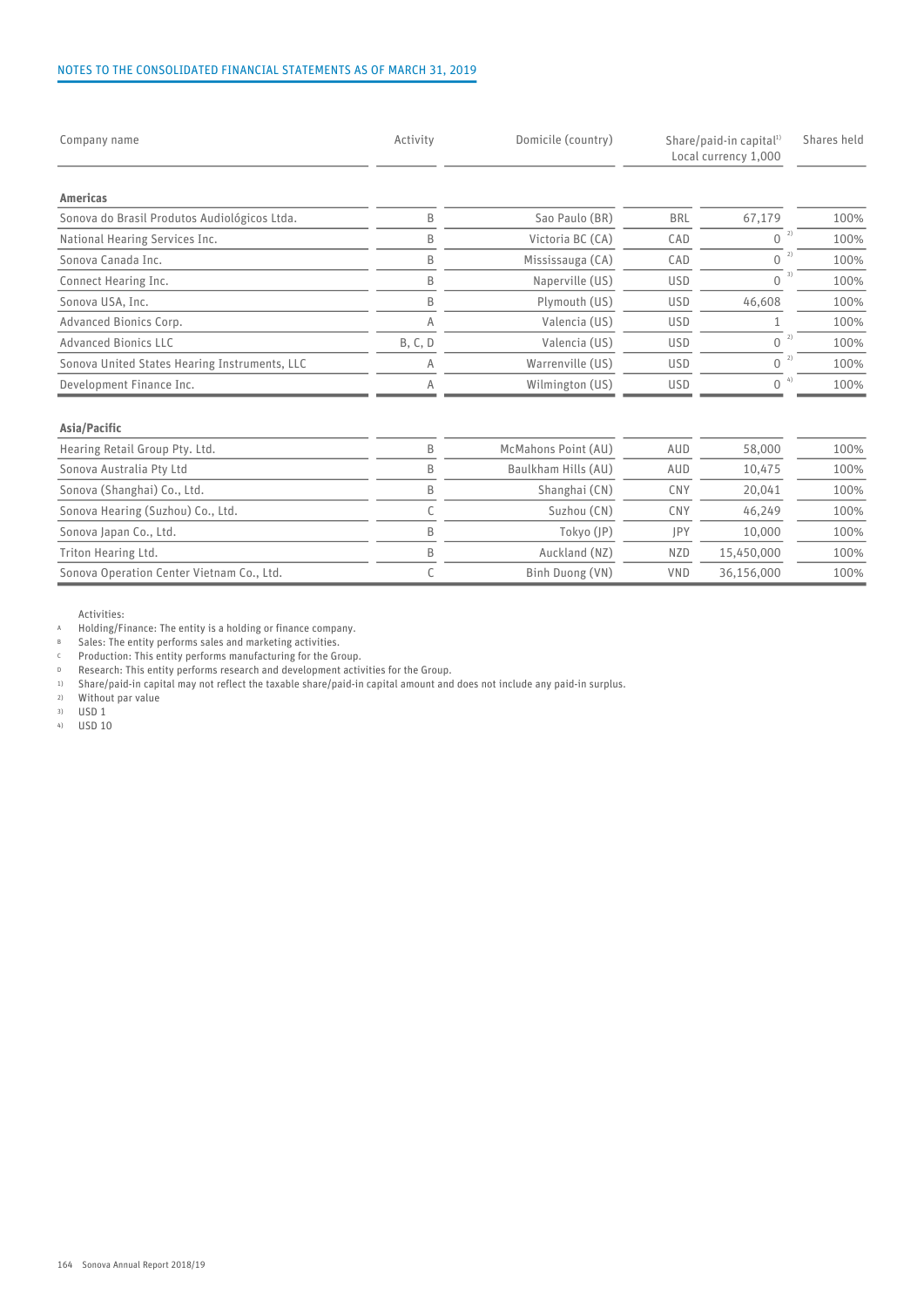### 7.7 Other accounting policies

#### Investments in subsidiaries

Investments in subsidiaries are fully consolidated. These are entities over which Sonova Holding AG directly or indirectly exercises control. Control exists when the Group is exposed, or has rights, to variable returns from its relationship with an entity and has the power to affect those returns. Control is presumed to exist when the parent owns, directly or indirectly through subsidiaries, more than half of the voting power of an entity unless, in exceptional circumstances, it can clearly demonstrate that such ownership does not constitute control. For the consolidated entities, 100% of assets, liabilities, income, and expenses are included. Non-controlling interests in equity and net income or loss are shown separately in the balance sheet and income statement. Changes in the ownership interest of a subsidiary that do not result in a loss of control will be accounted for as an equity transaction. Hence, neither goodwill nor any gains or losses will result.

Group Companies acquired during the year are included in the consolidation from the date on which control over the company transferred to the Group. Group companies divested during the year are excluded from the consolidation as of the date the Group ceased to have control over the company. Intercompany balances and transactions (including unrealized profit on intercompany inventories) are eliminated in full.

#### Related parties

A party is related to an entity if the party directly or indirectly controls, is controlled by, or is under common control with the entity, has an interest in the entity that gives it significant influence over the entity, has joint control over the entity or is an associate or a joint venture of the entity. In addition, members of the Board of Directors and the Management Board or close members of their families are also considered related parties as well as postemployment plan organizations (pension funds) for the benefit of Sonova employees. No related party exercises control over the Group.

### 7.8 Effect of new accounting standards

#### IFRS 15 "Revenue from Contracts with Customers"

The standard combines, enhances and replaces specific guidance on recognizing revenue with a new single standard based on a five step approach. The core principle of IFRS 15 is that revenue is recognized at an amount that reflects the consideration that the company expects to be entitled to in exchange for transferring goods or services. Under IFRS 15, an entity recognizes revenue when a performance obligation is satisfied.

The primary impact for the Group is on the timing of revenue recognition for the performance obligations related to extended warranties, loss and damage, battery plans and on additional revenue related disclosures.

The Group has adopted IFRS 15 using the modified retrospective approach with the recognition of the cumulative effect of initial application in retained earnings. Accordingly, the information presented for the prior period has not been restated and is presented as previously reported under IAS 18, IAS 11 and related interpretations. Additionally, the disclosure requirements in IFRS 15 have not generally been applied to comparative information.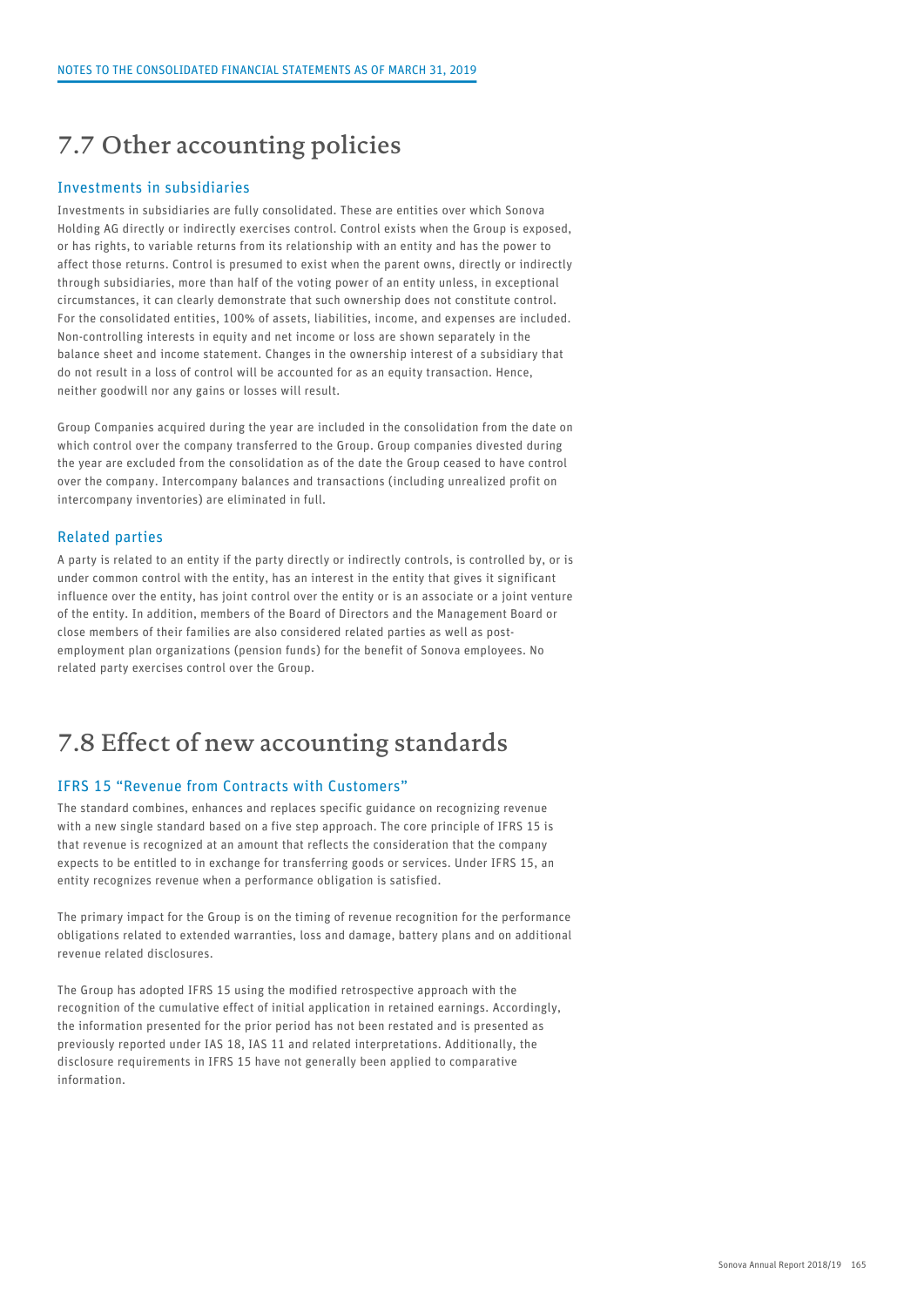The following table summarizes the impact, net of tax, of transition to IFRS 15 on retained earnings and non-controlling interests as of April 1, 2018, including any changes made with respect to the amount stated in the interim consolidated financial statements (CHF 126.4 million).

| in CHF million                                                                    | <b>Impact of adopting IFRS 15</b><br>at April 1, 2018 |                              |  |
|-----------------------------------------------------------------------------------|-------------------------------------------------------|------------------------------|--|
|                                                                                   | Retained<br>earnings                                  | Non-controlling<br>interests |  |
| Net impact of recognition of contract liabilities                                 | (196.5)                                               | (0.3)                        |  |
| Recognition of contract assets                                                    | 8.9                                                   |                              |  |
| Net impact of decrease in provisions                                              | 28.9                                                  | 0.1                          |  |
| Deferred taxes                                                                    | 32.4                                                  |                              |  |
| Net impact on retained earnings and on non-controlling interests at April 1, 2018 | (126.4)                                               | (0.1)                        |  |

#### Effect of change in accounting policies

Under IAS 18, sales of products were recognized when the significant risk and rewards of the ownership were transferred to the buyer, mainly upon delivery. In addition, revenue from the sale of service was recognized when the service was provided to the customer and when there were no continuing unfulfilled service obligations. The main change with IFRS 15 is that at contract inception, the transaction price is allocated to each performance obligation in a contract on the basis of the relative stand-alone selling price. Revenue for services is predominantly recognized on a straight-line basis over the service period.

As a result of applying IFRS 15, a higher portion of revenue is allocated to the Group's services and therefore, more revenue is deferred. The impact of these changes at the transition date of April 1, 2018 is a reclassification from deferred income (included in other operating liabilities) to contract liabilities for services that were already deferred under the old standard. For services that were previously not deferred, contract liabilities were recognized with the corresponding transition effect recognized in equity. In addition, the Group recognized contract assets (presented in other operating assets) that relate to reinsurance of loss and damage services. The transition further resulted in a decrease of provisions for warranty due to the methodology change from providing for future costs as opposed to deferral of revenue. A description of the Group's goods and services and accounting policies in regards to revenue recognition under IFRS 15 are disclosed in Note 2.3.

For products subject to a right of return, the Group previously recognized a return provision, which was measured on a net basis at the margin on the sale. Under IFRS 15, a return provision for the expected refunds to customers is recognized as an adjustment to revenue, measured by the sales price of the products. In addition, an asset for the right to recover products is recognized measured by reference to the carrying amount, which is presented as part of other current operating assets. The transition resulted in an increase in the right to recover products (presented in other operating assets) and an increase in return provision (presented in provisions for warranty and returns) with no net transition effect in equity.

The adoption of the new standard did not result in a material impact on the Group's consolidated income statement for the financial year ended March 31, 2019, as the deferral and release of revenue is largely offsetting. For the financial year 2018/19, the adoption had a negative impact of CHF 1.1 million on the EBITA result.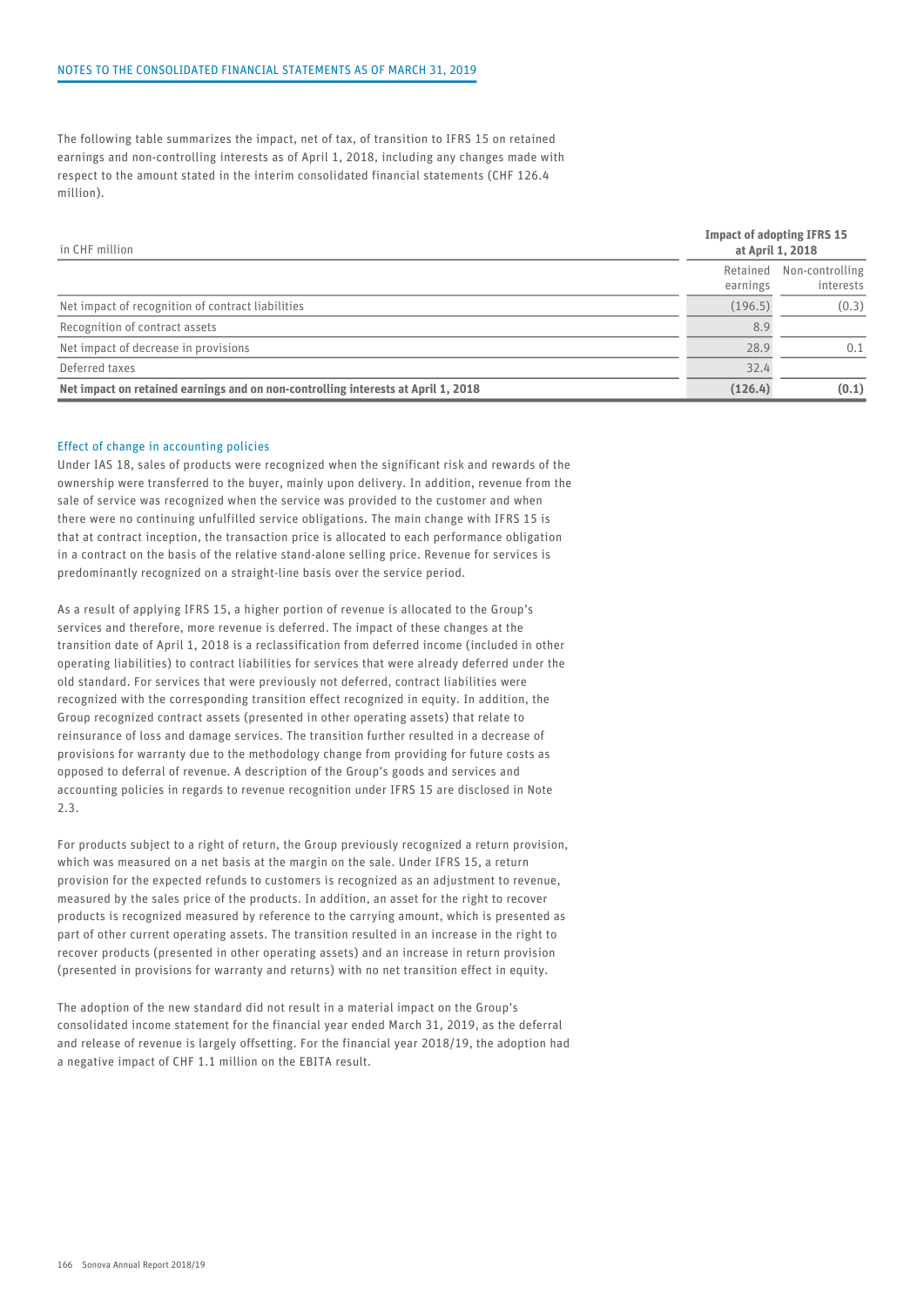#### Impact on the consolidated balance sheet

The following table summarizes the impact of IFRS 15 on the Group's consolidated balance sheets as at April 1, 2018 and March 31, 2019 for each of the line items affected. Line items that were not affected by the changes have not been included. As a result, the sub-total and totals disclosed cannot be recalculated from the numbers provided.

| <b>Assets CHF million</b>          |                             |                          | 31.3.2019                 |                        |                          | 1.4.2018           |
|------------------------------------|-----------------------------|--------------------------|---------------------------|------------------------|--------------------------|--------------------|
|                                    | As reported<br>with IFRS 15 | <b>IFRS 15</b><br>effect | Without<br><b>IFRS 15</b> | With<br><b>IFRS 15</b> | <b>IFRS 15</b><br>effect | Without<br>IFRS 15 |
| Other current operating assets     | 114.3                       | (11.4)                   | 102.9                     | 100.8                  | (10.2)                   | 90.6               |
| <b>Total current assets</b>        | 1,311.9                     | (11.4)                   | 1,300.5                   | 1,378.0                | (10.2)                   | 1,367.8            |
| Intangible assets                  | 2,463.2                     | (1.2)                    | 2,462.0                   | 2,466.4                |                          | 2,466.4            |
| Other non-current operating assets | 6.5                         | (6.5)                    |                           | 6.2                    | (6.2)                    |                    |
| Deferred tax assets                | 144.2                       | (44.5)                   | 99.7                      | 159.6                  | (45.0)                   | 114.6              |
| <b>Total non-current assets</b>    | 2,980.6                     | (52.2)                   | 2,928.4                   | 2,985.3                | (51.2)                   | 2,934.1            |
| <b>Total assets</b>                | 4.292.5                     | (63.6)                   | 4,228.9                   | 4,363.4                | (61.4)                   | 4,302.0            |

| Liabilities and equity CHF million                  |                             |                          | 31.3.2019                 |                        |                          | 1.4.2018           |
|-----------------------------------------------------|-----------------------------|--------------------------|---------------------------|------------------------|--------------------------|--------------------|
|                                                     | As reported<br>with IFRS 15 | <b>IFRS 15</b><br>effect | Without<br><b>IFRS 15</b> | With<br><b>IFRS 15</b> | <b>IFRS 15</b><br>effect | Without<br>IFRS 15 |
| Short-term contract liabilities                     | 106.5                       | (106.5)                  |                           | 109.7                  | (109.7)                  |                    |
| Other short-term operating liabilities              | 296.0                       | 33.2                     | 329.2                     | 242.6                  | 33.1                     | 275.7              |
| Short-term provisions                               | 129.2                       | (4.3)                    | 124.9                     | 121.8                  | (3.9)                    | 117.9              |
| <b>Total current liabilities</b>                    | 1,030.1                     | (77.6)                   | 952.5                     | 866.9                  | (80.6)                   | 786.3              |
| Long-term provisions                                | 122.9                       | 23.9                     | 146.8                     | 142.8                  | 23.7                     | 166.5              |
| Long-term contract liabilities                      | 226.1                       | (226.1)                  |                           | 225.3                  | (225.3)                  |                    |
| Other long-term operating liabilities               | 26.0                        | 101.2                    | 127.2                     | 7.0                    | 106.9                    | 113.9              |
| Deferred tax liabilities                            | 138.6                       | (12.1)                   | 126.5                     | 153.9                  | (12.6)                   | 141.3              |
| <b>Total non-current liabilities</b>                | 886.3                       | (113.1)                  | 773.2                     | 1,148.1                | (107.3)                  | 1,040.8            |
| <b>Total liabilities</b>                            | 1,916.3                     | (190.7)                  | 1,725.6                   | 2,015.0                | (187.9)                  | 1,827.1            |
| Retained earnings and reserves                      | 2,517.5                     | 127.1                    | 2,644.6                   | 2,322.6                | 126.4                    | 2,449.0            |
| Equity attributable to equity holders of the parent | 2,353.8                     | 127.1                    | 2,480.9                   | 2,325.3                | 126.4                    | 2,451.7            |
| Non-controlling interests                           | 22.3                        | 0.1                      | 22.4                      | 23.1                   | 0.1                      | 23.2               |
| <b>Equity</b>                                       | 2,376.1                     | 127.2                    | 2,503.3                   | 2,348.4                | 126.5                    | 2,474.9            |
| <b>Total liabilities and equity</b>                 | 4,292.5                     | (63.6)                   | 4,228.9                   | 4,363.4                | (61.4)                   | 4,302.0            |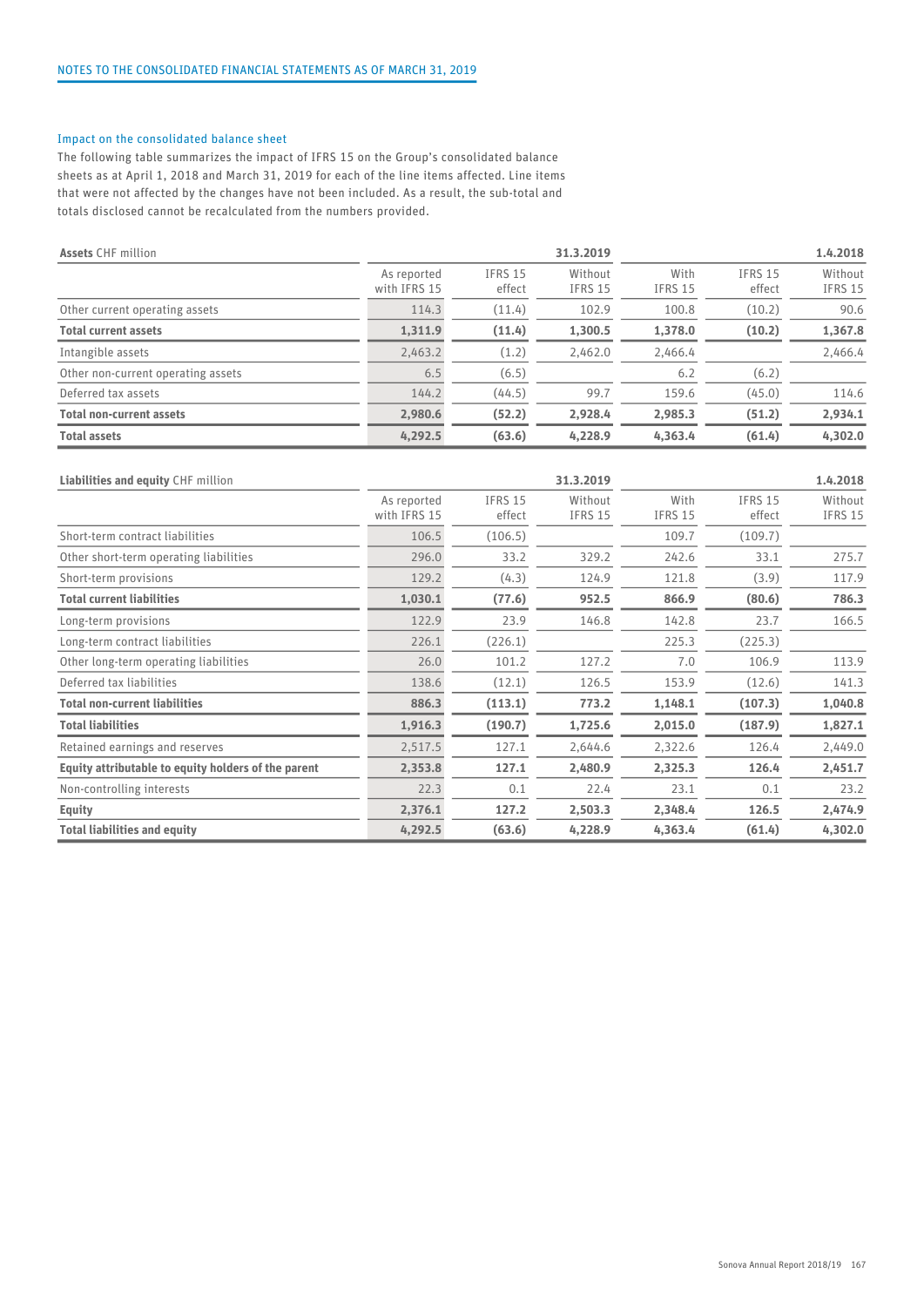#### IFRS 9 "Financial instruments"

The new standard completes the guidance on recognition/derecognition of financial instruments. It includes revised principles on classification and measurement of financial instruments, including a new expected credit loss model for calculating provisions for impairments on financial assets.

The Group has adopted IFRS 9 using the modified retrospective approach with the recognition of the cumulative effect of initial application in retained earnings. Accordingly, the information presented for the prior period has not been restated and is presented as previously reported.

The impact of transition to IFRS 9 on retained earnings as at April 1, 2018 is a decrease of CHF 6.5 million due to additional allowances.

There was no material impact on the Group's consolidated income statement for the financial year ending March 31, 2019.

#### Change in classification and measurement

IFRS 9 contains three principal classification categories for financial assets: measured at amortized cost, fair value through other comprehensive income (FVOCI) and fair value through profit or loss (FVPL). The classification of financial assets under IFRS 9 is generally based on the business model in which a financial asset is managed and its contractual cash flow characteristics. IFRS 9 largely retains the existing requirements in IAS 39 for the classification and measurement of financial liabilities. The classification categories are disclosed in Note 4.4 "Other financial assets" and Note 4.5 "Financial liabilities.

The classification and measurement requirements of IFRS 9 did not have a significant impact on the Group. The effect of adopting IFRS 9 on the carrying amounts of financial assets at April 1, 2018 relates solely to the new impairment requirements. An increase in the allowance was recognized as of April 1, 2018 on transition to IFRS 9 as described below.

#### Impairment of financial assets

IFRS 9 replaces the "incurred loss" model in IAS 39 with an "expected credit loss" (ECL) model. The new impairment model applies to financial assets measured at amortized cost.

The Group applies the IFRS 9 simplified approach to measuring credit losses, which uses a lifetime expected loss allowance for trade receivables. This resulted in an increase of the allowance for doubtful receivables on April 1, 2018 in the amount of CHF 5.1 million (refer to Note 4.7).

The impact of the application of the expected credit loss model for other financial assets (i.e. loans) on transition to IFRS 9 was not material.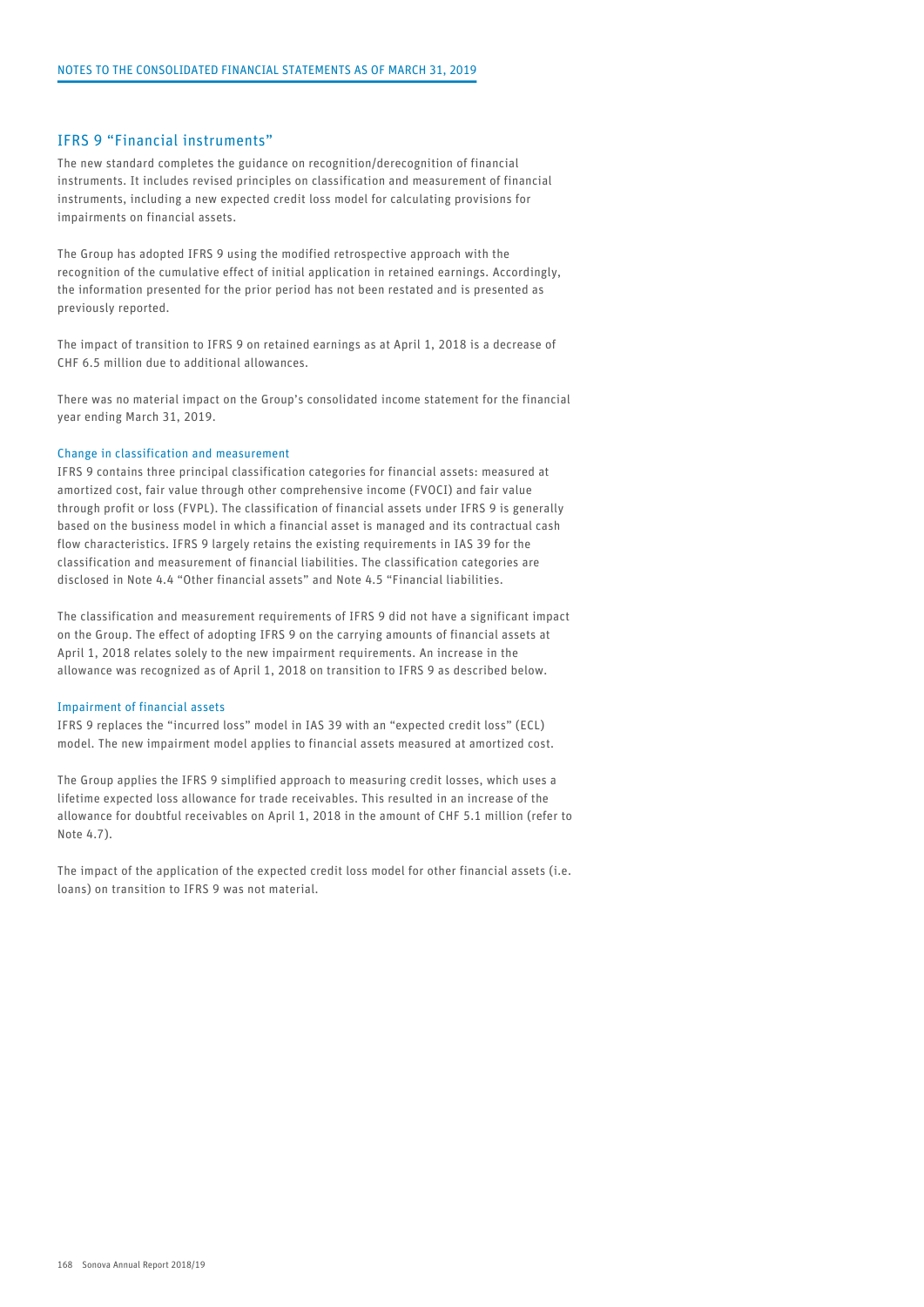

### Report of the statutory auditor to the General Meeting of Sonova Holding AG

### Report on the audit of the consolidated financial statements

#### Opinion

We have audited the consolidated financial statements of Sonova Holding AG and its subsidiaries (the Group), which comprise the consolidated balance sheets as at 31 March 2019 and the consolidated income statement, consolidated statement of comprehensive income, consolidated statement of changes in equity and consolidated statement of cash flows for the year then ended, and notes to the consolidated financial statements, including a summary of significant accounting policies.

In our opinion, the accompanying consolidated financial statements give a true and fair view of the consolidated financial position of the Group as at 31 March 2019 and its consolidated financial performance and its consolidated cash flows for the year then ended in accordance with the International Financial Reporting Standards (IFRS) and comply with Swiss law.

#### Basis for opinion

We conducted our audit in accordance with Swiss law, International Standards on Auditing (ISAs) and Swiss Auditing Standards. Our responsibilities under those provisions and standards are further described in the "Auditor's responsibilities for the audit of the consolidated financial statements" section of our report.

We are independent of the Group in accordance with the provisions of Swiss law and the requirements of the Swiss audit profession, as well as the IESBA Code of Ethics for Professional Accountants, and we have fulfilled our other ethical responsibilities in accordance with these requirements. We believe that the audit evidence we have obtained is sufficient and appropriate to provide a basis for our opinion.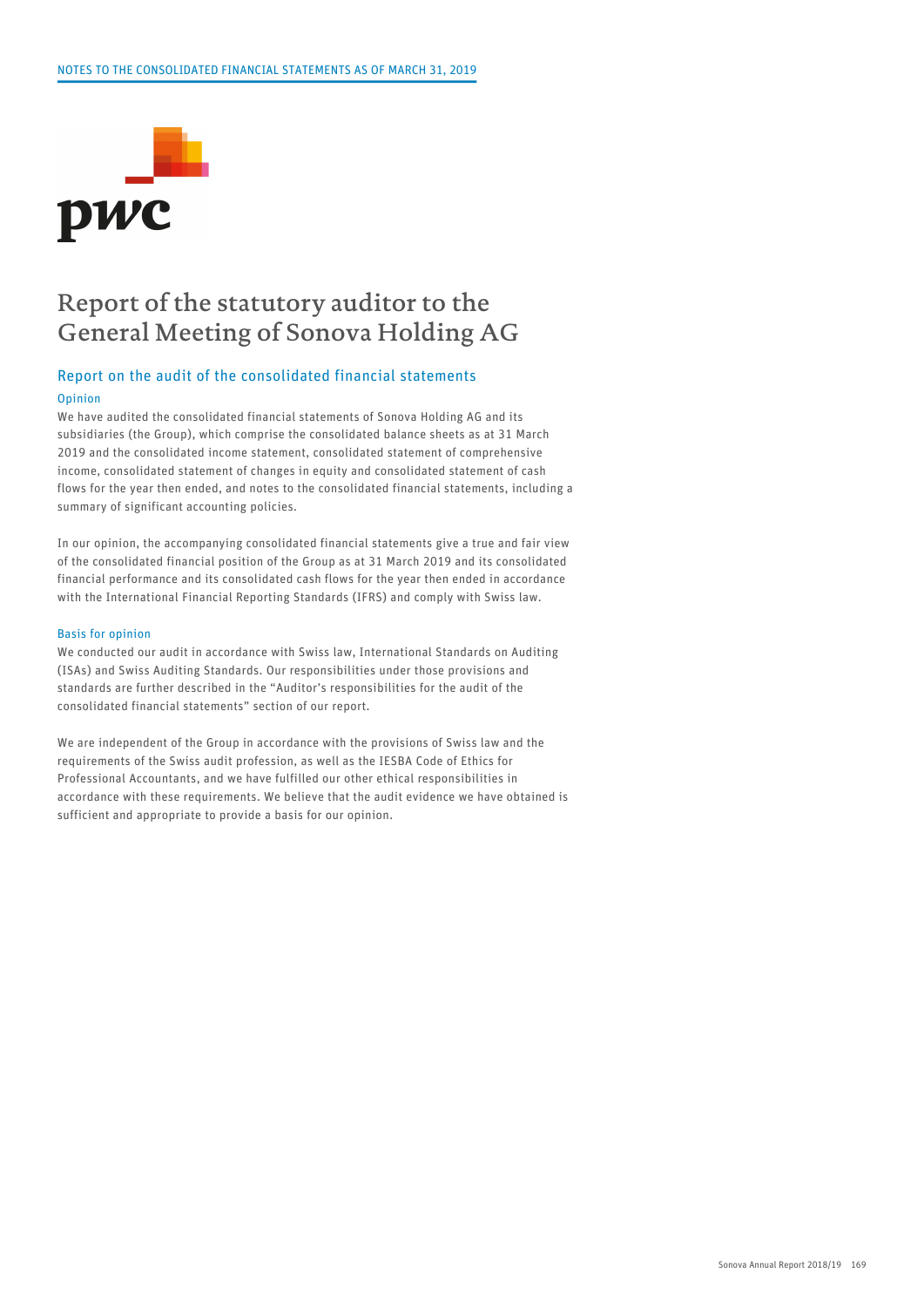#### Our audit approach



#### Overall Group materiality: CHF 22,000,000

We concluded full scope audit work at 25 reporting units in 11 countries. Our audit scope addressed over 67% of the Group's revenue and 76% of the Group's assets.

In addition, specified procedures were performed for 6 reporting units in 6 countries representing a further 8% of the Group's revenue and 5% of the Group's assets and limited reviews for 3 reporting units in 1 country representing a further 1% of the Group's revenue and 9% of the Group's assets.

As key audit matters the following areas of focus have been identified: Goodwill impairment assessment

Provisions for product liabilities

#### **Materiality**

The scope of our audit was influenced by our application of materiality. Our audit opinion aims to provide reasonable assurance that the consolidated financial statements are free from material misstatement. Misstatements may arise due to fraud or error. They are considered material if, individually or in aggregate, they could reasonably be expected to influence the economic decisions of users taken on the basis of the consolidated financial statements.

Based on our professional judgement, we determined certain quantitative thresholds for materiality, including the overall Group materiality for the consolidated financial statements as a whole as set out in the table below. These, together with qualitative considerations, helped us to determine the scope of our audit and the nature, timing and extent of our audit procedures and to evaluate the effect of misstatements, both individually and in aggregate, on the consolidated financial statements as a whole.

| <b>Overall materiality</b>                      | CHF 22,000,000                                                                                                                                                                                                                                                                                                           |
|-------------------------------------------------|--------------------------------------------------------------------------------------------------------------------------------------------------------------------------------------------------------------------------------------------------------------------------------------------------------------------------|
| How we determined it                            | 5% of profit before tax                                                                                                                                                                                                                                                                                                  |
| Rationale for the materiality benchmark applied | We chose profit before tax as the benchmark because, in our view, it is<br>the benchmark against which the performance of the Group is most<br>commonly measured, and is a generally accepted benchmark. The use of<br>the average number of the last three years avoids volatility effects in the<br>profit before tax. |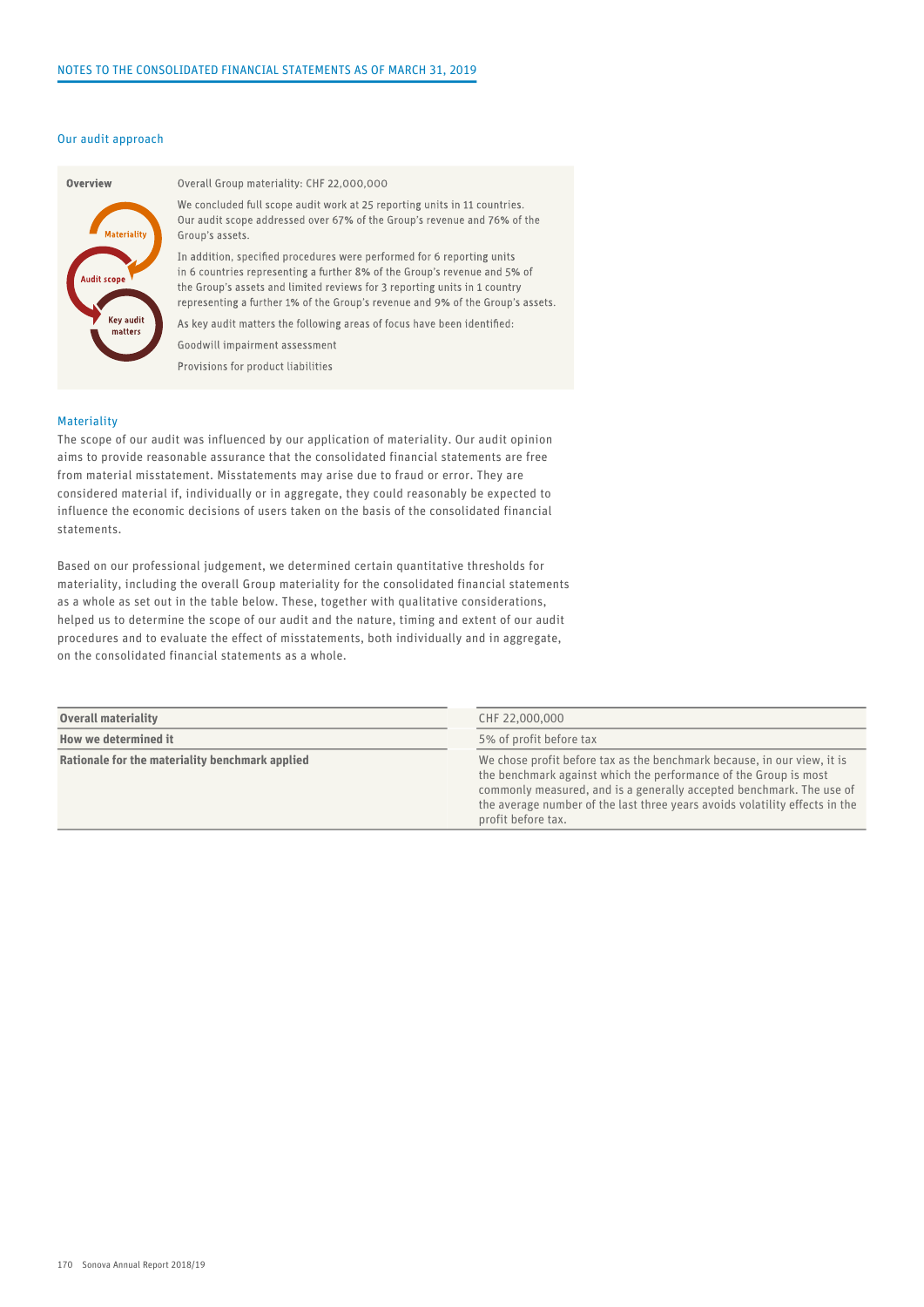#### Audit scope

We tailored the scope of our audit in order to perform sufficient work to enable us to provide an opinion on the consolidated financial statements as a whole, taking into account the structure of the Group, the accounting processes and controls, and the industry in which the Group operates.

We designed our audit by determining materiality and assessing the risks of material misstatement in the consolidated financial statements. In particular, we considered where subjective judgements were made; for example, in respect of significant accounting estimates that involved making assumptions and considering future events that are inherently uncertain. As in all of our audits, we also addressed the risk of management override of internal controls, including among other matters consideration of whether there was evidence of bias that represented a risk of material misstatement due to fraud.

The Group is primarily structured across two operating segments: Hearing Instruments and Cochlear Implants. Both segments are active in several markets, mainly Americas, Europe, Asia, Australia and South East Asia. In establishing the overall approach to the Group audit, we determined the type of work that needed to be performed by us, as the Group audit team, by component auditors from PwC network firms and component auditors from other firms operating under our instructions. The group consolidation, financial statement disclosures and goodwill are audited by the group Engagement team. Where the work was performed by component auditors, we determined the level of involvement we needed to have in the audit work at those reporting units to be able to conclude whether sufficient appropriate audit evidence had been obtained as a basis for our opinion on the Group financial statements as a whole. Our Group engagement team's involvement included various conference calls with component Auditors during the planning phase, interim and final audit.

#### Key audit matters

Key audit matters are those matters that, in our professional judgement, were of most significance in our audit of the consolidated financial statements of the current period. These matters were addressed in the context of our audit of the consolidated financial statements as a whole, and in forming our opinion thereon, and we do not provide a separate opinion on these matters.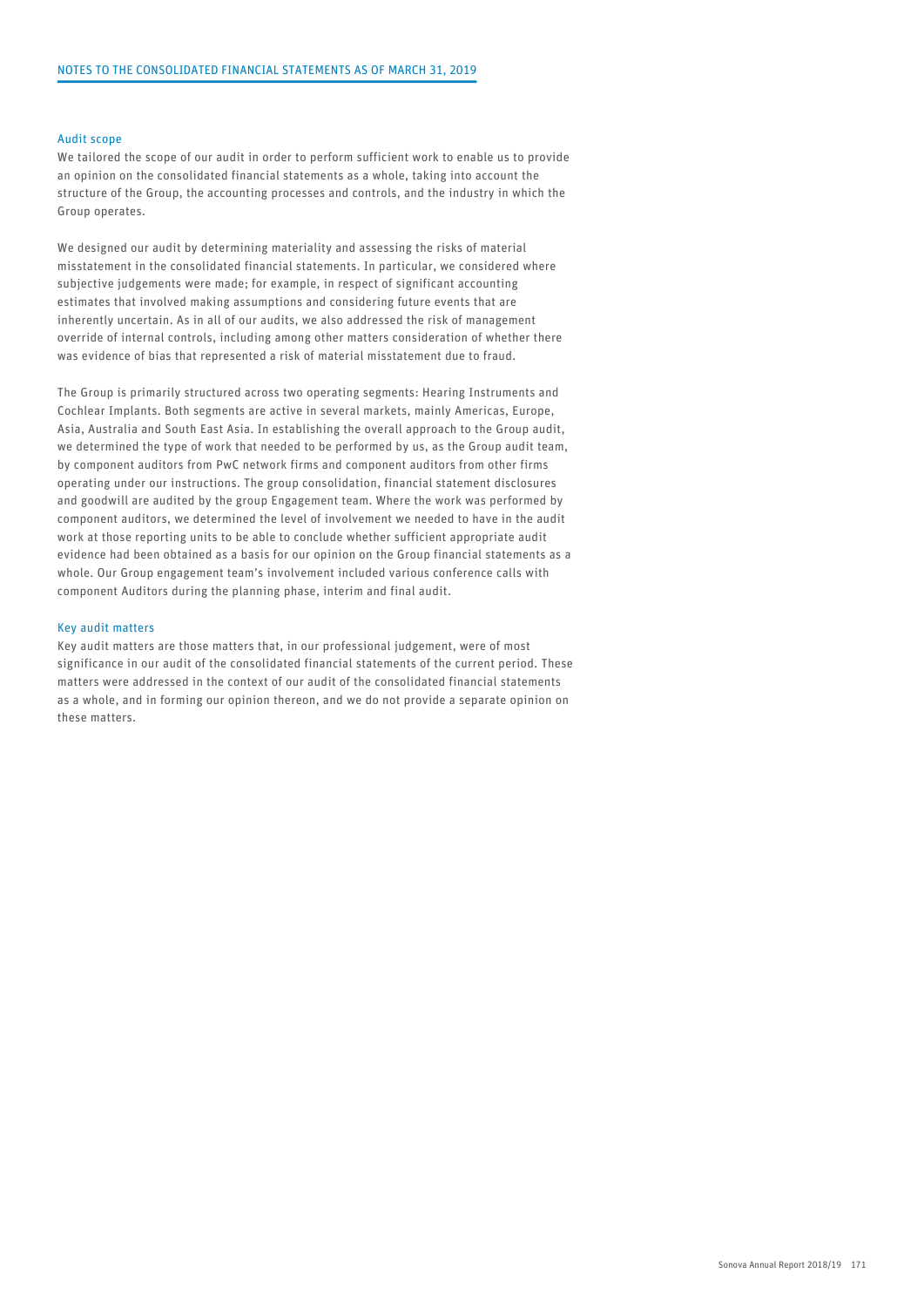#### Goodwill impairment assessment

| Key audit matter                                                                                                                                   | How our audit addressed the key audit matter                                                                                                                |
|----------------------------------------------------------------------------------------------------------------------------------------------------|-------------------------------------------------------------------------------------------------------------------------------------------------------------|
|                                                                                                                                                    |                                                                                                                                                             |
| The Group has goodwill of CHF 1,963.3 million at March 31, 2019.                                                                                   | We have obtained impairment assessments for the CGU Hearing<br>Instruments and the CGU Cochlear Implants from Management and                                |
| The goodwill impairment assessment is considered as a key audit matter<br>due to the magnitude of the balance as well as the considerable          | performed the following procedures, amongst other:                                                                                                          |
| judgements and estimates made by Management. The judgements and                                                                                    | We assessed and tested the design of the controls over the Group's                                                                                          |
| estimates include the initial valuation and subsequent determination of<br>the timing and measurement of an impairment charge, if any.             | Budget- and Management Reporting process, which is the basis for the<br>future cash flow forecasts. We sought to ensure Management had                      |
| Management's impairment assessment includes the determination of the<br>cash generating units (CGU's), the future cash flow forecasts and discount | followed a robust process for drawing up future cash flow forecasts,                                                                                        |
| rates applied.                                                                                                                                     | which included the timely oversight and discussion with the Board of<br>Directors and which was consistent with the Board of Directors approved<br>budgets. |
| Refer to note 3.4 (Intangible assets).                                                                                                             |                                                                                                                                                             |
|                                                                                                                                                    | We assessed the identification of the relevant CGUs.                                                                                                        |
|                                                                                                                                                    | We evaluated and challenged the reasonableness of Management's key<br>assumptions applied in its impairment assessments for:                                |
|                                                                                                                                                    | • Cash flow projections in the forecast, by comparing actual results with<br>the figures included in the prior year budgets to consider whether the key     |
|                                                                                                                                                    | assumptions had with hindsight, been reasonable.<br>• Any significant changes to key assumptions from prior periods by                                      |
|                                                                                                                                                    | considering whether they had been applied appropriately in the cash flow<br>projection.                                                                     |
|                                                                                                                                                    | • Growth rates, by comparing them to economic and industry forecasts<br>and operating margins with comparable companies.                                    |
|                                                                                                                                                    | . Discount rate, with support of our valuation experts, by assessing the                                                                                    |
|                                                                                                                                                    | risk adjusted cost of capital used to derive the discount rate for the<br>Group and comparable organisations.                                               |
|                                                                                                                                                    | We performed our own sensitivity analysis around the key assumptions to<br>ascertain the extent of change in those assumptions that either                  |
|                                                                                                                                                    | individually or collectively would be required for goodwill to be<br>impaired.                                                                              |
|                                                                                                                                                    |                                                                                                                                                             |

We found Management's impairment assessments were based upon reasonable assumptions and consistently applied.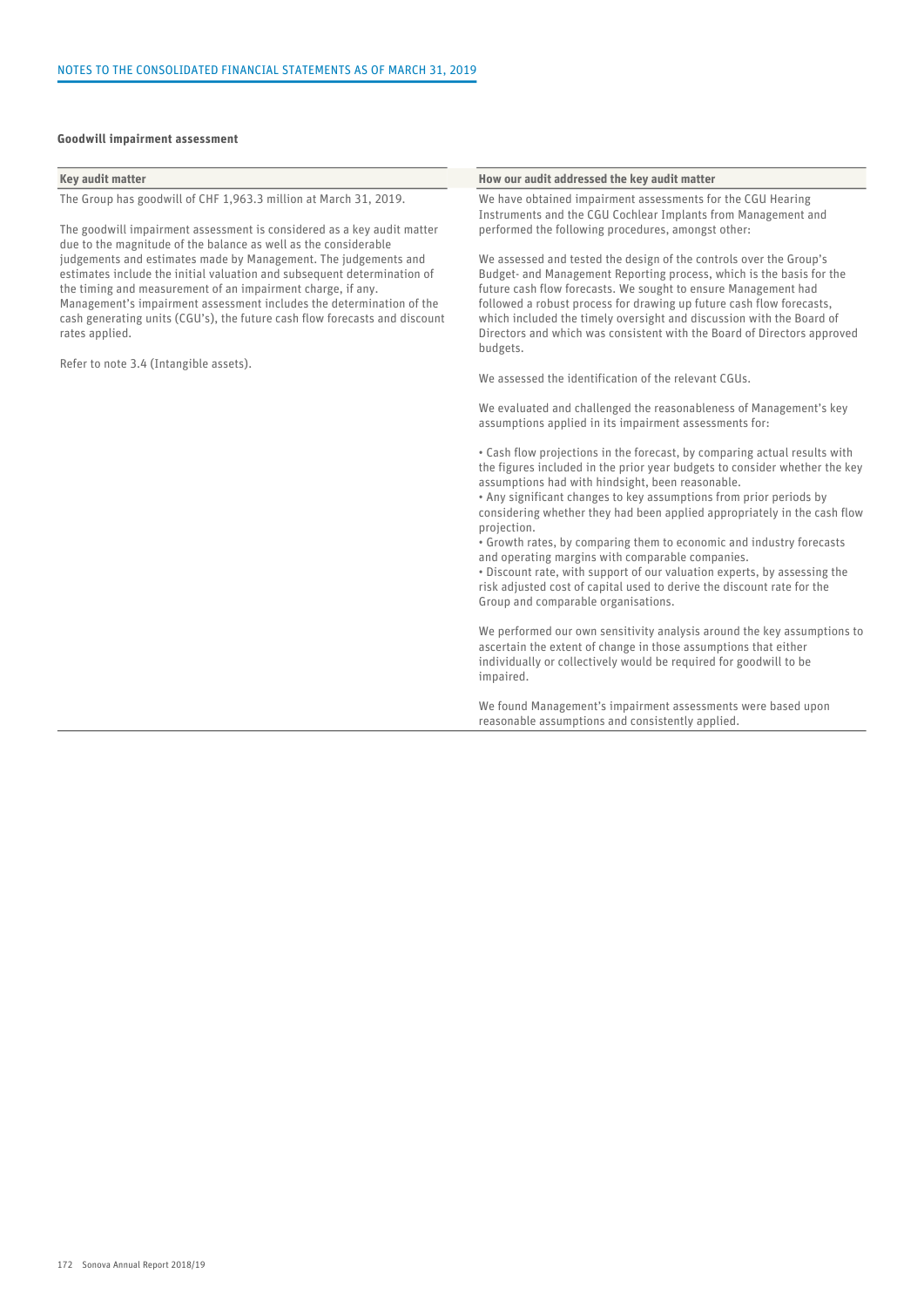#### Provisions for product liabilities

#### Key audit matter **How our audit addressed the key audit matter** How our audit addressed the key audit matter Provisions for product liabilities amounted to CHF 100.9 million as of March 31, 2019. We focused on the provision for product liabilities related to the voluntary product recall of Advanced Bionics LLC in 2006 (for further details refer to note 3.6 (Provisions)), due to the inherent uncertainty of outcomes and timing of recognition of the liability. In addition, the eventual outcome of any claims is dependent on a number of future events and therefore the positions taken by Management are highly judgmental and can materially affect the Group's result. In response to the risk, our audit procedures included, assessing management's process around the identification and evaluation of respective claims, proceedings and investigations at different levels in the organisation and the recording and continuous reassessment of the related provision and disclosures. We inquired with executive management as well as legal and financial personnel in respect of ongoing investigations, claims and proceedings. We inspected relevant correspondence and the minutes of the meetings of the Audit Committee and Board of Directors. We also received external legal confirmation letters from relevant external legal counsels. Management use a developed model to calculate the product liability (the Model). Generally, the key assumptions within the Model are consistent to the prior year. The provision is based on historical average claim rates and costs per claim. We tested the Model's mathematical integrity, the accuracy of the underlying calculation and the overall provision, including its key determining factors like devices in the market, failure rates, claim rates and costs per case. We selected samples for settlements and assessed whether the settlements support the key determining factors used in the Model. Based on our procedures performed, the provision had been reasonably based on the information currently available to Management.

#### Other information in the annual report

The Board of Directors is responsible for the other information in the annual report. The other information comprises all information included in the annual report, but does not include the consolidated financial statements, the stand-alone financial statements of Sonova Holding AG and our auditor's reports thereon.

Our opinion on the consolidated financial statements does not cover the other information in the annual report and we do not express any form of assurance conclusion thereon.

In connection with our audit of the consolidated financial statements, our responsibility is to read the other information in the annual report and, in doing so, consider whether the other information is materially inconsistent with the consolidated financial statements or our knowledge obtained in the audit, or otherwise appears to be materially misstated. If, based on the work we have performed, we conclude that there is a material misstatement of this other information, we are required to report that fact. We have nothing to report in this regard.